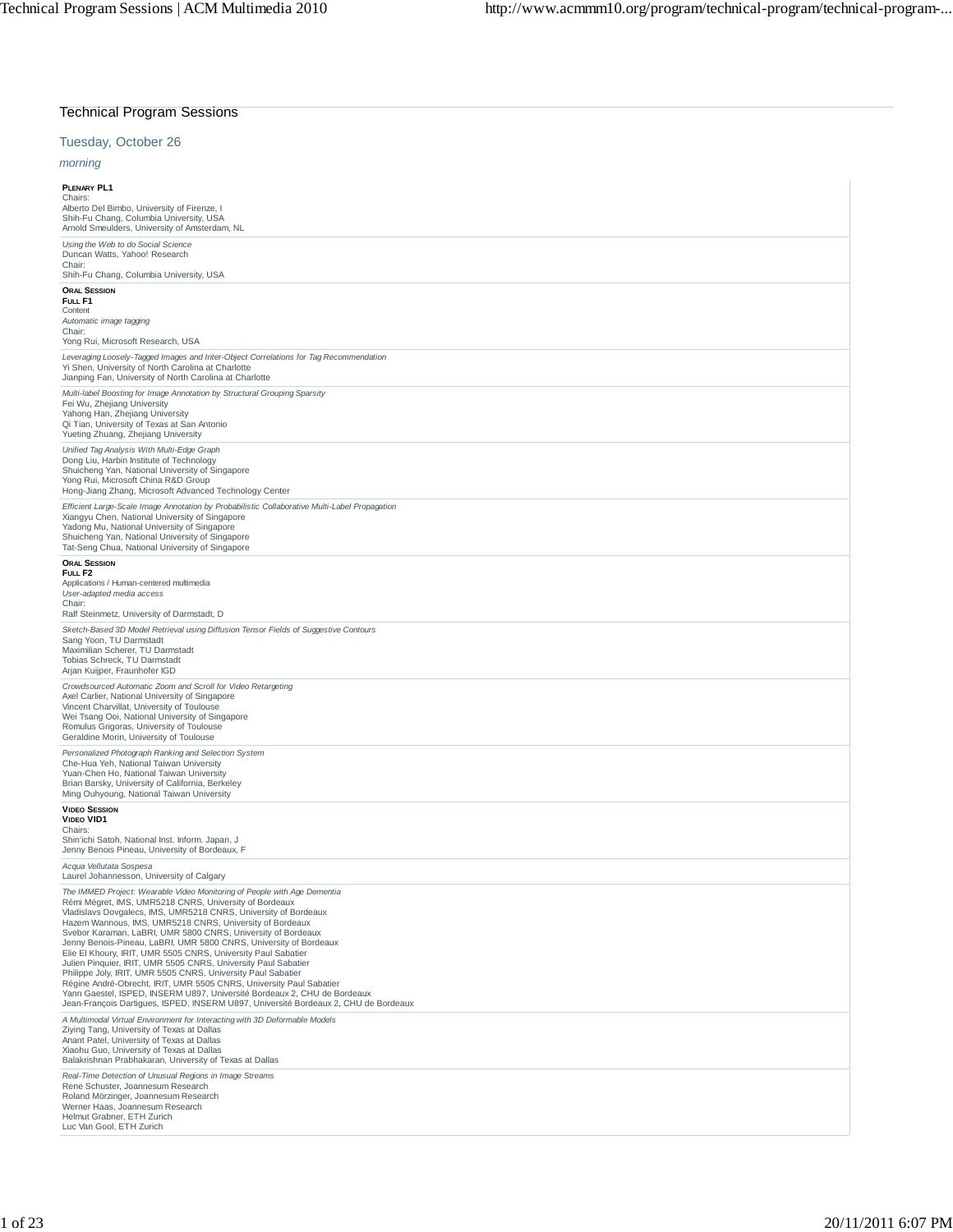| Video Exploration: From Multimedia Content Analysis to Interactive Visualization<br>Marie-luce Viaud, INA<br>Olivier Buisson, INA<br>Agnes Saulnier, INA<br>Clement Guenais, INA                                                                                                                                                                                                                                                                                                                                                                                                                                                                                                                                                                                                                                                                                                                                                                                                                                                                                                                                                                                                                                                                                                                                                                                                                                                                                                                                                                                                                                                                                                                                                                                                                                                                                                                                                |
|---------------------------------------------------------------------------------------------------------------------------------------------------------------------------------------------------------------------------------------------------------------------------------------------------------------------------------------------------------------------------------------------------------------------------------------------------------------------------------------------------------------------------------------------------------------------------------------------------------------------------------------------------------------------------------------------------------------------------------------------------------------------------------------------------------------------------------------------------------------------------------------------------------------------------------------------------------------------------------------------------------------------------------------------------------------------------------------------------------------------------------------------------------------------------------------------------------------------------------------------------------------------------------------------------------------------------------------------------------------------------------------------------------------------------------------------------------------------------------------------------------------------------------------------------------------------------------------------------------------------------------------------------------------------------------------------------------------------------------------------------------------------------------------------------------------------------------------------------------------------------------------------------------------------------------|
| A 3D Data Intensive Tele-immersive Grid<br>Benjamin PETIT, INRIA - LIG<br>Thomas Dupeux, INRIA - LIG<br>Benoit Bossavit, INRIA - LABRI<br>Joeffrey Legaux, Université d'Orléans<br>Bruno Raffin, INRIA - LIG<br>Emmanuel Melin, Université d'Orléans<br>Jean-Sébastien Franco, INRIA - Labri<br>Ingo Assenmacher, INRIA - LIG<br>Edmond Boyer, INRIA - LJK                                                                                                                                                                                                                                                                                                                                                                                                                                                                                                                                                                                                                                                                                                                                                                                                                                                                                                                                                                                                                                                                                                                                                                                                                                                                                                                                                                                                                                                                                                                                                                      |
| Real-Time Soccer Player Tracking Method by Utilizing Shadow Regions<br>Nozomu Kasuya, University of Tsukuba<br>Itaru Kitahara, University of Tsukuba<br>Yoshinari Kameda, University of Tsukuba<br>Yuichi Ohta, University of Tsukuba                                                                                                                                                                                                                                                                                                                                                                                                                                                                                                                                                                                                                                                                                                                                                                                                                                                                                                                                                                                                                                                                                                                                                                                                                                                                                                                                                                                                                                                                                                                                                                                                                                                                                           |
| The MediaMill Search Engine Video<br>Cees Snoek, University of Amsterdam                                                                                                                                                                                                                                                                                                                                                                                                                                                                                                                                                                                                                                                                                                                                                                                                                                                                                                                                                                                                                                                                                                                                                                                                                                                                                                                                                                                                                                                                                                                                                                                                                                                                                                                                                                                                                                                        |
| <b>ORAL SESSION</b><br><b>BRAVE NEW IDEAS BNI1</b><br>Chair:                                                                                                                                                                                                                                                                                                                                                                                                                                                                                                                                                                                                                                                                                                                                                                                                                                                                                                                                                                                                                                                                                                                                                                                                                                                                                                                                                                                                                                                                                                                                                                                                                                                                                                                                                                                                                                                                    |
| Nozha Boujemaa, INRIA Roquencourt, F<br>The Wisdom of Social Multimedia: Using Flickr For Prediction and Forecast<br>Xin Jin, University of Illinois at Urbana-Champaign<br>Andrew Gallagher, Kodak Research Laboratories<br>Liangliang Cao, University of Illinois at Urbana-Champaign<br>Jiebo Luo, Kodak Research Laboratories<br>Jiawei Han, University of Illinois at Urbana-Champaign<br>Multimodal Location Estimation<br>Gerald Friedland, International Computer Science Insitute                                                                                                                                                                                                                                                                                                                                                                                                                                                                                                                                                                                                                                                                                                                                                                                                                                                                                                                                                                                                                                                                                                                                                                                                                                                                                                                                                                                                                                      |
| Oriol Vinyals, International Computer Science Insitute<br>Video Genetics: A Case Study from YouTube<br>John Kender, Columbia University<br>Matthew Hill, IBM Research<br>Apostol Natsev, IBM Research<br>John Smith, IBM Research<br>Lexing Xie, IBM Research                                                                                                                                                                                                                                                                                                                                                                                                                                                                                                                                                                                                                                                                                                                                                                                                                                                                                                                                                                                                                                                                                                                                                                                                                                                                                                                                                                                                                                                                                                                                                                                                                                                                   |
| Content Without Context is Meaningless<br>Ramesh Jain, University of California, Irvine<br>Pinaki Sinha, University of California, Irvine                                                                                                                                                                                                                                                                                                                                                                                                                                                                                                                                                                                                                                                                                                                                                                                                                                                                                                                                                                                                                                                                                                                                                                                                                                                                                                                                                                                                                                                                                                                                                                                                                                                                                                                                                                                       |
| <b>POSTER SESSION</b><br>SHORT S1<br>Applications / Human-centered multimedia<br>Chair:<br>Marcel Worring, University of Amsterdam, NL                                                                                                                                                                                                                                                                                                                                                                                                                                                                                                                                                                                                                                                                                                                                                                                                                                                                                                                                                                                                                                                                                                                                                                                                                                                                                                                                                                                                                                                                                                                                                                                                                                                                                                                                                                                          |
| Movie2Comics: A Feast of Multimedia Artwork<br>Richang Hong, School of Computing, National University of Singapore<br>Xiao-Tong Yuan, Dept. of ECE, National University of Singapore<br>Mengdi Xu, Dept. of ECE, National University of Singapore<br>Meng Wang, Akiira Media Systems Inc.<br>Shuicheng Yan, Dept. of ECE, National University of Singapore<br>Tat-Seng Chua, School of Computing, National University of Singapore                                                                                                                                                                                                                                                                                                                                                                                                                                                                                                                                                                                                                                                                                                                                                                                                                                                                                                                                                                                                                                                                                                                                                                                                                                                                                                                                                                                                                                                                                              |
| NudgeCam: Toward targeted, higher quality media capture<br>Scott Carter, FX Palo Alto Laboratory<br>John Adcock, FX Palo Alto Laboratory<br>John Doherty, FX Palo Alto Laboratory<br>Stacy Branham, Virginia Tech                                                                                                                                                                                                                                                                                                                                                                                                                                                                                                                                                                                                                                                                                                                                                                                                                                                                                                                                                                                                                                                                                                                                                                                                                                                                                                                                                                                                                                                                                                                                                                                                                                                                                                               |
| Tagging Tags<br>Kuiyuan Yang, University of Science and Technology of China<br>Xian-Sheng Hua, Microsoft Research Asia<br>Meng Wang, AKiiRA Media Systems Inc<br>Hong-Jiang Zhang, Microsoft Adv. Tech. Center                                                                                                                                                                                                                                                                                                                                                                                                                                                                                                                                                                                                                                                                                                                                                                                                                                                                                                                                                                                                                                                                                                                                                                                                                                                                                                                                                                                                                                                                                                                                                                                                                                                                                                                  |
| i-m-Space: Interactive Multimedia-Enhanced Space for Rehabilitation of Breast Cancer Patients<br>Ju-Chun Ko, Graduate Institute of Networking and Multimedia, National Taiwan University<br>Wei-Han Chen, Graduate Institute of Networking and Multimedia, National Taiwan University<br>Meng-Chieh Yu, Graduate Institute of Networking and Multimedia, National Taiwan University<br>Han-Hung Lin, Graduate Institute of Networking and Multimedia, National Taiwan University<br>Jin-Yao Lin, Graduate Institute of Networking and Multimedia, National Taiwan University<br>Szu-Wei Wu, Department of Computer Science and Information Engineering, National Taiwan University<br>Yi-Yu Chung, Department of Computer Science and Information Engineering, National Taiwan University<br>I-Ling Hu, Department of Computer Science and Information Engineering, National Taiwan University<br>Wei-Ting Peng, Graduate Institute of Networking and Multimedia, National Taiwan University<br>Shih-Yao Lin, Graduate Institute of Networking and Multimedia, National Taiwan University<br>Chia Han Chang, Graduate Institute of Networking and Multimedia, National Taiwan University<br>Pei-Hsuan Chou. Graduate Institute of Networking and Multimedia. National Taiwan University<br>King-Jen Chang, College of Medical, National Taiwan University<br>Mei-Lan Chang, Foundation of Breast Cancer Prevention and Treatment, Taiwan<br>Sue-huei Chen, Department of Psychology, National Taiwan University<br>Jin-Shing Chen, College of Medical, National Taiwan University<br>Ming-Sui Lee, Graduate Institute of Networking and Multimedia, National Taiwan University<br>Mike Y. Chen, Graduate Institute of Networking and Multimedia, National Taiwan University<br>Yi-Ping Hung, Graduate Institute of Networking and Multimedia, National Taiwan University<br>A Music Search Engine for Therapeutic Gait Training |
| Zhonghua Li, National University of Singapore<br>Qiaoliang Xiang, National University of Singapore<br>Jason Hockman, McGill University<br>Jianging Yang, National University of Singapore<br>Yu Yi, National University of Singapore<br>Ichiro Fujinaga, McGill University<br>Ye Wang, National University of Singapore                                                                                                                                                                                                                                                                                                                                                                                                                                                                                                                                                                                                                                                                                                                                                                                                                                                                                                                                                                                                                                                                                                                                                                                                                                                                                                                                                                                                                                                                                                                                                                                                         |
| Real-World Trajectory Extraction for Attack Pattern Analysis in Soccer Video<br>Zhenxing Niu, Xidian University<br>Qi Tian, University of Texas at San Antonio<br>Xinbo Gao, Xidian University                                                                                                                                                                                                                                                                                                                                                                                                                                                                                                                                                                                                                                                                                                                                                                                                                                                                                                                                                                                                                                                                                                                                                                                                                                                                                                                                                                                                                                                                                                                                                                                                                                                                                                                                  |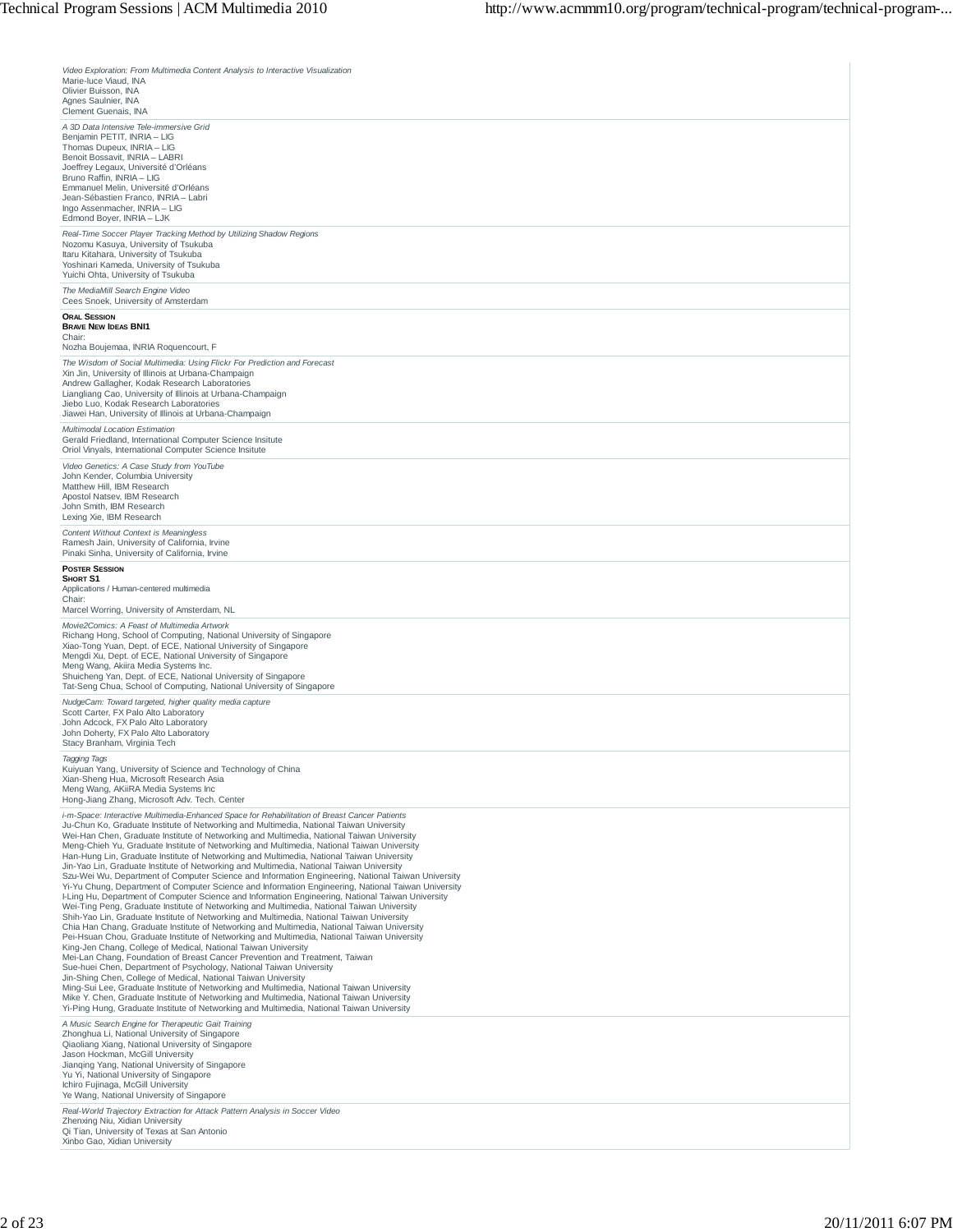| <b>Tag Transformer</b><br>Yicheng Song, Institute of Computing Technology, Chinese Academy of Science<br>Juan Cao, Institute of Computing Technology, Chinese Academy of Science<br>Zhineng Chen, Institute of Computing Technology, Chinese Academy of Science<br>Yongdong Zhang, Institute of Computing Technology, Chinese Academy of Science<br>Jintao Li, Institute of Computing Technology, Chinese Academy of Science                                                                                                                                                                                |
|-------------------------------------------------------------------------------------------------------------------------------------------------------------------------------------------------------------------------------------------------------------------------------------------------------------------------------------------------------------------------------------------------------------------------------------------------------------------------------------------------------------------------------------------------------------------------------------------------------------|
| Gaze Awareness and Interaction Support in Presentations<br>Kar-Han Tan, Hewlett-Packard Laboratories<br>Dan Gelb, Hewlett-Packard Laboratories<br>Ramin Samadani, Hewlett-Packard Laboratories<br>lan Robinson, Hewlett-Packard Laboratories<br>Bruce Culbertson, Hewlett-Packard Laboratories<br>John Apostolopoulos, Hewlett-Packard Laboratories                                                                                                                                                                                                                                                         |
| Digesting Omni-video along Routes for Navigation<br>Hongyuan Cai, Indiana University Purdue University Indianapolis<br>Jiang Yu Zheng, Indiana University Purdue University Indianapolis                                                                                                                                                                                                                                                                                                                                                                                                                    |
| <b>Building Book Inventories using Smartphones</b><br>David Chen, Stanford University<br>Sam Tsai, Stanford University<br>Cheng-Hsin Hsu, Deutsche Telekom R&D Laboratories USA<br>Kyu-Han Kim, Deutsche Telekom R&D Laboratories USA<br>Jatinder Singh, Deutsche Telekom R&D Laboratories USA<br>Bernd Girod, Stanford University                                                                                                                                                                                                                                                                          |
| Templated Recursive Image Composition<br>C. Atkins, Hewlett-Packard Laboratories<br>Nicholas Lyons, Hewlett-Packard Laboratories<br>Xuemei Zhang, Hewlett-Packard Laboratories<br>Daniel Tretter, Hewlett-Packard Laboratories                                                                                                                                                                                                                                                                                                                                                                              |
| Putting the pieces together: Multimodal Analysis of Social Attention in Meetings<br>Ramanathan Subramanian, University of Trento, Italy<br>Jacopo Staiano, University of Trento, Italy<br>Kyriaki Kalimeri, Foundazione Bruno Kessler<br>Nicu Sebe, University of Trento, Italy<br>Fabio Pianesi, Foundazione Bruno Kessler                                                                                                                                                                                                                                                                                 |
| AIR Conferencing: Accelerated Instant Replay for In-Meeting Multimodal Review<br>Kori Inkpen, Microsoft Research<br>Rajesh Hegde, Microsoft Research<br>Sasa Junuzovic, Microsoft Research<br>Christopher Brooks, University of Saskatchewan<br>John Tang, Microsoft Research<br>Zhengyou Zhang, Microsoft Research                                                                                                                                                                                                                                                                                         |
| Making Computers Look the Way We Look: Exploiting Visual Attention for Image Understanding<br>Harish Katti, National University of Singapore<br>Ramanathan Subramanian, University of Trento<br>Mohan Kankanhalli, National University of Singapore<br>Nicu Sebe, University of Trento<br>Tat-Seng Chua, National University of Singapore<br>Kalpathi Ramakrishnan, Indian Institute of Science                                                                                                                                                                                                             |
| MOGCLASS: A Collaborative System of Mobile Devices for Classroom Music Education<br>Yinsheng Zhou, National University of Singapore<br>Graham Percival, National University of Singapore<br>Xinxi Wang, National University of Singapore<br>Ye Wang, National University of Singapore<br>Shengdong Zhao, National University of Singapore                                                                                                                                                                                                                                                                   |
| Adaptive Combination of Tag and Link-based User Similarity in Flickr<br>Hai Phan, Konkuk University<br>Thong Hoang, Konkuk University<br>Hyoseop Shin, Konkuk University                                                                                                                                                                                                                                                                                                                                                                                                                                    |
| Multi-Display Map Touring with Tangible Widget<br>Marco Piovesana, Dept. of Math and Computer Science, University of Udine<br>Ying-Jui Chen, Graduate Institute of Networking and Multimedia, National Taiwan University<br>Neng-Hao Yu, Graduate Institute of Networking and Multimedia, National Taiwan University<br>Hsiang-Tao Wu, Graduate Institute of Networking and Multimedia, National Taiwan University<br>Li-Wei Chan, Graduate Institute of Networking and Multimedia, National Taiwan University<br>Yi-Ping Hung, Graduate Institute of Networking and Multimedia, National Taiwan University |
| Stray: A New Multimedia Music Composition using the Andantephone<br>Ryan Janzen, University of Toronto<br>Steve Mann, University of Toronto                                                                                                                                                                                                                                                                                                                                                                                                                                                                 |
| A User Study of Visual versus Sonically-enhanced Interfaces for Use while Walking<br>Yaohua Yu, Dalian Maritime University<br>Zhengjie Liu, Dalian Maritime University                                                                                                                                                                                                                                                                                                                                                                                                                                      |
| Fast Image Rearrangement via Multi-Scale Patch Copying<br>Jiayao Hu, University of Science and Technology of China<br>Shifeng Chen, Shenzhen Institutes of Advanced Technology, Chinese Academy of Sciences<br>Jianzhuang Liu, The Chinese University of Hong Kong<br>Xiaoou Tang, The Chinese University of Hong Kong                                                                                                                                                                                                                                                                                      |
| Learning Parts-based Representation for Face Transition<br>Xiong Li, Shanghai Jiao Tong University<br>Liwei Wang, Shanghai Jiao Tong University<br>Huanxi Liu, Shanghai Jiao Tong University<br>Yuncai Liu, Shanghai Jiao Tong University                                                                                                                                                                                                                                                                                                                                                                   |
| Gesture and Touch Controlled Video Player Interface for Mobile Devices<br>Shelley Buchinger, University of Vienna<br>Francesca De Simone, Ecole Polytechnique Fédérale de Lausanne<br>Ewald Hotop, University of Vienna<br>Helmut Hlavacs, University of Vienna<br>Touradj Ebrahimi, Ecole Polytechnique Fédérale de Lausanne                                                                                                                                                                                                                                                                               |
| Eyes Do Not Lie: Spontaneous versus Posed Smiles<br>Hamdi Dibeklioglu, University of Amsterdam<br>Roberto Valenti, University of Amsterdam<br>Albert Salah, University of Amsterdam<br>Theo Gevers, University of Amsterdam                                                                                                                                                                                                                                                                                                                                                                                 |
| <b>DEMO SESSION</b><br>DEMO <sub>D1</sub><br>Chair:<br>Daniel Gatica-Perez, IDIAP Research Institute, CH                                                                                                                                                                                                                                                                                                                                                                                                                                                                                                    |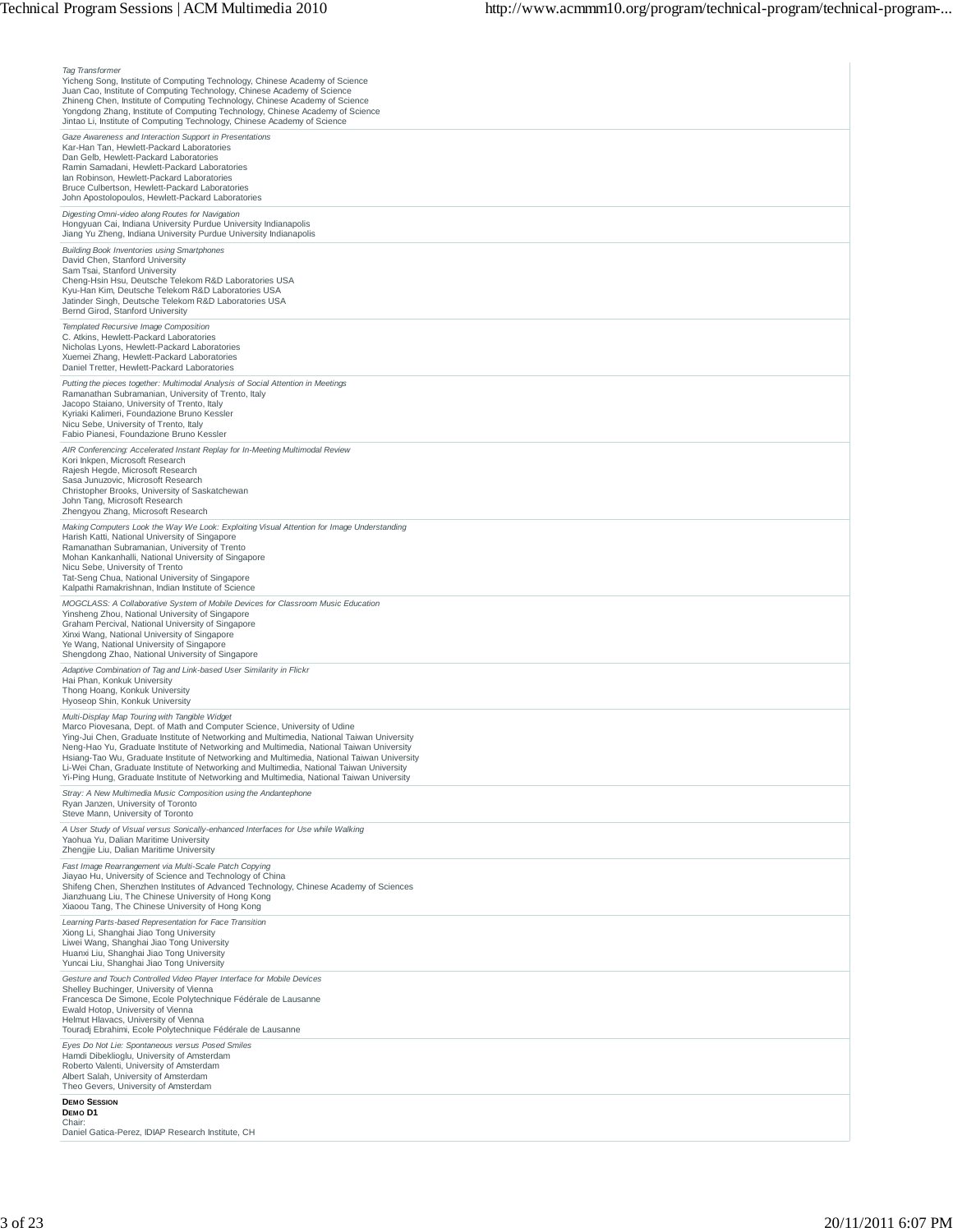| Crowdsourcing Rock N' Roll Multimedia Retrieval<br>Cees Snoek, University of Amsterdam<br>Bauke Freiburg, Video Dock<br>Johan Oomen, Netherlands Institute for Sound and Vision<br>Roeland Ordelman, University of Twente                                                                                                                                                                           |
|-----------------------------------------------------------------------------------------------------------------------------------------------------------------------------------------------------------------------------------------------------------------------------------------------------------------------------------------------------------------------------------------------------|
| Media Distribution over 2D Communication Sheet<br>Youiti Kado, National Institute of Information and Communications Technology<br>Bing Zhang, National Institute of Information and Communications Technology<br>Jiang Yu Zheng, Indiana University Purdue University Indianapolis                                                                                                                  |
| Melog<br>Hongzhi Li, Zhejiang University<br>Xian-Sheng Hua, Microsoft Research Asia<br>Xijia Liu, Tsinghua University                                                                                                                                                                                                                                                                               |
| Color and Luminance Compensation for Mobile Panorama Construction<br>Yingen Xiong, Nokia Research Center<br>Kari Pulli, Nokia Research Center                                                                                                                                                                                                                                                       |
| iPhotobook: Creating Photo Books on Mobile Devices<br>Jun Xiao, HP Labs<br>Nic Lyons, HP Labs<br>Brian Atkins, HP Labs<br>Yuli Gao, HP Labs<br>Hui Chao, HP Labs<br>Xuemei Zhang, HP labs                                                                                                                                                                                                           |
| Blog2Book - Transforming Blogs into Photo Books Employing Aesthetic Principles<br>Philipp Sandhaus, OFFIS - Institute for Information Technology<br>Mohammad Rabbath, OFFIS - Institute for Information Technology<br>Ilja Erbis, University of Oldenburg<br>Susanne Boll, University of Oldenburg                                                                                                  |
| TagCaptcha: Annotating images with CAPTCHAs<br>Donn Morrison, Université de Genève<br>Stéphane Marchand-Maillet, Université de Genève<br>Eric Bruno, Université de Genève                                                                                                                                                                                                                           |
| afternoon                                                                                                                                                                                                                                                                                                                                                                                           |
| <b>PANEL PA1</b><br>The Use of Non-conventional Means for Content Media Analysis and Understanding<br>Chairs:<br>Ed Chang, Google Corp., CN<br>Tat-Seng Chua, National University of Singapore, SG                                                                                                                                                                                                  |
| <b>ORAL SESSION</b><br>FULL F3<br>Content<br>Classification of content elements<br>Chair:<br>Rita Cucchiara, University of Modena, I                                                                                                                                                                                                                                                                |
| Affective Image Classification using Features Inspired by Psychology and Art Theory<br>Jana Machajdik, Vienna University of Technology<br>Allan Hanbury, Information Retrieval Facility                                                                                                                                                                                                             |
| CO3 for Ultra-fast and Accurate Interactive Segmentation<br>Yibiao Zhao, Beijing Jiaotong University; Lotus Hill Research Institute<br>Song-Chun Zhu, Lotus Hill Research Institute, University of California Los Angeles<br>Siwei Luo, Beijing Jiaotong University, University of California Los Angeles                                                                                           |
| A Generic Framework for Event Detection in Various Video Domains<br>Tianzhu Zhang, Institute of Automation, Chinese Academy of Sciences<br>Changsheng Xu, Institute of Automation, Chinese Academy of Sciences<br>Guangyu Zhu, National University of Singapore<br>Si Liu, Institute of Automation, Chinese Academy of Sciences<br>Hanqing Lu, Institute of Automation, Chinese Academy of Sciences |
| Image Segmentation with Patch-Pair Density Priors<br>Xiaobai Liu, Huazhong University of Science and Technology<br>Jiashi Feng, National University of Singapore<br>Shuicheng Yan, National University of Singapore<br>Hai Jin, Huazhong University of Science and Technology                                                                                                                       |
| <b>ORAL SESSION</b><br>FULL F4<br>Applications<br>Applications of geo-tagging<br>Session Chair<br>Touradj Ebrahimi, EPFL, CH                                                                                                                                                                                                                                                                        |
| W2Go: A Travel Guidance System by Automatic Landmark Ranking<br>Yue Gao, Tsinghua University<br>Jinhui Tang, National University of Singapore<br>Richang Hong, National University of Singapore<br>Qionghai Dai, Tsinghua University<br>Tat-Seng Chua, National University of Singapore<br>Ramesh Jain, University of California, Irvine                                                            |
| Mining People's Trips from Large Scale Geo-tagged Photos<br>Yuki Arase, Microsoft Research Asia<br>Xing Xie, Microsoft Research Asia<br>Takahiro Hara, Osaka University<br>Shojiro Nishio, Osaka University<br>Photo2Trin: Generating Travel Routes from Geo-Tagged Photos for Trin Planning                                                                                                        |

*Photo2Trip: Generating Travel Routes from Geo-Tagged Photos for Trip Planning*<br>Xin Lu, Tianjin University<br>Changhu Wang, Microsoft Research Asia<br>Jiang-Ming Yang, Microsoft Corporation<br>Yanwei Pang, Tianjin University<br>Lei Zh

*Retrieving Landmark and Non-Landmark Images from Community Photo Collections*<br>Yannis Avrithis, National Technical University of Athens<br>Yannis Kalantidis, National Technical University of Athens<br>Giorgos Tolias, National Te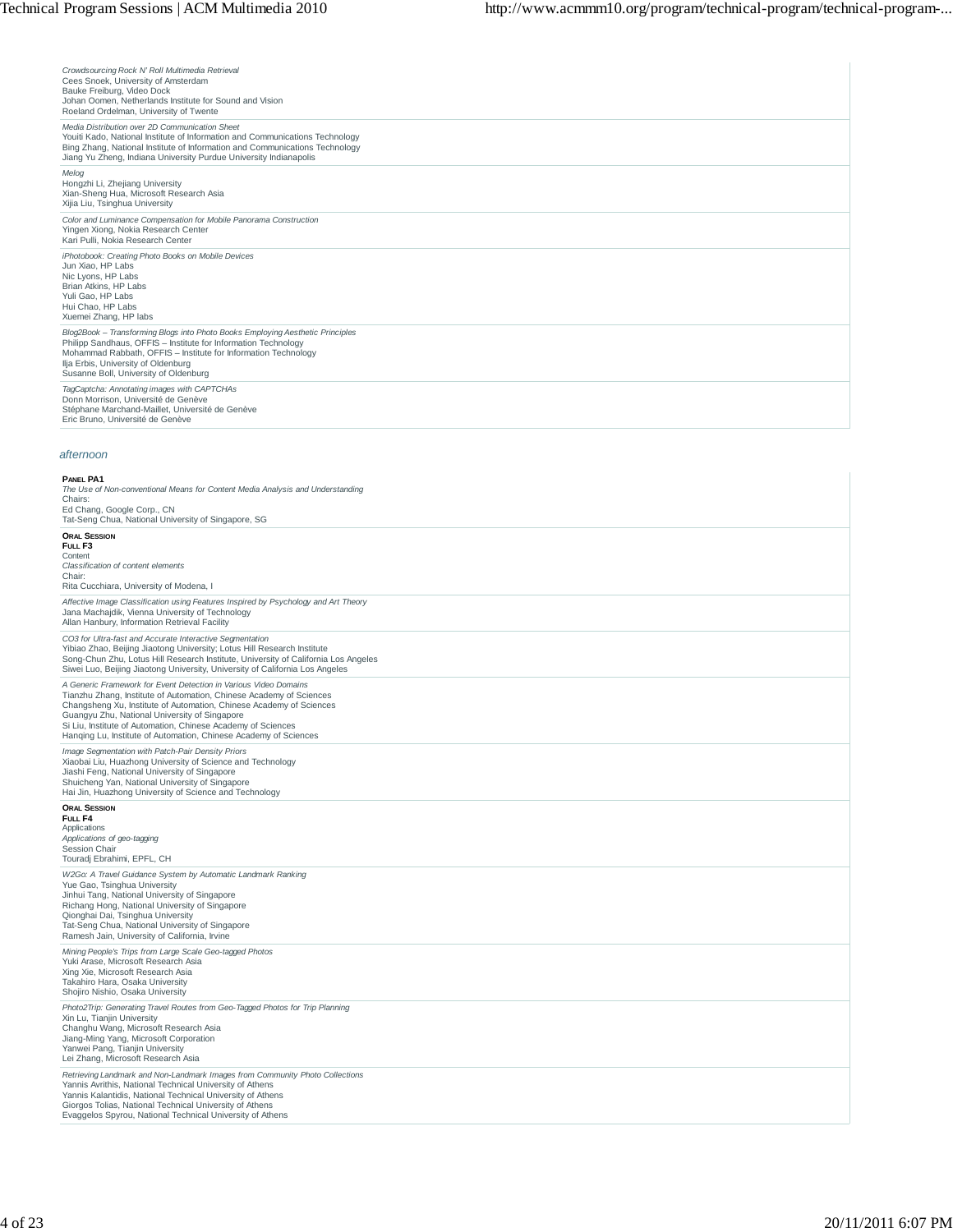| <b>DOCTORAL SYMPOSIUM DS1</b><br>Chairs:<br>Susanne Boll, University of Oldenburg, D<br>Carlo Colombo, University of Firenze, I                                                                                                                                                                                                                                                                                                                                                                                                                                                               |
|-----------------------------------------------------------------------------------------------------------------------------------------------------------------------------------------------------------------------------------------------------------------------------------------------------------------------------------------------------------------------------------------------------------------------------------------------------------------------------------------------------------------------------------------------------------------------------------------------|
| Free-hand Sketch Based Image and Video Retrieval                                                                                                                                                                                                                                                                                                                                                                                                                                                                                                                                              |
| Rui Hu, University of Surrey<br>Automatic and Manual Processes in End-User Multimedia Authoring Tools: Where is the Balance?                                                                                                                                                                                                                                                                                                                                                                                                                                                                  |
| Rodrigo Laiola Guimarães, CWI: Centrum Wiskunde & Informatica<br>Analysis and Classification of Conversational Interactions                                                                                                                                                                                                                                                                                                                                                                                                                                                                   |
| Anna Pesarin, Dipartimento di Informatica, University of Verona<br>FlashBoost: Design of Flash Memory Buffer Cache Mechanism for Video-on-Demand                                                                                                                                                                                                                                                                                                                                                                                                                                              |
| Moonkyung Ryu, Georgia Institute of Technology<br>Interoperable and Unified Multimedia Retrieval in Distributed and Heterogeneous Environments<br>Florian Stegmaier, University of Passau                                                                                                                                                                                                                                                                                                                                                                                                     |
| <b>POSTER SESSION</b><br>SHORT S2                                                                                                                                                                                                                                                                                                                                                                                                                                                                                                                                                             |
| Content / Systems<br>Chair:<br>Zhengyou Zhang, Microsoft, USA                                                                                                                                                                                                                                                                                                                                                                                                                                                                                                                                 |
| Integrating Web 2.0 Resources By Wikipedia                                                                                                                                                                                                                                                                                                                                                                                                                                                                                                                                                    |
| Chen Liu, NUS<br>Bing Cui, Peking University<br>Anthony K.H. Tung, NUS                                                                                                                                                                                                                                                                                                                                                                                                                                                                                                                        |
| Vicept: Link Visual Features to Concepts for Large-scale Image Understanding<br>Zhipeng Wu, Graduate University, Chinese Academy of Sciences<br>Shuqiang Jiang, Key Lab of Intell. Info. Process., Inst. of Comput. Tech., Chinese Academy of Sciences<br>Liang Li, Key Lab of Intell. Info. Process., Inst. of Comput. Tech., Chinese Academy of Sciences<br>Peng Cui, Key Lab of Intell. Info. Process., Inst. of Comput. Tech., Chinese Academy of Sciences<br>Qingming Huang, Graduate University, Chinese Academy of Sciences<br>Wen Gao, Institute for Digital Media, Peking University |
| Analyzing and Predicting Sentiment of Images on the Social Web<br>Stefan Siersdorfer, Universität Hannover<br>Jonathon Hare, University of Southampton<br>Enrico Minack, Universität Hannover<br>Fan Deng, Universität Hannover                                                                                                                                                                                                                                                                                                                                                               |
| Landmark Image Classification Using 3D Point Clouds<br>xian xiao, National Lab of Pattern Recognition, Institute of Automation, CAS<br>changsheng xu, National Lab of Pattern Recognition, Institute of Automation, CAS<br>jingiao wang, National Lab of Pattern Recognition, Institute of Automation, CAS                                                                                                                                                                                                                                                                                    |
| Portfolio Theory of Multimedia Fusion<br>Xiangyu Wang, National University of Singapore<br>Mohan Kankanhalli, National University of Singapore                                                                                                                                                                                                                                                                                                                                                                                                                                                |
| Exploiting Noisy Visual Concept Detection to Improve Spoken Content based Video Retrieval<br>Stevan Rudinac, Multimedia Information Retrieval Lab, Delft University of Technology<br>Martha Larson, Multimedia Information Retrieval Lab, Delft University of Technology<br>Alan Hanjalic, Multimedia Information Retrieval Lab, Delft University of Technology                                                                                                                                                                                                                               |
| End-to-end Stochastic Scheduling of Scalable Video OverTime-Varying Channels<br>Nesrine changuel, Alcatel Lucent Bell Labs France<br>Nicholas Mastronarde, University of California Los Angeles (UCLA)<br>Mihaela Van derSchaar, University of California Los Angeles (UCLA)<br>Bessem Sayadi, Alcatel lucent Bell Labs France<br>Michel Kieffer, LTCI, CNRS-Télécom ParisTech                                                                                                                                                                                                                |
| Context Dependent SVMs for Interconnected Image Network Annotation<br>Hichem Sahbi, CNRS TELECOM ParisTech<br>Xi Li, CNRS TELECOM ParisTech                                                                                                                                                                                                                                                                                                                                                                                                                                                   |
| A Novel Video Hash Algorithm<br>Li Weng, Katholieke Universiteit Leuven<br>Bart Preneel, Katholieke Universiteit Leuven                                                                                                                                                                                                                                                                                                                                                                                                                                                                       |
| Age Classification for Pose Variant and Occluded Faces<br>Wei-Ta Chu, National Chung Cheng University<br>Wen-Long Liu, National Chung Cheng University<br>Jen-Yu Yu, Industrial Technology Research Inst.                                                                                                                                                                                                                                                                                                                                                                                     |
| Movie Genre Classification via Scene Categorization<br>Howard Zhou, Georgia Institute of Technology<br>Tucker Hermans, Georgia Institute of Technology<br>Asmita Karandikar, Georgia Institute of Technology<br>James Rehg, Georgia Institute of Technology                                                                                                                                                                                                                                                                                                                                   |
| Unsupervised Summarization of Rushes Videos<br>Yang Liu, The Hong Kong Polytechnic University<br>Feng Zhou, Carnegie Mellon University<br>Wei Liu, Carnegie Mellon University<br>Fernando De la Torre, Carnegie Mellon University<br>Yan Liu, The Hong Kong Polytechnic University                                                                                                                                                                                                                                                                                                            |
| Negotiating Multimedia Advertising with Attention Owners<br>Yue Zhang, cfactor Works<br>Nadeem Jamali, University of Saskatchewan                                                                                                                                                                                                                                                                                                                                                                                                                                                             |
| ReDi: An Interactive Virtual Display System for Ubiquitous Devices<br>Wen Sun, University of Science and Technology of China<br>Yan Lu, Microsoft Research Asia<br>Shipeng Li, Microsoft Research Asia                                                                                                                                                                                                                                                                                                                                                                                        |
| A Proxy-Based Mobile Web Browser<br>Huifeng Shen, Microsoft Research Asia<br>Zhaotai Pan, University of Science & Technology of China<br>Haicheng Sun, Microsoft Research Asia<br>Yan Lu, Microsoft Research Asia<br>Shipeng Li, Microsoft Research Asia                                                                                                                                                                                                                                                                                                                                      |
| Optimal Collusion Attack for Digital Fingerprinting<br>Hui Feng, Huazhong University of Science and Technology<br>Hefei Ling, Huazhong University of Science and Technology<br>Fuhao Zou, Huazhong University of Science and Technology<br>Weiqi Yan, Queen's University Belfast<br>Zhengding Lu, Huazhong University of Science and Technology                                                                                                                                                                                                                                               |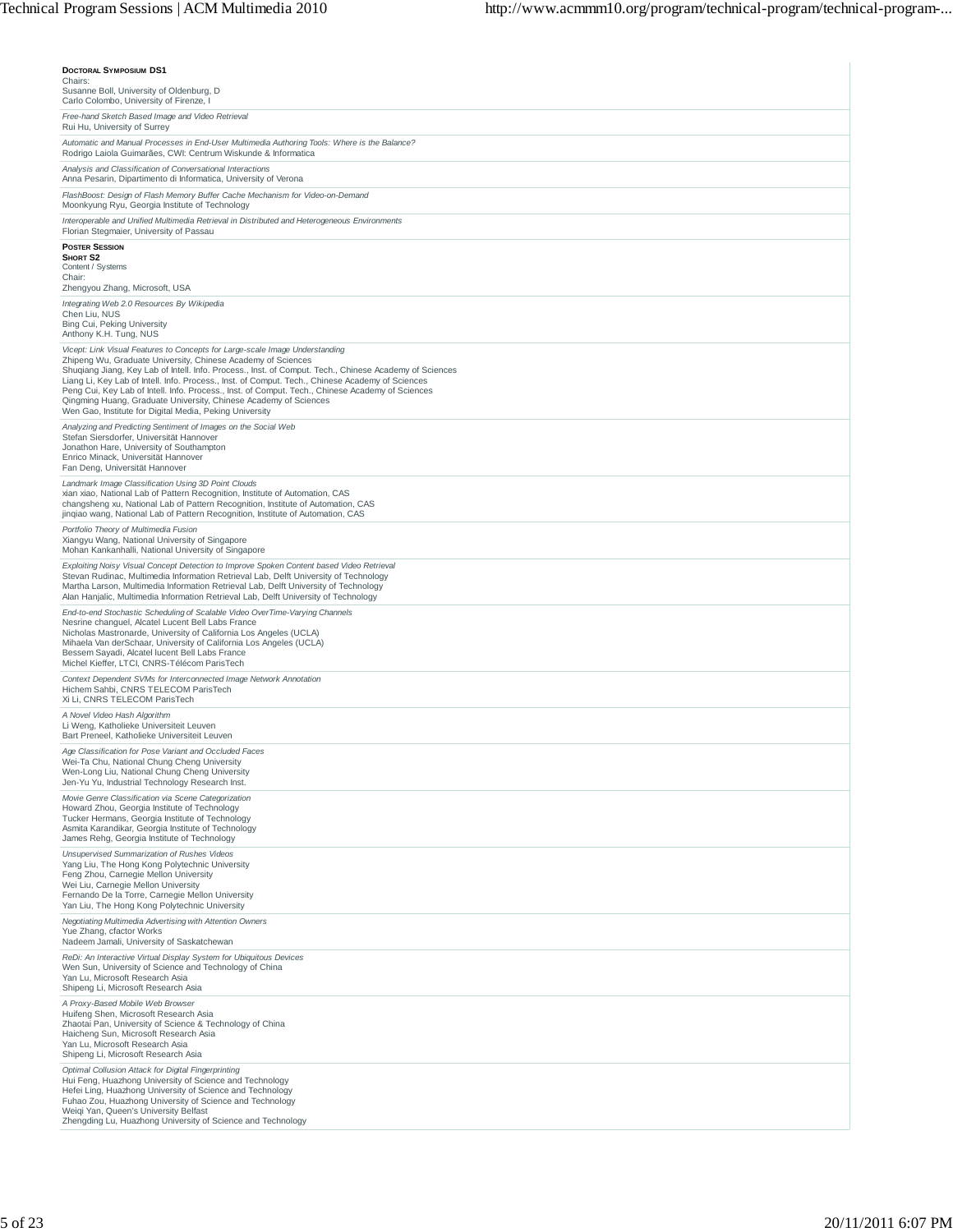| Novel Framework for Single/Multi-Frame Super-Resolution using Sequential Monte Carlo Method<br>Toshie Misu, NHK (Japan Broadcasting Corporation)<br>Yasutaka Matsuo, NHK (Japan Broadcasting Corporation)<br>Shinichi Sakaida, NHK (Japan Broadcasting Corporation)<br>Yoshiaki Shishikui, NHK (Japan Broadcasting Corporation)                                                                                        |
|------------------------------------------------------------------------------------------------------------------------------------------------------------------------------------------------------------------------------------------------------------------------------------------------------------------------------------------------------------------------------------------------------------------------|
| Similarity Content Search in Content Centric Networks<br>Petros Daras, Centre for Research and Technology Hellas<br>Theodoros Semertzidis, Centre for Research and Technology Hellas<br>Lambros Makris, Centre for Research and Technology Hellas<br>Michael Strintzis, Centre for Research and Technology Hellas                                                                                                      |
| Accelerated IPTV Channel Change with Transcoded Unicast Bursting<br>Zhi Li, Stanford University<br>Ali Begen, Cisco Systems Inc.<br>Xiaoqing Zhu, Cisco Systems Inc.<br>Bernd Girod, Stanford University                                                                                                                                                                                                               |
| QoE-based Rate Adaptation Scheme Selection for Resource-constrained Wireless Video Transmission<br>Srisakul Thakolsri, Docomo Euro-Labs<br>Wolfgang Kellerer, Docomo Euro-Labs<br>Eckehard Steinbach, Technische Universitaet Muenchen                                                                                                                                                                                 |
| Precise Indoor Localization Using Smart Phones<br>Eladio Martin, University of California, Berkeley<br>Oriol Vinyals, International Computer Science Institute<br>Gerald Friedland, International Computer Science Institute<br>Ruzena Bajcsy, University of California, Berkeley                                                                                                                                      |
| Trading Bandwidth for Playback Lag: Can Active Peers Help?<br>Dongbo Huang, Fudan University<br>Jin Zhao, Fudan University<br>Xin Wang, Fudan University                                                                                                                                                                                                                                                               |
| 3D Video Transcoding for Virtual Views<br>Shujie Liu, State University of New York at Buffalo<br>Chang Wen Chen, State University of New York at Buffalo                                                                                                                                                                                                                                                               |
| Pull-Patching: A Combination of Multicast and Adaptive Segmented HTTP Streaming<br>Espen Jacobsen, University of Oslo / Simula<br>Carsten Griwodz, University of Oslo / Simula<br>Pål Halvorsen, University of Oslo / Simula                                                                                                                                                                                           |
| Beyond GPS: Determining the Camera Viewing Direction of A Geotagged Image<br>Minwoo Park, The Pennsylvania State University<br>Jiebo Luo, Eastman KODAK<br>Robert Collins, The Pennsylvania State University<br>Yanxi Liu, The Pennsylvania State University                                                                                                                                                           |
| <b>DEMO SESSION</b><br>DEMOD <sub>2</sub><br>Chair:<br>James Lynch, Navteg Corp., USA                                                                                                                                                                                                                                                                                                                                  |
| A Technical Demonstration of Large-Scale Image Object Retrieval by Efficient Query Evaluation and Effective Auxiliary Visual Feature Discovery<br>Yin-Hsi Kuo, National Taiwan University<br>Yi-Lun Wu, National Taiwan University<br>Kuan-Ting Chen, National Taiwan University<br>Yi-Hsuan Yang, National Taiwan University<br>Tzu-Hsuan Chiu, National Taiwan University<br>Winston Hsu, National Taiwan University |
| SIVA Suite<br>Britta Meixner, University of Passau<br>Beate Siegel, University of Passau<br>Günter Hölbling, University of Passau<br>Franz Lehner, University of Passau<br>Harald Kosch, University of Passau                                                                                                                                                                                                          |
| Integrated Mobile Visualization and Interaction of Events and POIs<br>Daniel Schmeiß, University of Koblenz-Landau<br>Ansgar Scherp, University of Koblenz-Landau<br>Steffen Staab, University of Koblenz-Landau                                                                                                                                                                                                       |
| 3D Ancient Mosaics<br>Sebastiano Battiato, University of Catania<br>Giovanni Puglisi, University of Catania                                                                                                                                                                                                                                                                                                            |
| Training Data Collection System for a Learning-based Photographic Aesthetic Quality Inference Engine<br>Razvan Orendovici, The Pennsylvania State University<br>James Wang, The Pennsylvania State University                                                                                                                                                                                                          |
| Photo2Trip: An Interactive Trip Planning System Based on Geo-Tagged Photos<br>Huagang Yin, University of Science and Technology of China<br>Xin Lu, Tianjing University<br>Changhu Wang, Microsoft Research Asia<br>Nenghai Yu, University of Science and Technology of China<br>Lei Zhang, Microsoft Research Asia                                                                                                    |
| Coming Together - Negotiated Content by Multi-agents<br>Arne Eigenfeldt, Simon Fraser University                                                                                                                                                                                                                                                                                                                       |
| <b>Mobile Product Recognition</b><br>Sam Tsai, Stanford University<br>David Chen, Stanford University<br>Vijay Chandrasekhar, Stanford University<br>Gabriel Takacs, Stanford University<br>Ngai-Man Cheung, Stanford University<br>Ramakrishna Vedantham, Nokia Research Center<br>Radek Grzeszczuk, Nokia Research Center<br>Bernd Girod, Stanford University                                                        |
| <b>ORAL SESSION</b><br>FULL F5<br>Content<br>Learning concepts in images<br>Chair:                                                                                                                                                                                                                                                                                                                                     |
| Alan Smeaton, University of Dublin, IRL<br>S3MKL: Scalable Semi-supervised Multiple Kernel Learning for Image Data Mining                                                                                                                                                                                                                                                                                              |
| Shuhui Wang, Institute of Computing Techonology, Chinese Academy of Sciences<br>Shuqiang Jiang, Institute of Computing Techonology, Chinese Academy of Sciences<br>Qingming Huang, Graduate University, Chinese Academy of Sciences<br>Qi Tian, University of Texas at San Antonio                                                                                                                                     |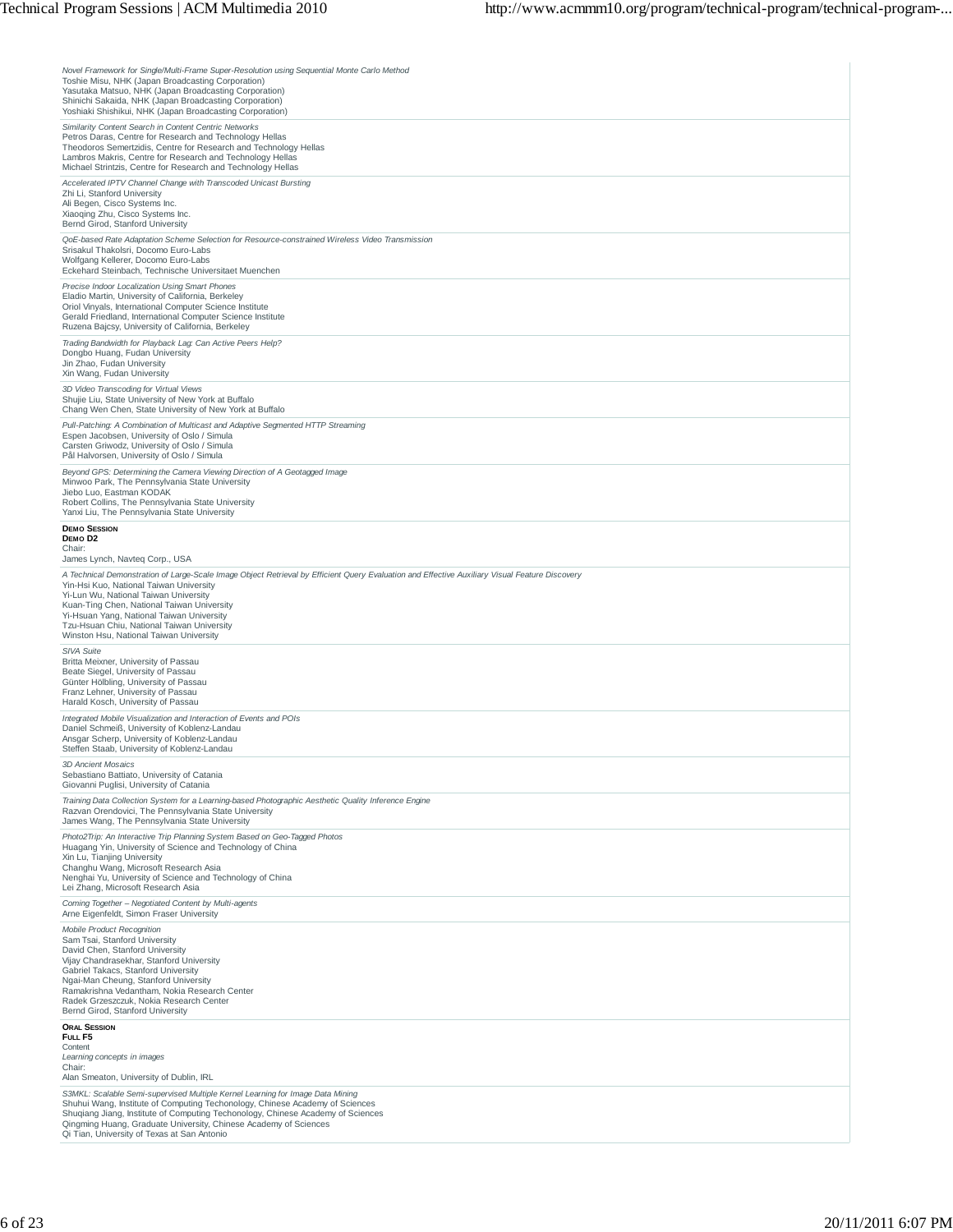| Discriminative Codeword Selection for Image Representation<br>Lijun Zhang, Zhejiang University<br>Chun Chen, Zhejiang University<br>Jiajun Bu, Zhejiang University<br>Zhengguang Chen, Zhejiang University<br>Shulong Tan, Zhejiang University                                                                                                                                                                    |
|-------------------------------------------------------------------------------------------------------------------------------------------------------------------------------------------------------------------------------------------------------------------------------------------------------------------------------------------------------------------------------------------------------------------|
| Xiaofei He, Zhejiang University<br>Supervised Reranking for Web Image Search<br>Linjun Yang, Microsoft Research Asia                                                                                                                                                                                                                                                                                              |
| Alan Hanjalic, Delft University of Technology<br><b>ORAL SESSION</b><br><b>INTERACTIVE ART IA1</b>                                                                                                                                                                                                                                                                                                                |
| Cultural heritage tools<br>Chair:                                                                                                                                                                                                                                                                                                                                                                                 |
| James Wang, Penn-State University, USA<br>Determining the Sexual Identities of Prehistoric Cave Artists using Digitized Handprints<br>James Wang, The Pennsylvania State University<br>Weina Ge, The Pennsylvania State University<br>Dean Snow, The Pennsylvania State University<br>Prasenjit Mitra, The Pennsylvania State University<br>C. Giles, The Pennsylvania State University                           |
| Enhanced Exploration of Oral History Archives through Processed Video and Synchronized Text Transcripts<br>Michael Christel, Carnegie Mellon University<br>Scott Stevens, Carnegie Mellon University<br>Bryan Maher, Carnegie Mellon University<br>Julieanna Richardson, The HistoryMakers                                                                                                                        |
| Surfing on Artistic Documents with Visually Assisted Tagging<br>Costantino Grana, University of Modena e Reggio Emilia<br>Daniele Borghesani, University of Modena e Reggio Emilia<br>Rita Cucchiara, University of Modena e Reggio Emilia                                                                                                                                                                        |
| <b>DISCUSSION ROOM DR1</b><br>Chairs:<br>Ramesh Jain, University of California at Irvine, USA<br>Forouzan Golshani, California State University at Long Beach, USA                                                                                                                                                                                                                                                |
| Towards a Universal Detector by Mining Concepts with Small Semantic Gaps<br>Jiashi Feng, National University of Singapore<br>Yan-tao Zheng, Institute for Infocomm Research<br>Shuicheng Yan, National University of Singapore                                                                                                                                                                                    |
| Intelligent Query: Open Another Door to 3D Object Retrieval<br>Yue Gao, Tsinghua University<br>Meng Wang, AKiiRA Media Systems Inc.<br>Jialie Shen, Singapore Management University<br>Qionghai Dai, Tsinghua University<br>Naiyao Zhang, Tsinghua University                                                                                                                                                     |
| Interactive Storytelling via Video Content Recombination<br>Julie Porteous, Teesside University<br>Sergio Benini, University of Brescia<br>Luca Canini, University of Brescia<br>Fred Charles, Teesside University<br>Marc Cavazza, Teesside University<br>Riccardo Leonardi, University of Brescia                                                                                                               |
| <b>ORAL SESSION</b><br>FULL F6                                                                                                                                                                                                                                                                                                                                                                                    |
| Systems<br>Improving media delivery<br>Session Chair<br>Shervin Shirmohammadi, University of Ottawa, CA                                                                                                                                                                                                                                                                                                           |
| Tenor: Making Coding Practical from Servers to Smartphones<br>Hassan Shojania, University of Toronto<br>Baochun Li, University Of Toronto                                                                                                                                                                                                                                                                         |
| Improving Online Gaming Quality using Detour Paths<br>Cong Ly, Simon Fraser University<br>Cheng-Hsin Hsu, Deutsche Telekom Inc.<br>Mohamed Hefeeda, Simon Fraser University                                                                                                                                                                                                                                       |
| Subjective Evaluation of Scalable Video Coding for Content Distribution<br>Jong-Seok Lee, EPFL.<br>Francesca De Simone, EPFL<br>Naeem Ramzan, Queen Mary University of Londo<br>Zhijie Zhao, Leibniz Universität Hannover<br>Engin Kurutepe, TU Berlin<br>Thomas Sikora, TU Berlin<br>Jörn Ostermann, Leibniz Universität Hannover<br>Ebroul Izquierdo, Queen Mary University of London<br>Touradj Ebrahimi, EPFL |
| Self-Diagnostic Peer-Assisted Video Streaming through a Learning Framework<br>Di Niu, University of Toronto<br>Baochun Li, University of Toronto<br>Shuqiao Zhao, UUSee, Inc.                                                                                                                                                                                                                                     |
| <b>POSTER SESSION</b><br>SHORT S3<br>Applications / Content<br>Chair:<br>Max Muehlhaeuser, University of Darmstadt, D                                                                                                                                                                                                                                                                                             |
| K-way Min-Max Cut for Image Clustering and Junk Images Filtering from Google Images<br>Feng Xie, State Key Lab of CAD&CD / Zhejiang University<br>Yi Shen, UNC-Charlotte<br>Xiaofei He, State Key Lab of CAD&CD / Zhejiang University                                                                                                                                                                             |
| Smart Video Systems in Police Cars<br>Amirali Jazayeri, Indiana University Purdue University Indianapolis (IUPUI)<br>Hongyuan Cai, Indiana University Purdue University Indianapolis (IUPUI)<br>Mihran Tuceryan, Indiana University Purdue University Indianapolis (IUPUI)<br>Jiang Zheng, Indiana University Purdue University Indianapolis (IUPUI)                                                              |
| Interactive Inquiry for Object of Interest in Video Playback by Motion-Augmented Graph Cut<br>Po-Nung Tseng, National Taiwan University<br>Yen-Liang Lin, National Taiwan University<br>Winston Hsu, National Taiwan University                                                                                                                                                                                   |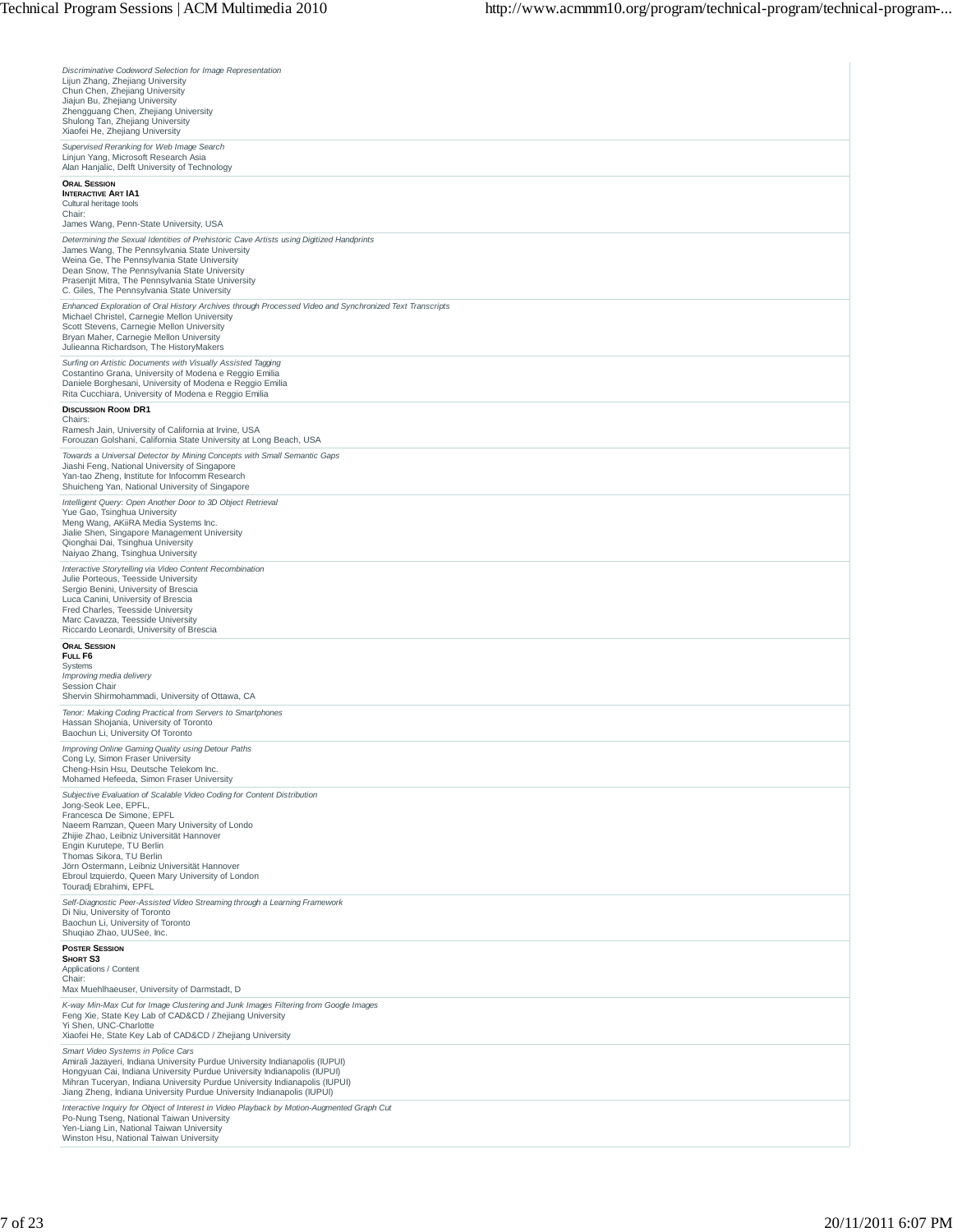| GPS, Compass, or Camera?: Investigating Effective Mobile Sensors for Automatic Search-Based Image Annotation<br>An-Jung Cheng, National Taiwan University<br>Fang-Erh Lin, National Taiwan University<br>Yin-Hsi Kuo, National Taiwan University<br>Winston Hsu, National Taiwan University                                                                                                                                                                                                                                                             |
|---------------------------------------------------------------------------------------------------------------------------------------------------------------------------------------------------------------------------------------------------------------------------------------------------------------------------------------------------------------------------------------------------------------------------------------------------------------------------------------------------------------------------------------------------------|
| TwitterSigns: Microblogging on the Walls<br>Markus Buzeck, University of Münster<br>Jörg Müller, TU Berlin                                                                                                                                                                                                                                                                                                                                                                                                                                              |
| Multi-exposure Imaging on Mobile Devices<br>Natasha Gelfand, Nokia Research<br>Andrew Adams, Stanford University<br>Sung Hee Park, Stanford University<br>Kari Pulli, Nokia Research                                                                                                                                                                                                                                                                                                                                                                    |
| Towards Aesthetics: a Photo Quality Assessment and Photo Selection System<br>Congcong Li, Cornell University<br>Alexander Loui, Eastman Kodak Company<br>Tsuhan Chen, Cornell University                                                                                                                                                                                                                                                                                                                                                                |
| Cast2Face: Character Identification in Movie with Actor-Character Correspondence<br>Mengdi Xu, National University of Singapore<br>Xiaotong Yuan, National University of Singapore<br>Jialie Shen, Singapore Management University<br>Shuicheng Yan, National University of Singapore                                                                                                                                                                                                                                                                   |
| Visual Security Evaluation for Video Encryption<br>Lingling Tong, Institute of Computing Technology, Chinese Academy of Sciences<br>Feng Dai, Institute of Computing Technology, Chinese Academy of Sciences<br>Yongdong Zhang, Institute of Computing Technology, Chinese Academy of Sciences<br>Jintao Li, Institute of Computing Technology, Chinese Academy of Sciences                                                                                                                                                                             |
| <b>Automatic Trailer Generation</b><br>Go Irie, NTT Corporation<br>Takashi Satou, NTT Corporation<br>Akira Kojima, NTT Corporation<br>Toshihiko Yamasaki, The University of Tokyo<br>Kiyoharu Aizawa, The University of Tokyo                                                                                                                                                                                                                                                                                                                           |
| Extracting Captions from Videos Using Temporal Feature<br>Xiaoqian Liu, Graduate University of Chinese Academy of Sciences<br>Weigiang Wang, Key Lab of Intell. Info. Process.Inst. of Comput.Tech.                                                                                                                                                                                                                                                                                                                                                     |
| Automatic Role Recognition Based on Conversational and Prosodic Behaviour<br>Hugues Salamin, University of Glasgow<br>Khiet Truong, University of Twente<br>Gelareh Mohammadi, Idiap Research Institute<br>Alessandro Vinciarelli, University of Glasgow                                                                                                                                                                                                                                                                                                |
| VERT: Automatic Evaluation of Video Summaries<br>Yingbo Li, EURECOM<br>Bernard Merialdo, EURECOM                                                                                                                                                                                                                                                                                                                                                                                                                                                        |
| Character-Based Movie Summarization<br>Jitao Sang, Institute of Automation, Chinese Academy of Sciences<br>Changsheng Xu, Institute of Automation, Chinese Academy of Sciences<br>Supervised Manifold Learning for Image and Video Classification<br>Yang Liu, The Hong Kong Polytechnic University<br>Yan Liu, The Hong Kong Polytechnic University<br>Keith C.C. Chan, The Hong Kong Polytechnic University                                                                                                                                           |
| Unsupervised Object Category Discovery via Information Bottleneck Method<br>Zhengzheng Lou, School of Information Engineering, Zhengzhou University<br>Yangdong Ye, School of Information Engineering, Zhengzhou University<br>Dong Liu, School of Computer Sci. & Tec., Harbin Insitute of Technology                                                                                                                                                                                                                                                  |
| Probabilistic Visual Concept Trees<br>Lexing Xie, IBM Research<br>Rong Yan, Facebook<br>Jelena Tesic, Mayachitra<br>Apostol Natsev, IBM Research<br>John Smith, IBM Research                                                                                                                                                                                                                                                                                                                                                                            |
| A Conditional Random Field Viewpoint of Symbolic Audio-to-Score Matching<br>Cyril Joder, Institut Telecom - Telecom ParisTech - CNRS/LTCI<br>Slim Essid, Institut Telecom - Telecom ParisTech - CNRS/LTCI<br>Gaël Richard, Institut Telecom - Telecom ParisTech - CNRS/LTCI                                                                                                                                                                                                                                                                             |
| Bilingual Query Translation and Expansion for Supporting More Effective Cross-Language Image Retrieval<br>Yuejie Zhang, Fudan University<br>Lei Cen, Fudan University<br>Jin Cheng, Fudan University<br>Xiangyang Xue, Fudan University<br>Ning Zhou, UNC-Charlotte                                                                                                                                                                                                                                                                                     |
| The Idiap Wolf Corpus: Exploring group behaviour in a competitive role-playing game<br>Hayley Hung, University of Amsterdam<br>Gokul Chittaranjan, Idiap Research Institute                                                                                                                                                                                                                                                                                                                                                                             |
| Face Hallucination with Shape Parameters Projection Constraint<br>Chengdong Lan, Wuhan University<br>Ruimin Hu. Wuhan University<br>Kebin Huang, Wuhan University<br>Zhen Han, Wuhan University                                                                                                                                                                                                                                                                                                                                                         |
| Automatic Detection of Malicious Sound Using Segmental Two-Dimensional Mel-Frequency Cepstral Coefficients and Histograms of Oriented Gradients<br>Myung Jong Kim, Korea Advanced Institute of Science and Technology (KAIST)<br>Youngqwan Kim, Korea Advanced Institute of Science and Technology (KAIST)<br>JaeDeok Lim, Electronics and Telecommunications Research Institute (ETRI)<br>Hoirin Kim, Korea Advanced Institute of Science and Technology (KAIST)                                                                                       |
| Automatic Interesting Object Extraction From Images Using Complementary Saliency Maps<br>Haonan Yu, National Engineering Laboratory for Video Technology (NELVT), School of EE & CS, Peking University<br>Jia Li, Key Lab of Intell. Info. Process, Inst. of Comput. Tech., Chinese Academy of Sciences, China<br>Yonghong Tian, National Engineering Laboratory for Video Technology (NELVT), School of EE & CS, Peking University<br>Tiejun Huang, National Engineering Laboratory for Video Technology (NELVT), School of EE & CS, Peking University |
| Interactive Retrieval of Targets for Wide Area Surveillance<br>Saad Ali, Sarnoff Corp.<br>Omar Javed, Sarnoff Corp.<br>Neils Haering, ObjectVideo Inc.<br>Takeo Kanade, Robotics Institute, Carnegie Mellon University                                                                                                                                                                                                                                                                                                                                  |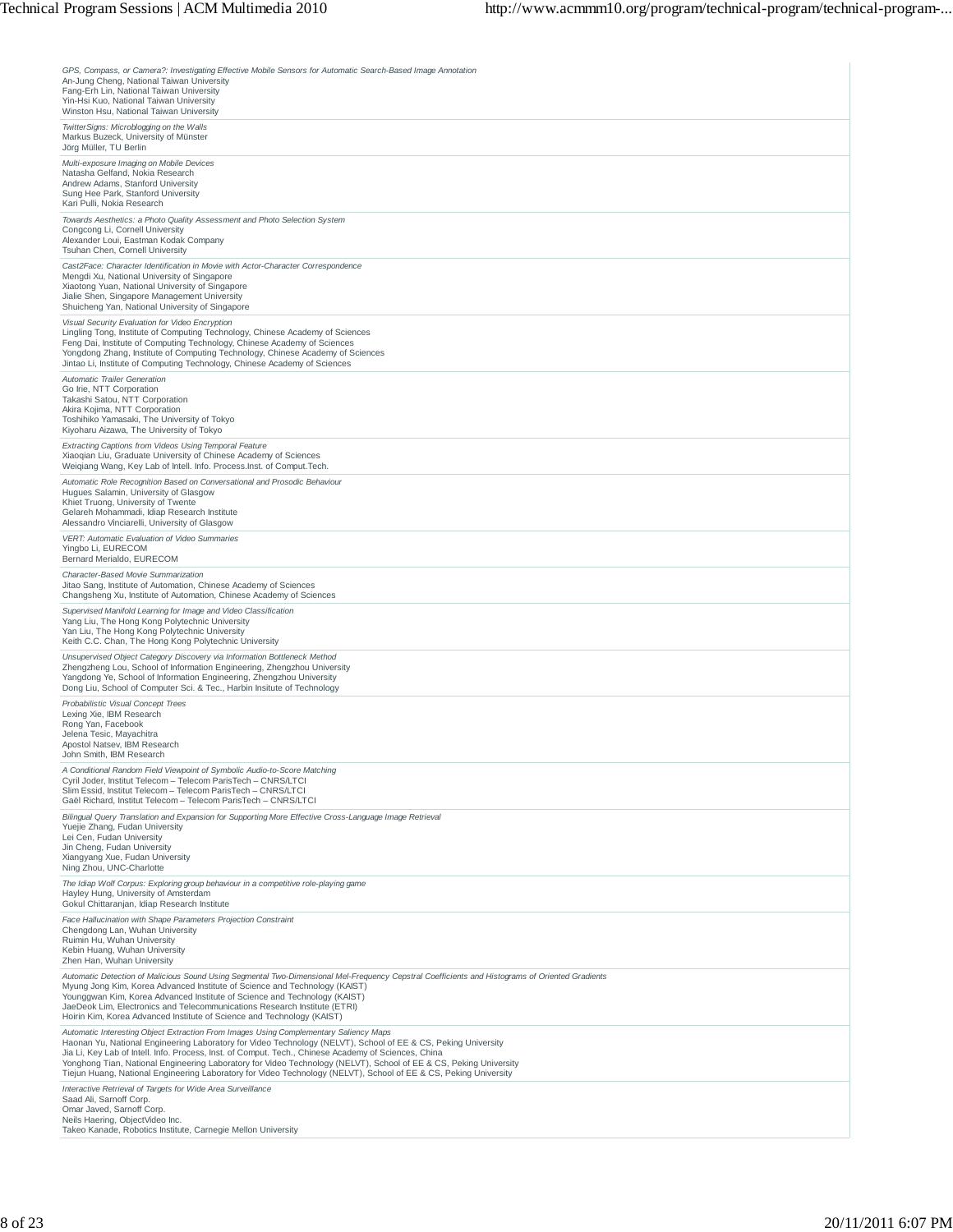# **DEMO SESSION DEMO D3** Chair:

| Kiyoharu Aizawa, University of Tokyo, J                                                                                                                                                                                                                                                                                                                                                                                                                  |
|----------------------------------------------------------------------------------------------------------------------------------------------------------------------------------------------------------------------------------------------------------------------------------------------------------------------------------------------------------------------------------------------------------------------------------------------------------|
| Joke-o-mat HD: Browsing Sitcoms with Human Derived Transcripts<br>Adam Janin, International Computer Science Insitute<br>Luke Gottlieb, International Computer Science Insitute<br>Gerald Friedland, International Computer Science Insitute                                                                                                                                                                                                             |
| Multi-exposure Imaging on Mobile Devices (Demo)<br>Natasha Gelfand, Nokia Research<br>Andrew Adams, Stanford University<br>Sung Hee Park, Stanford University<br>Kari Pulli, Nokia Research                                                                                                                                                                                                                                                              |
| <i>iComics: Automatic Conversion of Movie into Comics</i><br>Richang Hong, School of Computing, National University of Singapore<br>Meng Wang, Akiira Media Systems Inc.<br>Guangda Li, School of Computing, National University of Singapore<br>Xiao-Tong Yuan, Dept. of ECE, National University of Singapore<br>Shuicheng Yan, Dept. of ECE, National University of Singapore<br>Tat-Seng Chua, School of Computing, National University of Singapore |
| vESP: Enriching Enterprise Document Search Results with Aligned Video Summarization<br>Pål Halvorsen, University of Oslo / Simula<br>Dag Johansen, University of Tromsø<br>Bjørn Olstad, Microsoft<br>Tomas Kupka, University of Oslo<br>Sverre Tennøe, Microsoft                                                                                                                                                                                        |
| MindFinder: Interactive Sketch-based Image Search on Millions of Images<br>Yang Cao, Shanghai Jiao Tong University<br>Hai Wang, University of Science and Technology of China<br>Changhu Wang, Microsoft Research Asia<br>Zhiwei Li, Microsoft Research Asia<br>Liging Zhang, Shanghai Jiao Tong University<br>Lei Zhang, Microsoft Research Asia                                                                                                        |
| Facilitating Interactive Search and Navigation in Videos<br>Klaus Schoeffmann, Klagenfurt Universityb                                                                                                                                                                                                                                                                                                                                                    |
| <b>BIOFACE, a Biometric Face Demonstrator</b><br>Mourad Ouaret, Orange, France-Telecom R&D<br>Antitza Dantcheva, Eurecom<br>Rui Min. Eurecom<br>Lionel Daniel, Eurecom<br>Jean Luc Dugelay, Eurecom                                                                                                                                                                                                                                                      |
| ClustTour: City Exploration by use of Hybrid Photo Clustering<br>Symeon Papadopoulos, Informatics & Telematics Inst.<br>Christos Zigkolis, Informatics & Telematics Inst.<br>Stefanos Kapiris, Aristotle University<br>Yiannis Kompatsiaris, Informatics & Telematics Inst.<br>Athena Vakali, Aristotle University                                                                                                                                       |

# Wednesday, October 27

# *morning*

# **PLENARY PL2**

| <b>TECHNICAL ACHIEVEMENT AWARD PRESENTATION</b><br>Ramesh Jain, University of California at Irvine, USA<br>Life = Experiences (Events) + Vision<br>Session Chair:<br>Rainer Lienhart, University of Augsburg, D                                                                                                                                                                                                                                                                                                                                                                                                                                                                                                                                                                                                                                                                                                                                                                                                                                                                                                                                                                                     |
|-----------------------------------------------------------------------------------------------------------------------------------------------------------------------------------------------------------------------------------------------------------------------------------------------------------------------------------------------------------------------------------------------------------------------------------------------------------------------------------------------------------------------------------------------------------------------------------------------------------------------------------------------------------------------------------------------------------------------------------------------------------------------------------------------------------------------------------------------------------------------------------------------------------------------------------------------------------------------------------------------------------------------------------------------------------------------------------------------------------------------------------------------------------------------------------------------------|
| <b>BEST PAPER SESSION</b><br>A Coherent Framework for Photo-Quality Assessment and Enhancement based on Visual Aesthetics<br>Subhabrata Bhattacharya<br>Rahul Sukthankar<br>Mubarak Shah<br>Music Recommendation by Unified Hypergraph: Combining Social Information and Music Content<br>Jiajun Bu, Zhejiang University<br>Shulong Tan, Zhejiang University<br>Chun Chen, Zhejiang University<br>Can Wang, Zhejiang University<br>Hao Wu, Zhejiang University<br>Lijun Zhang, Zhejiang University<br>Xiaofei He, Zhejiang University<br>Dynamic Captioning: Video Accessibility Enhancement for Hearing Impairment<br>Richang Hong, School of Computing, National University of Singapore<br>Meng Wang, School of Computing, National University of Singapore<br>Mengdi Xu, Dept. of ECE, National University of Singapore<br>Shuicheng Yan, Dept. of ECE, National University of Singapore<br>Tat-Seng Chua, School of Computing, National University of Singapore<br>A Cognitive Approach for Effective Coding and Transmission of 3D Video<br>Simone Milani, University of Padova<br>Giancarlo Calvagno, University of Padova<br>Session Chair:<br>Klara Nahrstedt, University of Illinois, USA |
| <b>ORAL SESSION</b><br>FULL F7<br>Applications / Content<br>Multimodal image and video search<br>Chair:<br>Bernard Merialdo, EURECOM, F                                                                                                                                                                                                                                                                                                                                                                                                                                                                                                                                                                                                                                                                                                                                                                                                                                                                                                                                                                                                                                                             |
| iLike: Integrating Visual and Textual Features for Vertical Search<br>Yuxin Chen, University of Kansas<br>Nenghai Yu, University of Science and Technology of China<br>Bo Luo, University of Kansas<br>Xue-wen Chen, University of Kansas                                                                                                                                                                                                                                                                                                                                                                                                                                                                                                                                                                                                                                                                                                                                                                                                                                                                                                                                                           |
| Feature Map Hashing: Sub-linear Indexing of Appearance and Global Geometry<br>Yannis Avrithis, National Technical University of Athens<br>Giorgos Tolias, National Technical University of Athens<br>Yannis Kalantidis, National Technical University of Athens                                                                                                                                                                                                                                                                                                                                                                                                                                                                                                                                                                                                                                                                                                                                                                                                                                                                                                                                     |

 $\mathbb{R}$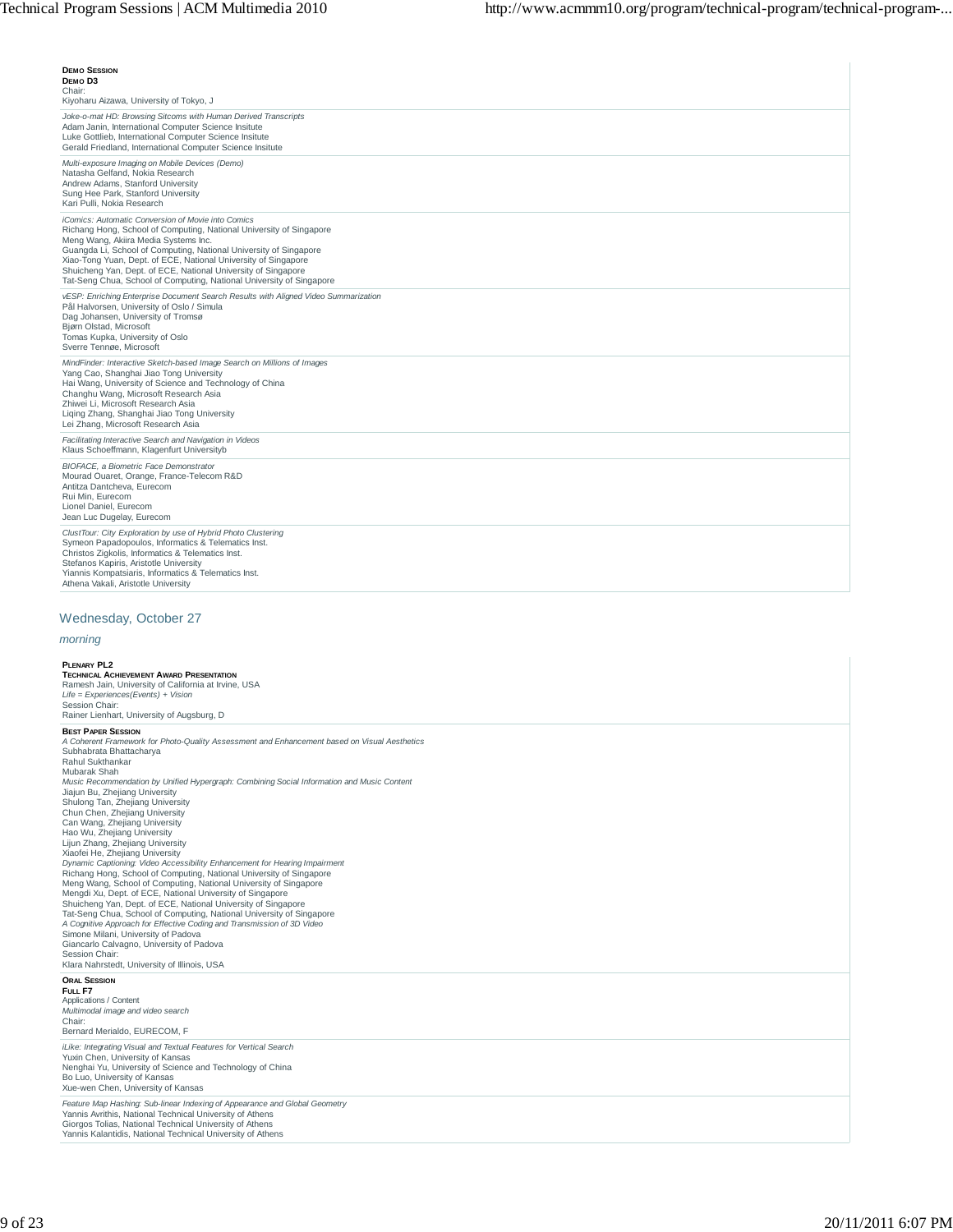| TalkMiner: A Lecture Webcast Search Engine                                                                                                                                                        |
|---------------------------------------------------------------------------------------------------------------------------------------------------------------------------------------------------|
| John Adcock, FX Palo Alto Laboratory<br>Matthew Cooper, FX Palo Alto Laboratory                                                                                                                   |
| Laurent Denoue, FX Palo Alto Laboratory<br>Hamed Pirsiavash, University of California, Irvine                                                                                                     |
| Lawrence Rowe, FX Palo Alto Laboratory                                                                                                                                                            |
| A New Approach to Cross-Modal Multimedia Retrieval<br>Nikhil Rasiwasia, University of California, San Diego                                                                                       |
| Jose Costa Pereira, University of California, San Diego<br>Emanuele Coviello, University of California, San Diego                                                                                 |
| Gabriel Doyle, University of California, San Diego<br>Gert Lanckriet, University of California, San Diego                                                                                         |
| Roger Levy, University of California, San Diego<br>Nuno Vasconcelos, University of California, San Diego                                                                                          |
| <b>ORAL SESSION</b>                                                                                                                                                                               |
| FULL F8<br>Applications                                                                                                                                                                           |
| Assisted authoring of media content<br>Chair:                                                                                                                                                     |
| Mohan Kankanhalli, National University of Singapore, SG                                                                                                                                           |
| Color Matching of Image Sequences with Combined Gamma and Linear Correction<br>Yingen Xiong, Nokia Research Center<br>Kari Pulli, Nokia Research Center                                           |
| A Framework for Photo-Quality Assessment and Enhancement based on Visual Aesthetics<br>Subhabrata Bhattacahrya, University Of Central Florida                                                     |
| Rahul Sukthankar, Intel Labs And Carnegie Melon University<br>Mubarak Shah, University Of Central Florida                                                                                         |
| Automated Aesthetic Enhancement of Videos                                                                                                                                                         |
| Yangyang Xiang, National University of Singapore<br>Mohan Kankanhalli, National University of Singapore                                                                                           |
| Learning to Photograph<br>Bin Cheng, NUS                                                                                                                                                          |
| Bingbing Ni, NUS<br>Shuicheng Yan, NUS                                                                                                                                                            |
| Qi Tian, UTSA                                                                                                                                                                                     |
| <b>ORAL SESSION</b><br>FULL F9                                                                                                                                                                    |
| Human-centered multimedia / Systems<br>Enriched and extended media presentation                                                                                                                   |
| Chair:<br>Dulce Ponceleon, IBM Almaden Research Center                                                                                                                                            |
| Ink Jet Olfactory Display Enabling Instantaneous Switches of Scents                                                                                                                               |
| Sayumi Sugimoto, Graduate School of Science and Technology Keio University<br>Daisuke Noguchi, Graduate School of Science and Technology Keio University                                          |
| Yuichi Bannnai, CANON Inc.<br>Kenichi Okada, Graduate School of Science and Technology Keio University                                                                                            |
| e-Fovea: A Multi-Resolution Approach with Steerable Focus to Large-Scale and High-Resolution Monitoring<br>Kuan-Wen Chen, National Taiwan University                                              |
| Chih-Wei Lin, National Taiwan University<br>Mike Chen, National Taiwan University                                                                                                                 |
| Yi-Ping Hung, National Taiwan University                                                                                                                                                          |
| Impact of Zooming and Enhancing Region of Interests for Optimizing User Experience on Mobile Sports Video<br>Wei Song, Faculty of Science and Technology                                          |
| Dian Tjondronegoro, Faculty of Science and Technology<br>Shu-Hsien Wang, Faculty of Science and Technology                                                                                        |
| Michael Docherty, Faculty of Science and Technology<br>Webcams in Context: Web Interfaces to Create Live 3D Environments                                                                          |
| Austin Abrams, Washington University in St. Louis<br>Robert Pless, Washington University in St. Louis                                                                                             |
| <b>ACM SIGMM BUSINESS MEETING</b><br>State of the SIGMM                                                                                                                                           |
| SIGMM Activities/Events between October 2009-September 2010<br>Presentations prepared by:                                                                                                         |
| Klara Nahrstedt<br>Mohan Kankanhalli                                                                                                                                                              |
| Rainer Lienhart<br><b>Ralf Steinmetz</b>                                                                                                                                                          |
| Carsten Griwotz<br>Balakrishnan                                                                                                                                                                   |
| Thomas Plageman<br>Wei Tsang Ooi                                                                                                                                                                  |
| Mohamed Hefeeda                                                                                                                                                                                   |
| Baochun Li<br>Remember Nicolas Georganas                                                                                                                                                          |
| New Editor-in-Chief, Professor Ralf Steinmetz at TOMCCAP, 2010                                                                                                                                    |
| <b>SIGMM Awards</b><br>winner of 2010 SIGMM technical achievement award, and future submissions for 2011                                                                                          |
| winner of 2010 SIGMM PhD thesis award, and future submissions for 2011                                                                                                                            |
| Status report on various SIGMM sponsored conferences and in-cooperation<br>Budget - what we do with SIGMM funds                                                                                   |
| <b>Future Efforts</b>                                                                                                                                                                             |
| New initiatives at SIGMM sponsored events to further energize the SIGMM and overall multimedia community<br>(some proposals are in, and also looking for new proposals)<br>New conference efforts |
| • ACM Multimedia 2012 - 20 years of ACM Multimedia celebration                                                                                                                                    |
| • New Bidding efforts for future ACM SIGMM Multimedia conferences<br>• New Reporting guidelines for future SIGMM-sponsored conferences                                                            |
|                                                                                                                                                                                                   |
| Status/new efforts in SIGMM education<br>Status/new efforts in SIGMM preservations of our conference websites                                                                                     |
| (ACM Multimedia 1993 - 2010, NOSSDAV, )                                                                                                                                                           |
| Status/new efforts in SIGMM support for industry-academia collaboration                                                                                                                           |
| Status/new efforts in SIGMM Web-Portal (sigmm.org)                                                                                                                                                |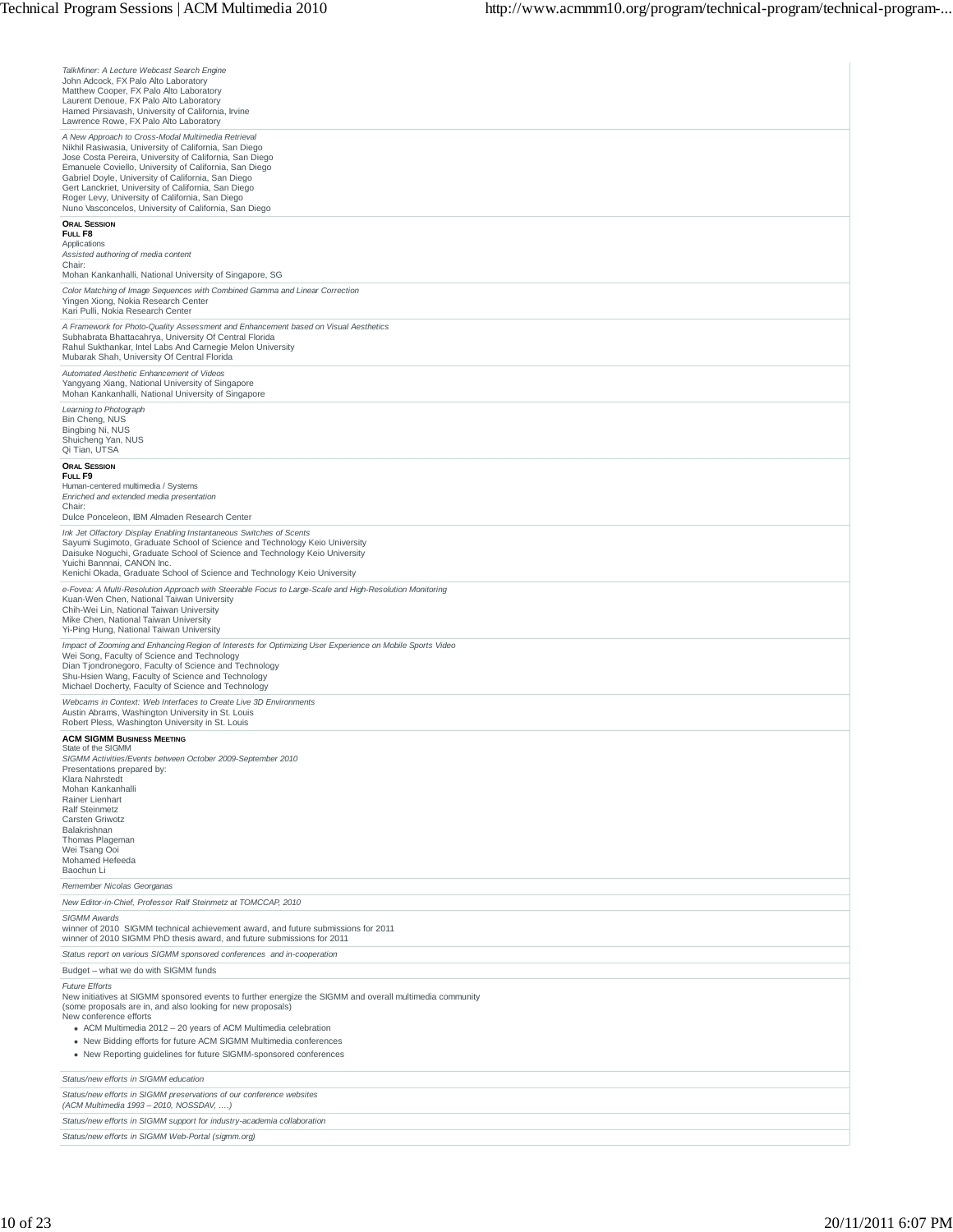| Status/new efforts in TOMCCAP                                                                                                                                                                                                                                                                                                                                                                                                                                                                                                                                             |
|---------------------------------------------------------------------------------------------------------------------------------------------------------------------------------------------------------------------------------------------------------------------------------------------------------------------------------------------------------------------------------------------------------------------------------------------------------------------------------------------------------------------------------------------------------------------------|
| Status/new efforts in SIGMM records (e-newsletter for SIGMM Community)                                                                                                                                                                                                                                                                                                                                                                                                                                                                                                    |
| Status/new efforts in Springer Multimedia Systems Journal                                                                                                                                                                                                                                                                                                                                                                                                                                                                                                                 |
| Bids presentation for 2012 and 2013<br>Chaired by Mohan Kankanhalli                                                                                                                                                                                                                                                                                                                                                                                                                                                                                                       |
| <b>POSTER SESSION</b><br><b>SHORT S4</b><br>Applications / Content                                                                                                                                                                                                                                                                                                                                                                                                                                                                                                        |
| Chair:<br>Lexing Xie, IBM Corp., USA                                                                                                                                                                                                                                                                                                                                                                                                                                                                                                                                      |
| Restoration of Out-of-focus Lecture Video by Automatic Slide Matching<br>Ngai-Man Cheung, Stanford University<br>David Chen, Stanford University<br>Vijay Chandrasekhar, Stanford University<br>Sam Tsai, Stanford University<br>Gabriel Takacs, Stanford University<br>Sherif Halawa, Stanford University<br>Bernd Girod, Stanford University                                                                                                                                                                                                                            |
| Increasing Interactivity in Street View Web Navigation Systems<br>Alexandre Devaux, Université Paris-Est, IGN, MATIS<br>Nicolas Paparoditis, Université Paris-Est, IGN, MATIS                                                                                                                                                                                                                                                                                                                                                                                             |
| Improving Face Clustering Using Social Context<br>Peng Wu, Hewlett-Packard Company<br>Feng Tang, Hewlett-Packard Company                                                                                                                                                                                                                                                                                                                                                                                                                                                  |
| Region Categorization with Mobile Applications<br>Jiang Gao, Nokia Corporation                                                                                                                                                                                                                                                                                                                                                                                                                                                                                            |
| Topic Discovery of Web Video Using Star-structured K-partite Graph<br>Jian Shao, Zhejiang University<br>Wentao Yin, Zhejiang University<br>Shuai Ma, Zhejiang University<br>Yueting Zhuang, Zhejiang University                                                                                                                                                                                                                                                                                                                                                           |
| Video Retargeting for Aesthetic Enhancement<br>Yang-Yang Xiang, National University of Singapore<br>Mohan Kankanhalli, National University of Singapore                                                                                                                                                                                                                                                                                                                                                                                                                   |
| FireVolleyball: Multi-player Interactive Game Providing a Sense of Touching Fire<br>Sei Ikeda, Nara Institute of Science and Technology<br>Yuki Uranishi, Nara Institute of Science and Technology<br>Yoshitsugu Manabe, Nara Institute of Science and Technology<br>Kunihiro Chihara, Nara Institute of Science and Technology                                                                                                                                                                                                                                           |
| Memory Matrix: A Novel User Experience for Home Video<br>Qianqian Xu, Graduate University of Chinese Academy of Sciences<br>Zhipeng Wu, Graduate University of Chinese Academy of Sciences<br>Guorong Li, Graduate University of Chinese Academy of Sciences<br>Lei Qin, Institute of Computing Technology, Chinese Academy of Sciences<br>Shuqiang Jiang, Institute of Computing Technology, Chinese Academy of Sciences<br>Qingming Huang, Graduate University of Chinese Academy of Sciences                                                                           |
| Artistic Paper-Cut of Human Portraits<br>Meng Meng, Lotus Hill Institute & Beijing Institute of Technology<br>Mingtian Zhao, Lotus Hill Institute & University of California, Los Angeles<br>Song-Chun Zhu, Lotus Hill Institute & University of California, Los Angeles                                                                                                                                                                                                                                                                                                  |
| Robust Hashing for Music Copyright Protection by Combining Beat Segmentation and Chroma<br>Wei Li, Fudan University<br>Zhurong Wang, Fudan University<br>Bilei Zhu, Fudan University<br>Xiangyang Xue, Fudan University                                                                                                                                                                                                                                                                                                                                                   |
| Explicit and Implicit Concept-based Video Retrieval with Bipartite Graph Propagation Model<br>Lei Bao, Laboratory for Advanced Computing Technology Research, ICT, CAS<br>Juan Cao, Laboratory for Advanced Computing Technology Research, ICT, CAS<br>Yongdong Zhang, Laboratory for Advanced Computing Technology Research, ICT, CAS<br>Jintao Li, Laboratory for Advanced Computing Technology Research, ICT, O<br>Ming-yu Chen, School of Computer Science, Carnegie Mellon University<br>Alexander Hauptmann, School of Computer Science, Carnegie Mellon University |
| Lightweight TV Logo Recognition based on Image Moment<br>Masaru Sugano, KDDI R&D Laboratories, Inc.<br>Shigeyuki Sakazawa, KDDI R&D Laboratories, Inc.                                                                                                                                                                                                                                                                                                                                                                                                                    |
| Representative Views Re-Ranking for 3D Model Retrieval with Multi-Bipartite Graph Reinforcement Model<br>Yue Gao, Tsinghua University<br>You Yang, Tsinghua University<br>Qionghai Dai, Tsinghua University<br>Naiyao Zhang, Tsinghua University                                                                                                                                                                                                                                                                                                                          |
| Sorted Label Classifier Chains for Learning Images with Multi-label<br>Xi Liu, Institute of Computing Technology, Chinese Academy of Sciences<br>Zhiping Shi, Institute of Computing Technology, Chinese Academy of Sciences<br>Zhixin Li, Institute of Computing Technology, Chinese Academy of Sciences<br>Xishun Wang, Institute of Computing Technology, Chinese Academy of Sciences<br>Zhongzhi Shi, Institute of Computing Technology, Chinese Academy of Sciences                                                                                                  |
| 3D Object Retrieval with Bag-of-Region-Words<br>Yue Gao, Tsinghua University<br>You Yang, Tsinghua University<br>Qionghai Dai, Tsinghua University<br>Naiyao Zhang, Tsinghua University                                                                                                                                                                                                                                                                                                                                                                                   |
| 3D Object Search Through Semantic Component<br>Chunjing Xu, Shenzhen Institutes of Advanced Technology, Chinese Academy of Sciences, China<br>Zhengwu Zhang, Shenzhen Institutes of Advanced Technology, Chinese Academy of Sciences, China<br>Jianzhuang Liu, The Chinese University of Hong Kong, China<br>Xiaoou Tang, The Chinese University of Hong Kong, China                                                                                                                                                                                                      |
| Keep Moving! Revisiting Thumbnails for Mobile Video Retrieval<br>Wolfgang Hürst, Utrecht University<br>Cees Snoek, University of Amsterdam<br>Willem-Jan Spoel, Utrecht University<br>Mate Tomin, Utrecht University                                                                                                                                                                                                                                                                                                                                                      |
| Semantic Video Indexing by Fusing Explicit and Implicit Context Spaces<br>Yingbin Zheng, Fudan University<br>Renzhong Wei, Fudan University<br>Hong Lu, Fudan University                                                                                                                                                                                                                                                                                                                                                                                                  |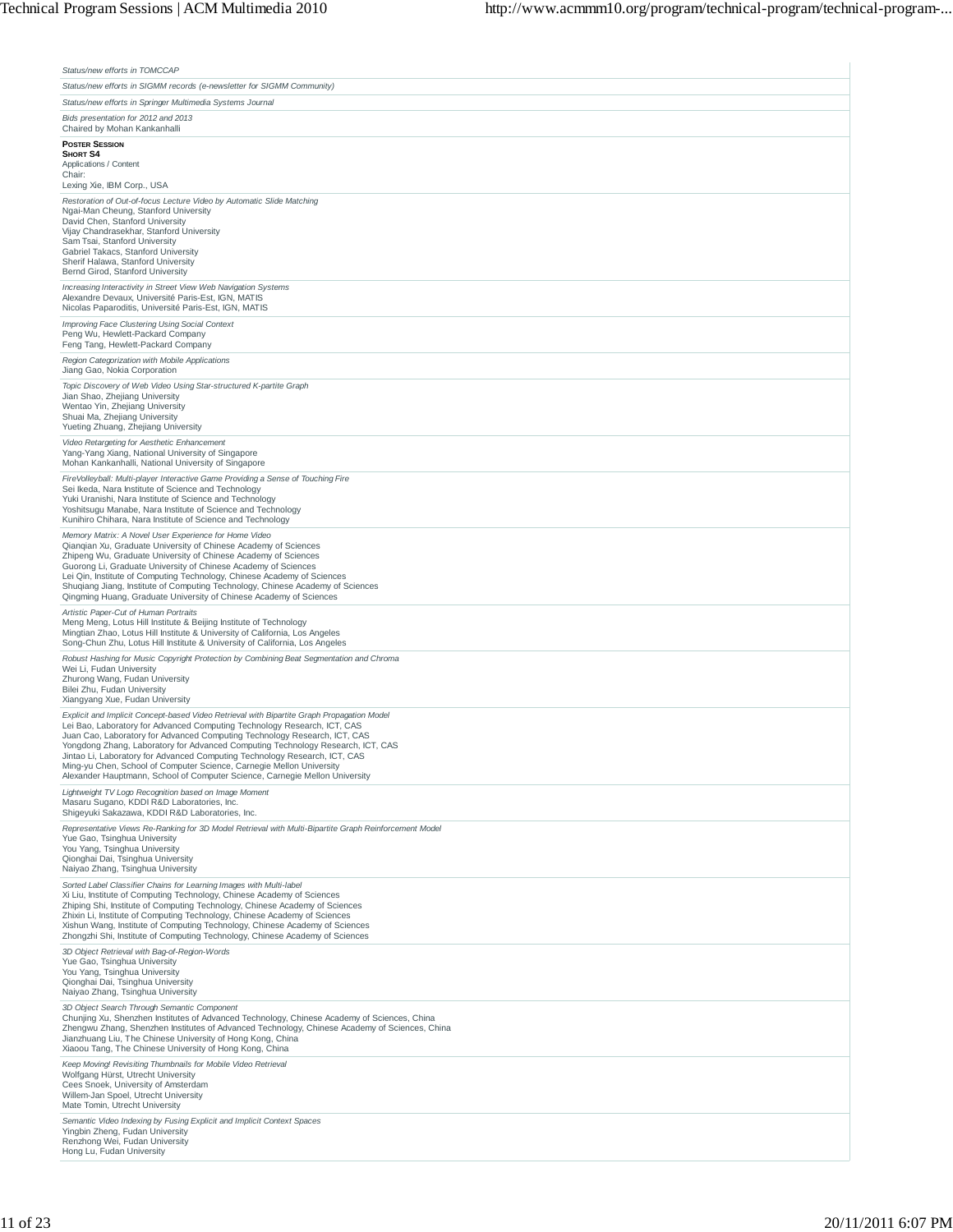| Xiangyang Xue, Fudan University                                                                                                                                                                                                                                                                                                                                                                                                                                                                                                                                                                                                                                                                                                                                         |
|-------------------------------------------------------------------------------------------------------------------------------------------------------------------------------------------------------------------------------------------------------------------------------------------------------------------------------------------------------------------------------------------------------------------------------------------------------------------------------------------------------------------------------------------------------------------------------------------------------------------------------------------------------------------------------------------------------------------------------------------------------------------------|
| Effective Logo Retrieval with Adaptive Local Feature Selection<br>Jianlong Fu, Institute of Automation, Chinese Academy of Sciences<br>Jingiao Wang, Institute of Automation, Chinese Academy of Sciences<br>Hanging Lu, Institute of Automation, Chinese Academy of Sciences                                                                                                                                                                                                                                                                                                                                                                                                                                                                                           |
| Mining Common Object from Images: a Bottom-Up Approach<br>Ganggiang Zhao, Nanyang Technological University<br>Junsong Yuan, Nanyang Technological University                                                                                                                                                                                                                                                                                                                                                                                                                                                                                                                                                                                                            |
| Saliency Detection Based on 2D Log-Gabor Wavelets and Center Bias<br>Min Wang, National Engineering Laboratory for Video Technology (NELVT), School of EE & CS,<br>Peking UniversityJia Li, Key Lab of Intell. Info. Process, Inst. of Comput. Tech., Chinese Academy of Sciences, China<br>Tiejun Huang, National Engineering Laboratory for Video Technology (NELVT), School of EE & CS, Peking University<br>Yonghong Tian, National Engineering Laboratory for Video Technology (NELVT), School of EE & CS, Peking University<br>Lingyu Duan, National Engineering Laboratory for Video Technology (NELVT), School of EE & CS, Peking University<br>Guochen Jia, National Engineering Laboratory for Video Technology (NELVT), School of EE & CS, Peking University |
| Heterogeneous Feature Selection by Group Lasso with Logistic Regression<br>Fei Wu, Zhejiang University<br>Ying Yuan, Zhejiang University<br>Yueting Zhuang, Zhejiang University                                                                                                                                                                                                                                                                                                                                                                                                                                                                                                                                                                                         |
| A Novel Audio Fingerprinting Method Robust to Time Scale Modification and Pitch Shifting<br>Bilei Zhu, Fudan University<br>Wei Li, Fudan University<br>Zhurong Wang, Fudan University<br>Xiangyang Xue, Fudan University                                                                                                                                                                                                                                                                                                                                                                                                                                                                                                                                                |
| Image Classification Using The Web Graph<br>Dhruv Mahajan, Yahoo<br>Malcolm Slaney, Yahoo                                                                                                                                                                                                                                                                                                                                                                                                                                                                                                                                                                                                                                                                               |
| <b>DEMO SESSION</b><br>DEMO D4<br>Chair:<br>Winston Hsu, National Taiwan University, TW                                                                                                                                                                                                                                                                                                                                                                                                                                                                                                                                                                                                                                                                                 |
| Rerum Novarum: Interactive Exploration of Illuminated Manuscripts<br>Daniele Borghesani, University of Modena e Reggio Emilia<br>Costantino Grana, University of Modena e Reggio Emilia<br>Rita Cucchiara, University of Modena e Reggio Emilia                                                                                                                                                                                                                                                                                                                                                                                                                                                                                                                         |
| Sirio, Orione and Pan: an Integrated Web System for Ontology-based Video Search and Annotation<br>Marco Bertini, University of Firenze<br>Gianpaolo D'Amico, University of Firenze<br>Andrea Ferracani, University of Firenze<br>Marco Meoni, University of Firenze<br>Giuseppe Serra, University of Firenze                                                                                                                                                                                                                                                                                                                                                                                                                                                            |
| Web-based Semantic Browsing of Video Collections using Multimedia Ontologies<br>Marco Bertini, University of Firenze<br>Gianpaolo D'Amico, University of Firenze<br>Andrea Ferracani, University of Firenze<br>Marco Meoni, University of Firenze<br>Giuseppe Serra, University of Firenze                                                                                                                                                                                                                                                                                                                                                                                                                                                                              |
| MediaTable: a tool for categorizing multimedia collections<br>Ork Rooij, University of Amsterdam<br>Marcel Worring, University of Amsterdam                                                                                                                                                                                                                                                                                                                                                                                                                                                                                                                                                                                                                             |
| Interactive Person-Retrieval in TV Series and Distributed Surveillance Video<br>Martin Bäuml, Karlsruhe Institute of Technology<br>Mika Fischer, Karlsruhe Institute of Technology<br>Keni Bernardin, Karlsruhe Institute of Technology<br>Hazim Ekenel, Karlsruhe Institute of Technology<br>Rainer Stiefelhagen, Karlsruhe Institute of Technology                                                                                                                                                                                                                                                                                                                                                                                                                    |
| Trajectory-based Visualization of Web Video Topics<br>Juan Cao, Institute of Computing Technology, Chinese Academy of Science<br>Chong-Wah Ngo, Computer Science Department, City University of Hong Kong<br>YongDong Zhang, Institute of Computing Technology, Chinese Academy of Science<br>DongMing Zhang, Institute of Computing Technology, Chinese Academy of Science<br>Liang Ma, Institute of Computing Technology, Chinese Academy of Science                                                                                                                                                                                                                                                                                                                  |
| Adding Haptic Feature to YouTube<br>Md. Abdur Rahman, University of Ottawa<br>Abdulmajeed Alkhaldi, University of Ottawa<br>Jongeun Cha, University of Ottawa<br>Abdulmotaleb El Saddik, University of Ottawa                                                                                                                                                                                                                                                                                                                                                                                                                                                                                                                                                           |
| Assisted news reading with automated illustration<br>Diogo Delgado, Universidade Nova de Lisboa<br>Joao Magalhaes, Universidade Nova de Lisboa<br>Nuno Correia, Universidade Nova de Lisboa                                                                                                                                                                                                                                                                                                                                                                                                                                                                                                                                                                             |
| MediaPick: Tangible Semantic Media Retrieval System<br>Gianpaolo D'Amico, University of Firenze, Italy<br>Andrea Ferracani, University of Firenze, Italy<br>Lea Landucci, University of Firenze, Italy<br>Matteo Mancini, University of Firenze, Italy<br>Daniele Pezzatini, University of Firenze, Italy<br>Nicola Torpei, University of Firenze, Italy                                                                                                                                                                                                                                                                                                                                                                                                                |
| Effects of Environmental Colour on Mood: A Wearable LifeColour Capture Device<br>Aiden Doherty, Dublin City University<br>Philip Kelly, Dublin City University<br>Brendan O'Flynn, Tyndall Research Institute<br>Padraig Curran, Tyndall Research Institute<br>Alan Smeaton, Dublin City University<br>Cian O'Mathuna, Tyndall Research Institute<br>Noel O'Connor, Dublin City University                                                                                                                                                                                                                                                                                                                                                                              |

#### *afternoon*

**PLENARY PL3<br>Multmedia Grand Challenge**<br>**Multmedia Grand Challenge**<br>Cees Snoek, University of Amsterdam, NL; Malcom Slaney, Yahoo Corp., USA<br>Master of Ceremonies:<br>Ayman Shamma, Yahoo Corp., USA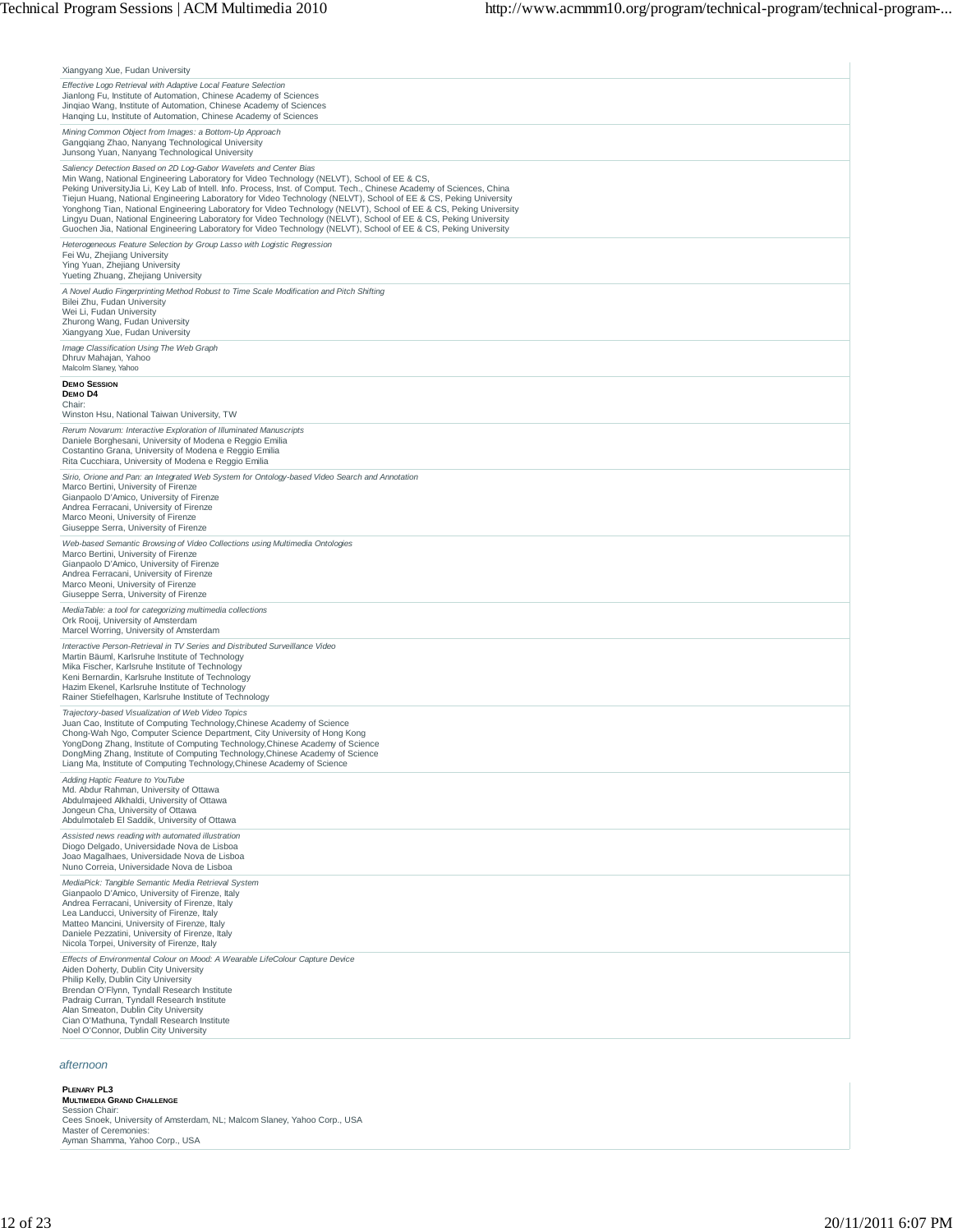| Searching and Browsing Social Images through iAVATAR<br>Aixin Sun                                                                                                                                                                      |
|----------------------------------------------------------------------------------------------------------------------------------------------------------------------------------------------------------------------------------------|
| Sourav Bhowmick                                                                                                                                                                                                                        |
| Human Body Tracking of Tennis Players using Hierarchical Particle<br>Filtering and Variable Windows<br>Adolfo López-Méndez<br>Marcel Alcoverro<br>Montse Pardas<br>Josep R. Casas                                                      |
| Gaze Awareness and Interaction Support in Presentations: Video<br>Conference Experience Grand Challenge Statement<br>Kar-Han Tan<br>Dan Gelb<br>Ramin Samadani<br>lan N Robinson<br><b>Bruce Culbertson</b><br>John Apostolopoulos     |
| Introducing topic segmentation and segmented-based browsing tools into a content based video retrieval system<br>Julien Law-To<br><b>Gregory Grefenstette</b><br>Jean-Luc Gauvain<br>Guillaume Gravier<br>Lori Lamel<br>Julien Despres |
| Google Challenge 2010: Efficient Genre-specific Semantic Video Indexing<br>Jun Wu<br><b>Marcel Worring</b>                                                                                                                             |
| Social Game Epitome versus Automatic Visual Analysis<br>Peter Vajda<br>Ivan Ivanov<br>Lutz Goldmann<br>Touradj Ebrahimi                                                                                                                |
| A low-cost performance analysis and coaching system for tennis<br>Philip T. Kelly<br>Petros Daras<br>Noel, E. O'Connor<br>Juan Diego Pérez-Moneo Agapito                                                                               |
| Rendering Panorama in Mobile Video Conferencing<br>Shu Shi<br>Zhengyou Zhang                                                                                                                                                           |
| Multi-Scale Entropy analysis of Dominance in Social Creative Activities<br>Donald Glowinski<br>Paolo Coletta                                                                                                                           |
| Using Android and Indoor Localization for Diaries<br>Eladio Martin<br>Oriol Vinyals<br>Gerald Friedland<br>Ruzena Bajcsy                                                                                                               |
| VIRaL: Visual Image Retrieval and Localization<br>Yannis Avrithis<br>Yannis Kalantidis<br>Giorgos Tolias                                                                                                                               |
| Audience Dependent Photo Collection Summarization<br>Pere Obrador<br>Rodrigo de Oliveira<br>Nuria Oliver                                                                                                                               |
| Learning-to-Photograph towards HP Challenge<br><b>Bin Cheng</b><br><b>Bingbing Ni</b><br>Shuicheng Yan<br>Qi Tian                                                                                                                      |
| Understanding Affect in Images<br>Jana Machajdik<br>Allan Hanbury<br>Julian Stöttinger                                                                                                                                                 |
| Towards Yahoo! Challenge: A Generic Event Detection and Segmentation<br>System for Video Navigation and Search<br>Tianzhu Zhang<br>Changsheng Xu<br>Guangyu Zhu<br>Si Liu, Hanqing Lu                                                  |
| Video Classification based on Contextual Visual Vocabulary<br>Shiliang Zhang<br>Qi Tian<br>Gang Hua<br>Qingming Huang<br>Shuqiang Jiang<br>Wen Gao                                                                                     |
| Improving Personal Diaries Using Social Audio Features<br>Michael Kuhn<br>Roger Wattenhofer<br>Samuel Welten                                                                                                                           |
| ROI-based Content Adaptation for Mobile Device Usage of Video Conferencing<br>Wei Song<br>Dian Tjondronegoro<br>Ivan Himawan                                                                                                           |
| <b>DISCUSSION ROOM DR1</b><br>Chairs:<br>Ramesh Jain, University of California at Irvine, USA<br>Forouzan Golshani, California State University at Long Beach, USA                                                                     |
| Free discussions from Tweets                                                                                                                                                                                                           |
| <b>PANEL PA2</b><br>All Things Mobile: The Present and Future of Mobile Phone Computing Proposers<br>Chair:<br>Daniel Gatica-Perez, Idiap Research Institute, Switzerland                                                              |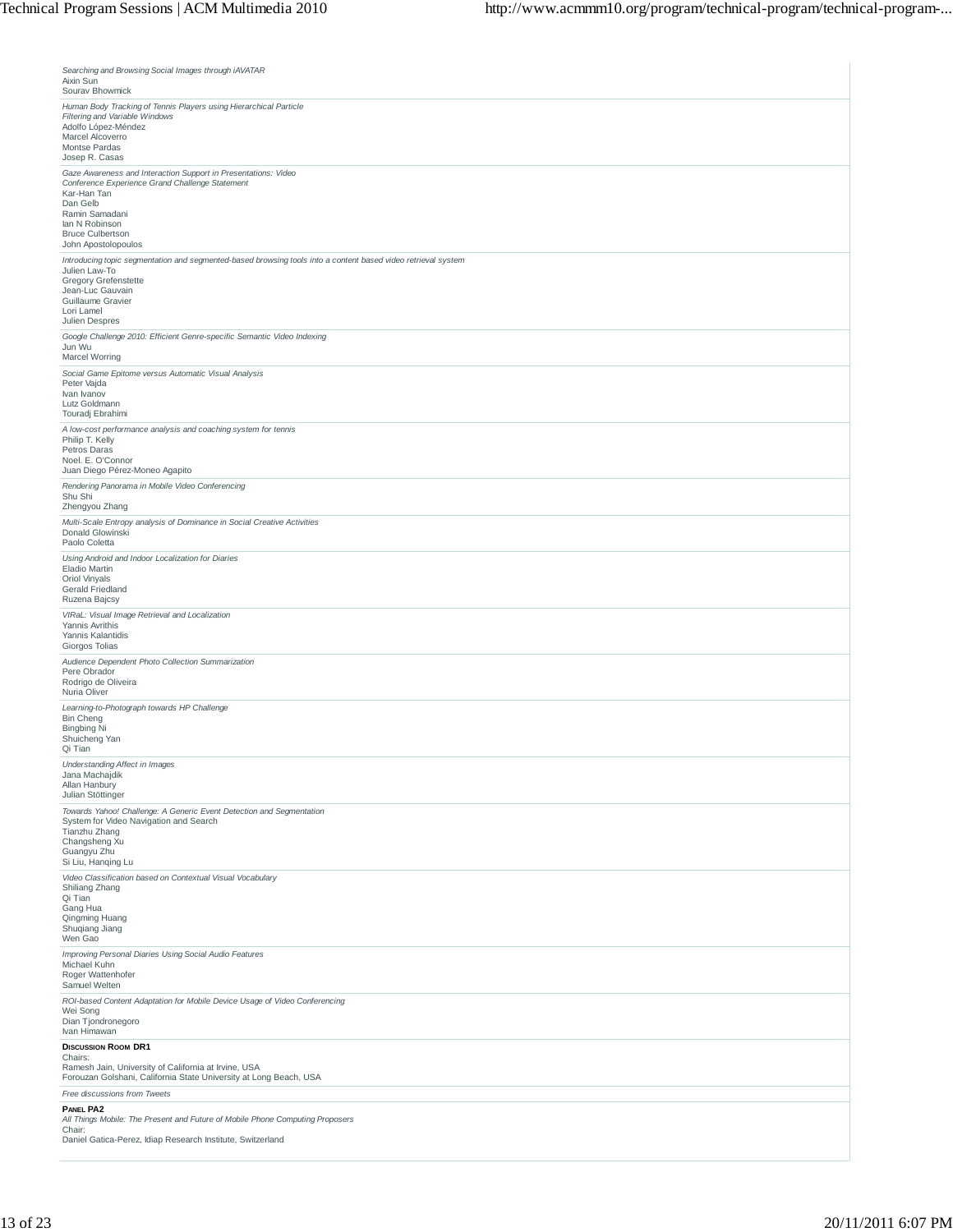| Panelists:<br>Juha Laurila, Nokia Research Center, Lausanne                                                                                                                                                                                                                                  |
|----------------------------------------------------------------------------------------------------------------------------------------------------------------------------------------------------------------------------------------------------------------------------------------------|
| Berna Erol, Ricoh<br>Shipeng Li, Microsoft Research Asia                                                                                                                                                                                                                                     |
| Ramesh Jain, University of California, Irvine<br><b>ORAL SESSION</b>                                                                                                                                                                                                                         |
| FULL F10<br>Human-centered multimedia                                                                                                                                                                                                                                                        |
| Improved interactivity<br>Chair:                                                                                                                                                                                                                                                             |
| Jie Yang, Carnegie Mellon University, USA                                                                                                                                                                                                                                                    |
| Toward More Efficient User Interfaces for Mobile Video Browsing: An In-Depth Exploration of the Design Space<br>Jochen Huber, Technische Universität Darmstadt                                                                                                                               |
| Jürgen Steimle, Technische Universität Darmstadt<br>Max Mühlhäuser, Technische Universität Darmstadt                                                                                                                                                                                         |
| Error-Resilient Perceptual Coding for Networked Haptic Interaction<br>Fernanda Brandi, Technische Universität M?nchen<br>Julius Kammerl, Technische Universität M?nchen<br>Eckehard Steinbach, Technische Universität München                                                                |
| FACT: Fine-grained Cross-media Interaction with Documents via a Portable Hybrid Paper-Laptop Interface<br>Chunyuan Liao, FX Palo Alto Laboratory                                                                                                                                             |
| Hao Tang, University of Illinois at Urbana-Champaign<br>Qiong Liu, FX Palo Alto Laboratory<br>Patrick Chiu, FX Palo Alto Laboratory<br>Francine Chen, FX Palo Alto Laboratory                                                                                                                |
| An Immersive System for Browsing and Visualizing Surveillance Video                                                                                                                                                                                                                          |
| Philip DeCamp, MIT Media Lab<br>George Shaw, MIT Media Lab<br>Rony Kubat, MIT Media Lab<br>Deb Roy, MIT Media Lab                                                                                                                                                                            |
| <b>ORAL SESSION</b><br><b>INTERACTIVE ART IA2</b>                                                                                                                                                                                                                                            |
| Art and multimedia<br>Chair:                                                                                                                                                                                                                                                                 |
| Tiziana Catarci University Roma La Sapienza, I<br>Bateau Ivre: An Artistic Markerless Outdoor Mobile Augmented Reality Installation on a Riverboat                                                                                                                                           |
| Christian Jacquemin, LIMSI-CNRS & University Paris 11<br>Wai Kit Chan, LIMSI-CNRS<br>Mathieu Courgeon, LIMSI-CNRS & University Paris 11                                                                                                                                                      |
| Sonify Your Face: Facial Expressions for Sound Generation<br>Roberto Valenti, University of Amsterdam                                                                                                                                                                                        |
| Alejandro Jaimes, Yahoo! Research<br>Nicu Sebe, University of Trento                                                                                                                                                                                                                         |
| Flow<br>Fiona Bowie, Fiona Bowie Studio, Emily Carr University<br>Sidney Fels, University of British Columbia<br>Morgan Hibbert, University of British Columbia                                                                                                                              |
| Ozone: Continuous State-based Media Choreography System for Live Performance<br>Xin Wei Sha, Concordia University<br>Michael Fortin, Concordia University<br>Navid Navab, Concordia University                                                                                               |
| Timothy Sutton, Concordia University<br><b>POSTER SESSION</b>                                                                                                                                                                                                                                |
| SHORT S5<br>Content / Human-centered multimedia<br>Chair:                                                                                                                                                                                                                                    |
| Marc Cavazza, University of Teesside, UK                                                                                                                                                                                                                                                     |
| Interactive Learning of Heterogeneous Visual Concepts with Local Features<br>Wajih Ouertani, INRIA - IMEDIA Project and INRA<br>Michel Crucianu, INRIA - IMEDIA Project and CEDRIC - CNAM<br>Nozha Boujemaa, INRIA – IMEDIA Project                                                          |
| Index Support for Content-Based Multimedia Exploration<br>Christian Beecks, RWTH Aachen University<br>Philip Driessen, RWTH Aachen University<br>Thomas Seidl, RWTH Aachen University                                                                                                        |
| Hybrid Active Learning for Cross-Domain Video Concept Detection                                                                                                                                                                                                                              |
| Huan Li, Beihang University<br>Yuan Shi, Carnegie Mellon University<br>Ming-yu Chen, Carnegie Mellon University<br>Alexander Hauptmann, Carnegie Mellon University<br>Zhang Xiong, Beihang University                                                                                        |
| Hierarchical Image Feature Extraction And Classification<br>Min-Hsuan Tsai, University of Illinois at Urbana-Champaign<br>Shen-Fu Tsai, University of Illinois at Urbana-Champaign<br>Thomas Huang, University of Illinois at Urbana-Champaign                                               |
| Revealing Real Quality of Double Compressed MP3 Audio<br>Mengyu Qiao, New Mexico Tech<br>Andrew Sung, New Mexico Tech<br>Qingzhong Liu, Sam Houston State University                                                                                                                         |
| Prediction of Favourite Photos using Social, Visual, and Textual Signals<br>Roelof van Zwol, Yahoo! Research<br>Adam Rae, Open University<br>Lluis Garcia Pueyo, Yahoo! Research                                                                                                             |
| One Person Labels One Million Images<br>Jinhui Tang, National University of Singapore<br>Qiang Chen, National University of Singapore<br>Shuicheng Yan, National University of Singapore<br>Tat-Seng Chua, National University of Singapore<br>Ramesh Jain, University of California, Irvine |
| A Novel Virtual World based HCI Paradigm for Multimedia Scholarly Communication<br>Arturo Nakasone, National Institute of Informatics<br>Tiago da Silva, National Institute of Informatics<br>Andreas Budde, National Institute of Informatics                                               |
| Kugamoorthy Gajananan, National Institute of Informatics<br>Tri Truong, National Institute of Informatics<br>Helmut Prendinger, National Institute of Informatics                                                                                                                            |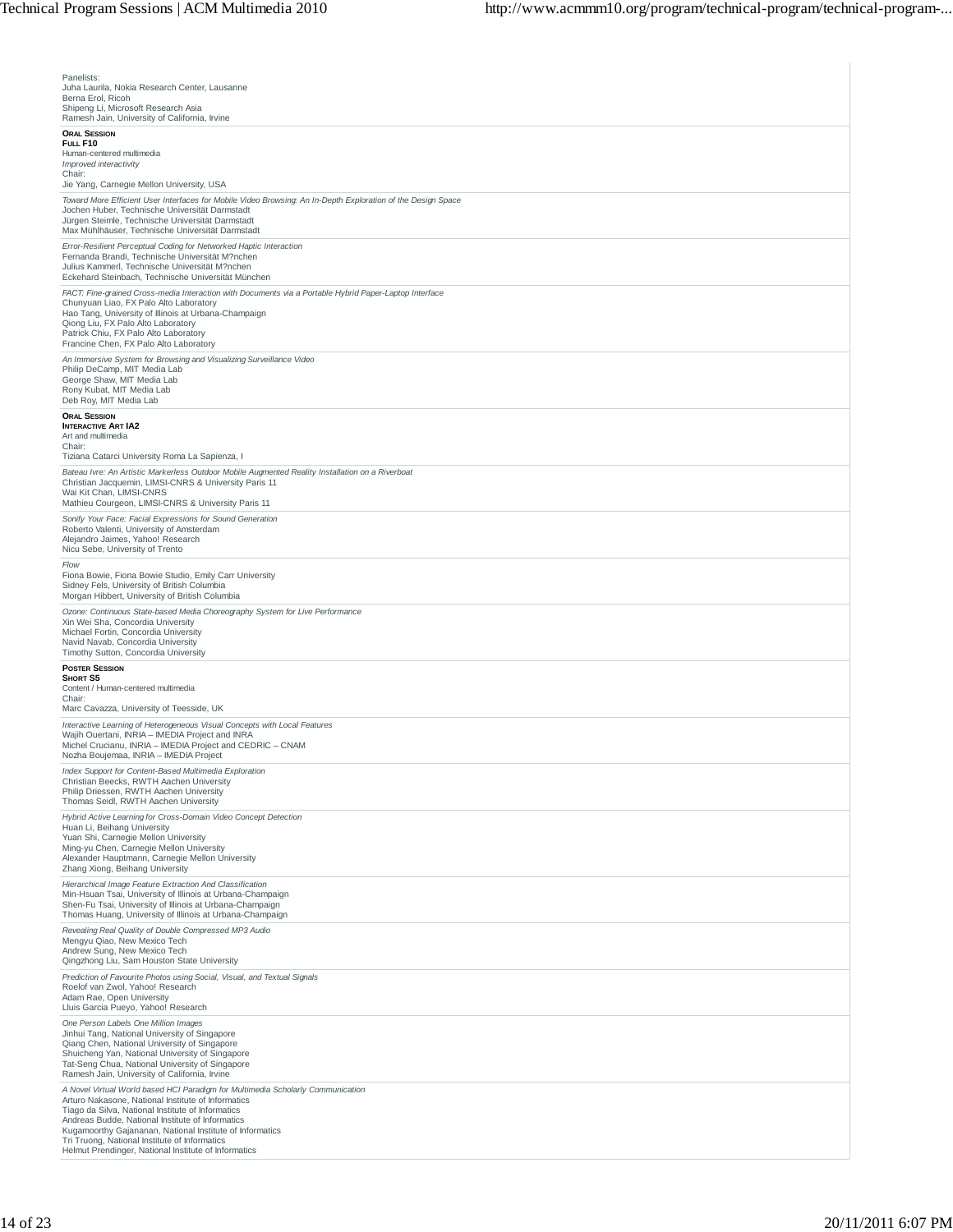| Kodak Moments and Flickr Diamonds<br>Radu Negoescu, Idiap Research Institute<br>Alexander Loui, Kodak Research Labs<br>Daniel Gatica-Perez, Idiap Research Institute                                                                                                                                                                                                                                                                                                                                                                            |
|-------------------------------------------------------------------------------------------------------------------------------------------------------------------------------------------------------------------------------------------------------------------------------------------------------------------------------------------------------------------------------------------------------------------------------------------------------------------------------------------------------------------------------------------------|
| Inter-ACT: An Affective and Contextually Rich Multimodal Video Corpus for Studying Interaction with Robots<br>Ginevra Castellano, Queen Mary University of London<br>Iolanda Leite, Instituto Superior Tecnico<br>Andre Pereira, Instituto Superior Tecnico<br>Carlos Martinho, Instituto Superior Tecnico<br>Ana Paiva, Instituto Superior Tecnico<br>Peter McOwan, Queen Mary University of London                                                                                                                                            |
| Multi-Scale Entropy analysis of Dominance in Social Creative Activities<br>Donald Glowinski, University of Genoa<br>Paolo Coletta, University of Genoa<br>Carlo Chiorri, University of Genoa<br>Gualtiero Volpe, University of Genoa<br>Antonio Camurri, University of Genoa<br>Andrea Schenone, University of Genoa                                                                                                                                                                                                                            |
| Evaluation of Digital Games using QOL Measurements<br>Yukari Hori, University of Tokyo<br>Akira Baba, University of Tokyo                                                                                                                                                                                                                                                                                                                                                                                                                       |
| MuVis: An Application for Interactive Exploration of Large Music Collections<br>Ricardo Dias, INESC-ID/IST/Technical University of Lisbon<br>Manuel Fonseca, INESC-ID/IST/Technical University of Lisbon                                                                                                                                                                                                                                                                                                                                        |
| From Photo Networks to Social Networks, Creation and Use of a Social Network Derived with Photos<br>Michel Plantié, Ecole des Mines d'Ales<br>Michel Crampes, Ecole des Mines d'Ales                                                                                                                                                                                                                                                                                                                                                            |
| Enriching Audio-Visual Chat with Conversation-Based Image Retrieval and Display<br>Jeroen Vanattenhoven, Centre for User Experience Research - IBBT / Katholieke Universiteit Leuven<br>Christof van Nimwegen, Centre for User Experience Research - IBBT / Katholieke Universiteit Leuven<br>Matthias Strobbe, Ghent University - IBBT, Department of Information Technology<br>Olivier Van Laere, Ghent University - IBBT, Department of Information Technology<br>Bart Dhoedt, Ghent University - IBBT, Department of Information Technology |
| A Shape-Free, Designable 6-DoF Marker Tracking Method for Camera-Based Interaction in Mobile Environment<br>Hiroki NISHINO, National University of Singapore                                                                                                                                                                                                                                                                                                                                                                                    |
| iWalk, A Tool for Interacting with Geo-Located Data Through Movement and Gesture<br>Visruth Premraj, Stony Brook University<br>Margaret Schedel, Stony Brook University<br>Tamara Berg, Stony Brook University                                                                                                                                                                                                                                                                                                                                  |
| The Colour of Life: Novel Visualisations of Population Lifestyles<br>Philip Kelly, Dublin City University<br>Aiden Doherty, Dublin City University<br>Alan Smeaton, Dublin City University<br>Cathal Gurrin, Dublin City University<br>Noel O'Connor, Dublin City University                                                                                                                                                                                                                                                                    |
| AudioFeeds - A Mobile Auditory Application for Monitoring Online Activities<br>Tilman Dingler, University of Munich<br>Stephen Brewster, University of Glasgow                                                                                                                                                                                                                                                                                                                                                                                  |
| User Driven Audio Content Navigation for Spoken Web<br>Ketki Dhanesha, IBM Research<br>Nitendra Rajput, IBM Research<br>Kundan Srivastava, IBM Research                                                                                                                                                                                                                                                                                                                                                                                         |
| Structuring Ordered Nominal Data for Event Sequence Discovery<br>Chreston Miller, Virginia Tech<br>Francis Quek, Virginia Tech<br>Naren Ramakrishnan, Virginia Tech                                                                                                                                                                                                                                                                                                                                                                             |
| Automated Sleep Quality Measurement using EEG Signal<br>Wei Zhao, National University of Singapore<br>Xinxi Wang, National University of Singapore<br>Ye Wang, National University of Singapore                                                                                                                                                                                                                                                                                                                                                 |
| Deducing User's Fatigue from Haptic Data<br>Abdelwahab Hamam, University of Ottawa<br>Fawaz Alsulaiman, University of Ottawa<br>Abdulmotaleb El Saddik, University of Ottawa<br>Nicolas Georganas, University of Ottawa                                                                                                                                                                                                                                                                                                                         |
| Context-based Indoor Object Detection as an Aid to Blind Persons Accessing Unfamiliar Environments<br>Xiaodong Yang, The City College of New York<br>YingLi Tian, The City College of New York<br>Chucai Yi, The City University of New York<br>Aries Arditi, Lighthouse International                                                                                                                                                                                                                                                          |
| <b>DEMO SESSION</b><br>DEMO D5<br>Session Chair:<br>Paul Natsev, IBM Corp., USA                                                                                                                                                                                                                                                                                                                                                                                                                                                                 |
| Mobile Video Browsing and Retrieval with the OVIDIUS Platform<br>Andrei Bursuc, Institut TELECOM; TELECOM SudParis<br>Titus Zaharia, Institut TELECOM; TELECOM SudParis<br>Francoise Preteux, Mines ParisTech                                                                                                                                                                                                                                                                                                                                   |
| Serious Games for Health - Personalized Exergames<br>Stefan Göbel, TU Darmstadt<br>Sandro Hardy, TU Darmstadt<br>Viktor Wendel, TU Darmstadt<br>Florian Mehm, TU Darmstadt<br>Ralf Steinmetz, TU Darmstadt                                                                                                                                                                                                                                                                                                                                      |
| A GPU-Accelerated Face Annotation System for Smartphones<br>Yi-Chu Wang, University of California, Santa Barbara<br>Sydney Pang, University of California, Santa Barbara<br>Kwang-Ting Cheng, University of California, Santa Barbara                                                                                                                                                                                                                                                                                                           |
| Crew: Cross-modal Resource Searching by Exploiting Wikipedia<br>Chen Liu, NUS<br>Beng Chin Ooi, NUS<br>Anthony K. H. Tung, NUS<br>Dongxiang Zhang, NUS                                                                                                                                                                                                                                                                                                                                                                                          |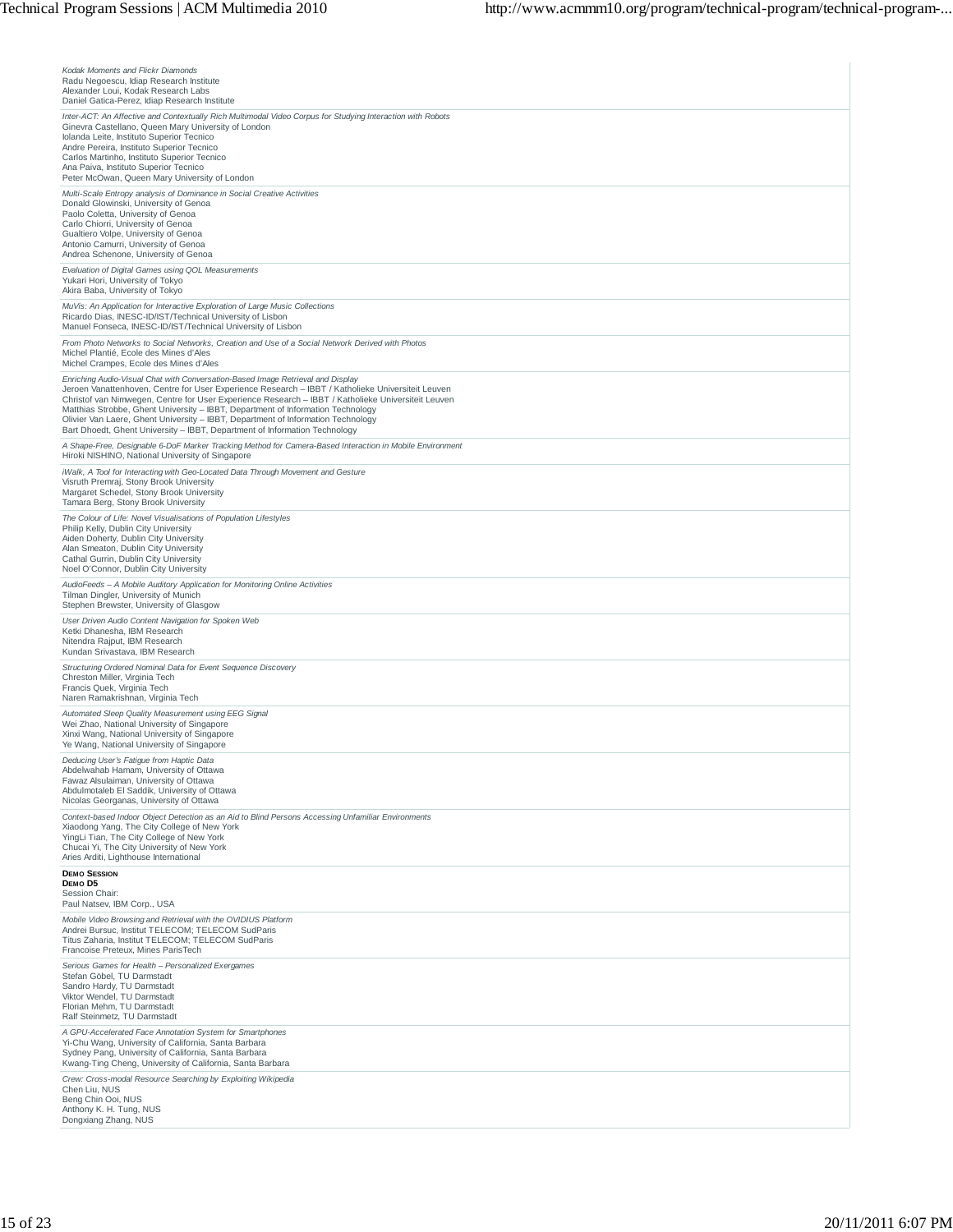*Construction of Image Retrieval Systems Focused on User Knowledge Interaction*<br>Tomoko Kajiyama, Aoyama Gakuin University<br>Shin'ichi Satoh, National Institute of Informatics

| STIITTICHE SALOH, INALIDHAL INSTITUTE OF INTOHINATICS                                                                                                                                                                                                                                    |
|------------------------------------------------------------------------------------------------------------------------------------------------------------------------------------------------------------------------------------------------------------------------------------------|
| Visualization of Concurrent Tones in Music with Colours<br>Peter Ciuha, ALUO, University of Ljubljana<br>Bojan Klemenc, FRI, University of Ljubljana<br>Franc Solina, FRI, University of Ljubljana                                                                                       |
| Changing Characters' Point of View in Interactive Storytelling<br>Fred Charles, Teesside University<br>Julie Porteous, Teesside University<br>Marc Cavazza, Teesside University                                                                                                          |
| Speeding Up Mobile Multimedia Applications<br>Jiang Gao, Nokia Corporation                                                                                                                                                                                                               |
| A Multimedia Approach to Visualize and Interact with Large Scale Mobile LiDAR Data<br>James Lynch, NAVTEQ<br>Xin Chen, NAVTEQ<br>Roger Hui, NAVTEQ                                                                                                                                       |
| Automatic Skin Enhancement with Visible and Near-Infrared Image Fusion<br>Sabine Susstrunk, Ecole Polytechnique Fédérale de Lausanne (EPFL)<br>Clément Fredembach, Ecole Polytechnique Fédérale de Lausanne (EPFL)<br>Daniel Tamburrino, Ecole Polytechnique Fédérale de Lausanne (EPFL) |

# Thursday, October 28

# *morning*

#### **PLENARY PL4**

| Visual Crowd Surveillance is Like Hydrodynamics<br>Mubarak Shah<br>Chair:<br>Alberto Del Bimbo, University of Firenze, I                                                                                                                                                                                                                                                       |
|--------------------------------------------------------------------------------------------------------------------------------------------------------------------------------------------------------------------------------------------------------------------------------------------------------------------------------------------------------------------------------|
| <b>SIGMM PHD AWARD PRESENTATION</b><br>Geometry-Aware Analysis of High-Dimensional Visual Information Sets<br>Effrosyni Kokiopoulou, Ecole Polytechnique Federale de Lausanne, CH<br>Session Chair:<br>Svetha Venkatesh, Curtin University of Technology, AUS                                                                                                                  |
| PANEL PA3<br>DISPUTATIO on the use of Ontologies for Semantic<br>Panel Chairs:<br>Ed Chang, Google Corp., China<br>Tat-Seng Chua, National University of Singapore, SG                                                                                                                                                                                                         |
| <b>ORAL SESSION</b><br>FULL F11<br>Applications / Content<br>Novel aids for music retrieval<br>Session Chair:<br>Gerald Friedland, University of California, Berkeley, USA                                                                                                                                                                                                     |
| Combining Multi-Probe Histogram and Order-Statistics Based LSH for Scalable Audio Content Retrieval<br>Yi Yu, New Jersey Institute of Technology<br>Michel Crucianu, CEDRIC - CNAM<br>Vincent Oria, New Jersey Institute of Technology<br>Ernesto Damiani, University of Milano                                                                                                |
| Music Recommendation by Unified Hypergraph: Combining Social Media Information and Music Content<br>Jiajun Bu, Zhejiang University<br>Shulong Tan, Zhejiang University<br>Chun Chen, Zhejiang University<br>Can Wang, Zhejiang University<br>Hao Wu, Zhejiang University<br>Lijun Zhang, Zhejiang University<br>Xiaofei He, Zhejiang University                                |
| Large-scale Music Tag Recommendation with Explicit Multiple Attributes<br>Zhendong zhao, National University of Singapore<br>Xinxi Wang, National University of Singapore<br>Qiaoliang Xiang, National University of Singapore<br>Andy Sarroff, National University of Singapore<br>Zhonghua Li, National University of Singapore<br>Ye Wang, National University of Singapore |
| Social Audio Features for Advanced Music Retrieval Interfaces<br>Michael Kuhn, ETH Zurich<br>Roger Wattenhofer, ETH Zurich<br>Samuel Welten, ETH Zurich                                                                                                                                                                                                                        |
| FULL F12<br>Systems<br>3D video<br>Session Chair:<br>Wolfgang Effelsberg, University of Mannheim, D                                                                                                                                                                                                                                                                            |
| A Cognitive Approach for Effective Coding and Transmission of 3D Video<br>Simone Milani, University of Padova<br>Giancarlo Calvagno, University of Padova                                                                                                                                                                                                                      |
| Modeling 3D Facial Expressions Using Geometry Videos<br>Jiazhi Xia, Nanyang Technological University<br>Ying He, Nanyang Technological University<br>Dao Quynh, Nanyang Technological University<br>Xiaoming Chen, Nanyang Technological University<br>Steven Hoi, Nanyang Technological University                                                                            |
| A High-Quality Low-Delay Remote Rendering System for 3D Video<br>Shu Shi, University of Illinois at Urbana-Champaign<br>Mahsa Kamali, University of Illinois at Urbana-Champaign<br>Klara Nahrstedt, University of Illinois at Urbana-Champaign<br>John Hart, University of Illinois at Urbana-Champaign<br>Roy Campbell, University of Illinois at Urbana-Champaign           |
| <b>ORAL SESSION</b><br>FULL F13<br>Applications / Human-centered multimedia<br>Narrowing the experience gap                                                                                                                                                                                                                                                                    |

 $\begin{array}{c} \hline \end{array}$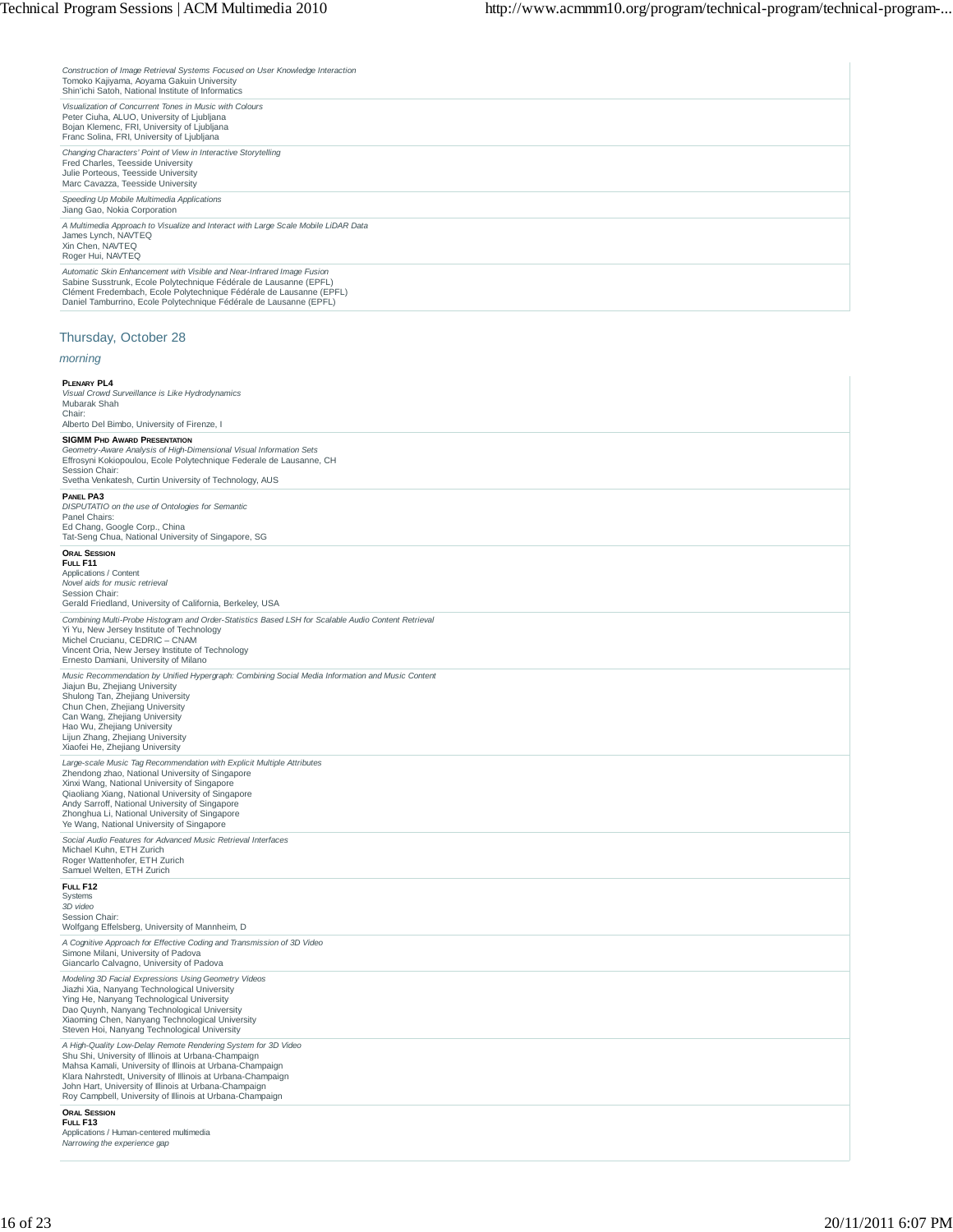| Session Chair:<br>Abed El Saddik, University of Ottawa, CA                                                                                                                                                                                                                                                                                                                                                                                                                                                                                                                                                                                                                                                                                                                                                                                                                                                                             |
|----------------------------------------------------------------------------------------------------------------------------------------------------------------------------------------------------------------------------------------------------------------------------------------------------------------------------------------------------------------------------------------------------------------------------------------------------------------------------------------------------------------------------------------------------------------------------------------------------------------------------------------------------------------------------------------------------------------------------------------------------------------------------------------------------------------------------------------------------------------------------------------------------------------------------------------|
| Dynamic Captioning: Video Accessibility Enhancement for Hearing Impairment<br>Richang Hong, School of Computing, National University of Singapore<br>Meng Wang, School of Computing, National University of Singapore<br>Mengdi Xu, Dept. of ECE, National University of Singapore<br>Shuicheng Yan, Dept. of ECE, National University of Singapore<br>Tat-Seng Chua, School of Computing, National University of Singapore                                                                                                                                                                                                                                                                                                                                                                                                                                                                                                            |
| The Third Eye: Mining the Visual Cognition across Multi-language Communities<br>Chunxi Liu, Graduate University of Chinese Academy of Sciences<br>Qingming Huang, Graduate University of Chinese Academy of Sciences<br>Shuqiang Jiang, Institution of Computing Technology, Chinese Academy of Sciences<br>Changsheng Xu, Institute of Automation, Chinese Academy of Sciences                                                                                                                                                                                                                                                                                                                                                                                                                                                                                                                                                        |
| Green Multimedia: Informing People of their Carbon Footprint through Two Simple Sensors<br>Aiden Doherty, Dublin City University<br>Zhengwei Ziu, Dublin City University<br>Colum Foley, Dublin City University<br>Hyowon Lee, Dublin City University<br>Cathal Gurrin, Dublin City University<br>Alan Smeaton, Dublin City University                                                                                                                                                                                                                                                                                                                                                                                                                                                                                                                                                                                                 |
| Bridging Low-level Features and High-level Semantics via fMRI Brain Imaging for Video Classification<br>Xintao Hu, Northwestern Polytechnical University<br>Fan Deng, the University of Georgia<br>Kaiming Li, Northwestern Polytechnical University<br>Tuo Zhang, Northwestern Polytechnical University<br>Hanbo Chen, Northwestern Polytechnical University<br>Xi Jiang, Northwestern Polytechnical University<br>Jinglei Lv, Northwestern Polytechnical University<br>Dajiang Zhu, the University of Georgia<br>Carlos Faraco, the University of Georgia<br>Degang Zhang, Northwestern Polytechnical University<br>Arsham Mesbah, the University of Georgia<br>Junwei Han, Northwestern Polytechnical University<br>Xiansheng Hua, Microsoft Research Asia<br>Li Xie, Zhejiang University<br>Stephen Miller, the University of Georgia<br>Lei Guo, Northwestern Polytechnical University<br>Tianming Liu, the University of Georgia |
| <b>EXHIBIT SESSION</b><br><b>INDUSTRIAL EXHIBIT IE1</b><br>Exhibit<br>Session Chairs:<br>Berna Erol, RICOH Corp., USA<br>Qi Tian, University of Texas at San Antonio, USA<br>Yiannis (Ioannis) Kompatsiaris, Centre for Research and Technology Hellas, GR                                                                                                                                                                                                                                                                                                                                                                                                                                                                                                                                                                                                                                                                             |
| Virtual Environment for Surprises<br>Lara Oliveti, Melazeta Srl<br>Marcella Albiero, Melazeta Srl<br>Paolo Giordano, Melazeta Srl                                                                                                                                                                                                                                                                                                                                                                                                                                                                                                                                                                                                                                                                                                                                                                                                      |
| RAPID: A Reliable Protocol for Improving Delay<br>Sanjeev Mehrotra, Microsoft Research<br>Jin Li, Microsoft Research<br>Cheng Huang, Microsoft Research                                                                                                                                                                                                                                                                                                                                                                                                                                                                                                                                                                                                                                                                                                                                                                                |
| A Location Based Reminder System for Advertisement<br>Yiqun Li, Institute for Infocomm Research<br>Aiyuan Guo, Institute for Infocomm Research<br>Siying Liu, Institute for Infocomm Research<br>Yan Gao, Institute for Infocomm Research<br>Yan-Tao Zheng, Institute for Infocomm Research                                                                                                                                                                                                                                                                                                                                                                                                                                                                                                                                                                                                                                            |
| Embedded Media Marker: Linking Multimedia to Paper<br>Qiong Liu, FX Palo Alto Laboratory<br>Chunyuan Liao, FX Palo Alto Laboratory<br>Lynn Wilcox, FX Palo Alto Laboratory<br>Anthony Dunnigan, FX Palo Alto Laboratory<br>Bee Liew, FX Palo Alto Laboratory                                                                                                                                                                                                                                                                                                                                                                                                                                                                                                                                                                                                                                                                           |
| The Virtual Chocolate Factory: Mixed Reality Industrial Collaboration and Control<br>Maribeth Back, FX Palo Alto Laboratory<br>Don Kimber, FX Palo Alto Laboratory<br>Eleanor Rieffel, FX Palo Alto Laboratory<br>Anthony Dunnigan, FX Palo Alto Laboratory<br>Bee Liew, FX Palo Alto Laboratory<br>Sagar Gattepally, FX Palo Alto Laboratory<br>Jonathan Foote, FX Palo Alto Laboratory<br>Jun Shingu, FX Palo Alto Laboratory<br>James Vaughan, FX Palo Alto Laboratory                                                                                                                                                                                                                                                                                                                                                                                                                                                              |
| TalkMiner: A Search Engine for Online Lecture Video<br>John Adcock, FX Palo Alto Laboratory<br>Matthew Cooper, FX Palo Alto Laboratory<br>Laurent Denoue, FX Palo Alto Laboratory<br>Hamed Pirsiavash, University of California, Irvine<br>Lawrence Rowe, FX Palo Alto Laboratory                                                                                                                                                                                                                                                                                                                                                                                                                                                                                                                                                                                                                                                      |
| Multi-Sensor Fusion for Interactive Visual Computing in Mixed Environment<br>Peng Wang, Intel Labs China                                                                                                                                                                                                                                                                                                                                                                                                                                                                                                                                                                                                                                                                                                                                                                                                                               |
| Uffizi Touch®<br>Marco Cappellini, Centrica<br>Social Recommendation and Visual Analysis on the TV                                                                                                                                                                                                                                                                                                                                                                                                                                                                                                                                                                                                                                                                                                                                                                                                                                     |
| Cathal Gurrin, Dublin City University<br>Hyowon Lee, Dublin City University<br>Paul Ferguson, Dublin City University<br>Alan Smeaton, Dublin City University<br>Noel O'Connor, Dublin City University<br>Yoonhee Choi, Samsung Electronics<br>Heeseon Park, Media S/W Platform Lab                                                                                                                                                                                                                                                                                                                                                                                                                                                                                                                                                                                                                                                     |
| Multimedia Security Technologies for Movie Protection<br>Michael Arnold, Technicolor<br>Séverine Baudry, Technicolor<br>Peter Baum, Technicolor<br>Xiao-Ming Chen, Technicolor<br>Bertrand Chupeau, Technicolor                                                                                                                                                                                                                                                                                                                                                                                                                                                                                                                                                                                                                                                                                                                        |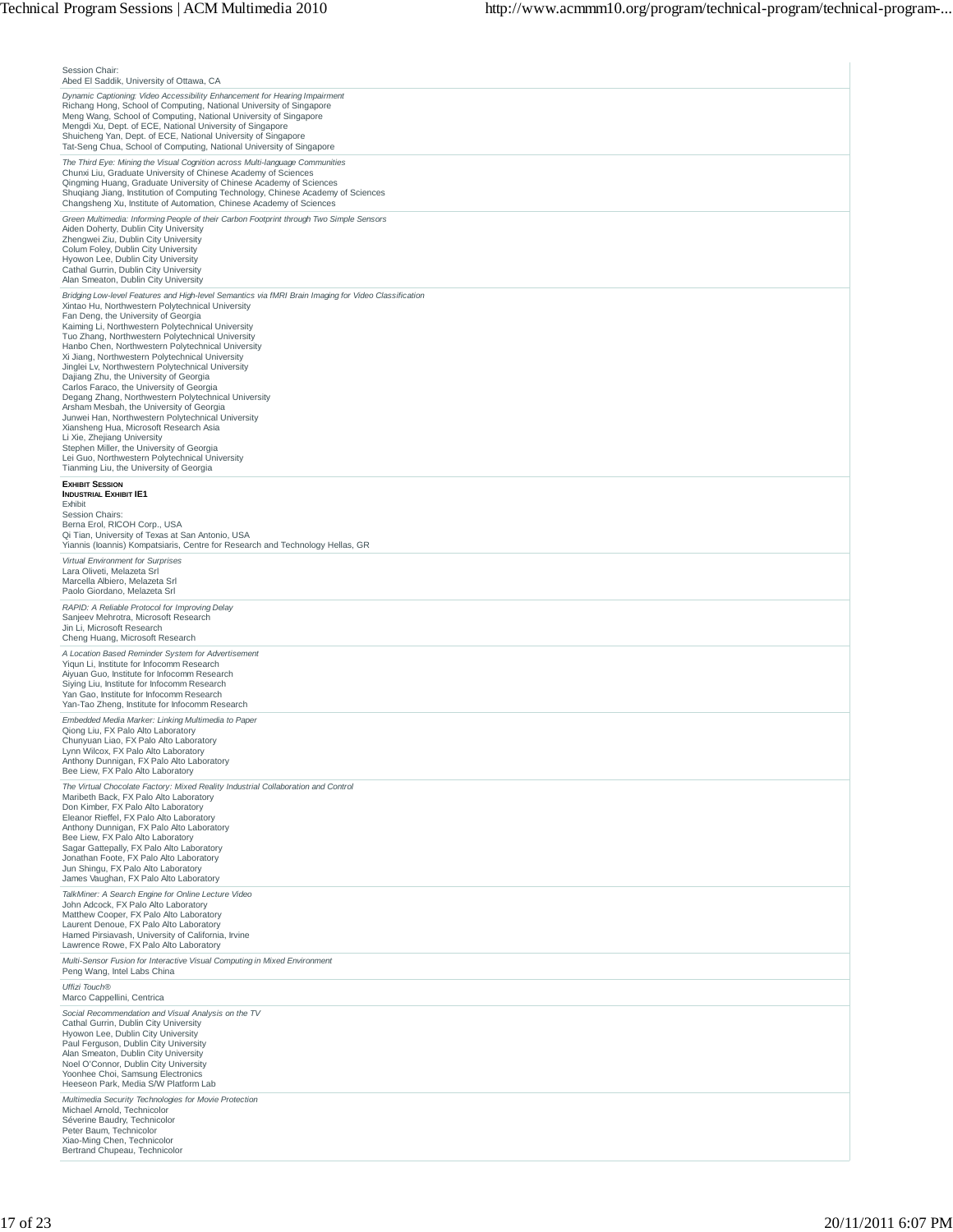| Olivier Courtay, Technicolor                                                                                                              |
|-------------------------------------------------------------------------------------------------------------------------------------------|
| Gwenaël Doërr, Technicolor                                                                                                                |
| Ulrich Gries, Technicolor<br>Frédéric Lefebvre, Technicolor                                                                               |
| Michel Morvan, Technicolor                                                                                                                |
| Antoine Robert, Technicolor<br>Charles Salmon-Legagneur, Technicolor                                                                      |
| Christophe Vincent, Technicolor<br>Mario de Vito, Technicolor                                                                             |
| Efficient and Robust Near-Duplicate Detection in Large and Growing Image Data-Sets                                                        |
| Thomas Pönitz, CogVis Ltd.<br>Julian Stöttinger, Vienna Technical University                                                              |
| File-Based Media Workflows using LTFS Tapes                                                                                               |
| Arnon Amir, IBM Research<br>David Pease, IBM Research                                                                                     |
| Rainer Richter, IBM Research<br>Brian Biskeborn, IBM Research                                                                             |
| Michael Richmond, IBM Research                                                                                                            |
| Lucas Villa Real, IBM Research<br>PopApp: the First 3d POPular APPlication for Non-linear Presentations                                   |
| Claudio Mazzanti, Loop srl                                                                                                                |
| Large Scale Partially Duplicated Web Image Retrieval<br>Wengang Zhou, University of Science and Technology of China                       |
| Yijuan Lu, Texas State University at San Marcos                                                                                           |
| Houqiang Li, University of Science and Technology of China<br>Yibing Song, University of Science and Technology of China                  |
| Qi Tian, University of Texas at San Antonio                                                                                               |
| Visual search applications for connecting published works to digital material<br>Jamey Graham, Ricoh Innovations, Inc.                    |
| Jorge Moraleda, Ricoh Innovations, Inc.<br>Jonathan Hull, Ricoh Innovations, Inc.                                                         |
| Timothee Bailloeul, Ricoh Innovations, Inc.                                                                                               |
| Xu Liu, Ricoh Innovations, Inc.<br>Andrea Mariotta, Ricoh Innovations, Inc.                                                               |
| SCOTT: Set Cover Tracing Technology                                                                                                       |
| Dulce Ponceleon, IBM Almaden Research Center<br>Jeff Lostpiech, IBM Almaden Research Center                                               |
| Hongxia Jin, IBM Almaden Research Center<br>Eric Wilcox, IBM Almaden Research Center                                                      |
| Physical Hyperlinks For Citizen Interaction                                                                                               |
| Dustin Haisler, City of Manor<br>Phil Tate, City of Manor                                                                                 |
| Mobile Document Scanning and Copying                                                                                                      |
| Jian Fan, Hewlett-Packard Labs                                                                                                            |
| Qian Lin, Hewlett-Packard Labs<br>Jerry Liu, Hewlett-Packard Labs                                                                         |
| Data-driven behavioural algorithms for online advertising                                                                                 |
| Antonio Tomarchio, Dada spa<br>Francesco Bellacci, Dada spa                                                                               |
| Filippo Privitera, Dada spa                                                                                                               |
| <b>POSTER SESSION</b><br><b>SHORT IA3</b>                                                                                                 |
| Chair:<br>Sethuraman Panchanathan, Arizona State University, USA                                                                          |
| Building with a Memory: Responsive Color Interventions                                                                                    |
| Andreea Danielescu, Arizona State University<br>Ryan Spicer, Arizona State University                                                     |
| David Tinapple, Arizona State University                                                                                                  |
| Aisling Kelliher, Arizona State University<br>Ellen Campana, Arizona State University                                                     |
| The Rumentarium Project                                                                                                                   |
| Andrea Valle, University of Torino<br>Alan01 - Slivers of Color, Media and a Soul                                                         |
| Mika Tuomola, Aalto University School of Art and Design                                                                                   |
| Teemu Korpilahti, Aalto University School of Art and Design<br>Jaakko Pesonen, Aalto University School of Art and Design                  |
| Encounter (Resonances)                                                                                                                    |
| Hayley Hung, University of Amsterdam<br>Christian Jacquemin, LIMSI-CNRS & University of Paris 11                                          |
| Thrii                                                                                                                                     |
| Nicole Lehrer, Arizona State University<br>Stjepan Rajko, Arizona State University                                                        |
| Diana Siwiak, Arizona State University<br>David Tinapple, Arizona State University                                                        |
| Isaac Wallis, Arizona State University                                                                                                    |
| Tatyana Koziupa, Arizona State University<br>Meng Chen, Arizona State University                                                          |
| Michael Baran, Arizona State University<br>Assegid Kidane, Arizona State University                                                       |
| David Lorig, Arizona State University                                                                                                     |
| Loren Olson, Arizona State University<br>HUM, an Interactive and Collaborative Art Installation                                           |
| Jean-Julien Filatriau, Université catholique de Louvain<br>François Zajéga, Artist                                                        |
| Coming Together - Composition by Negotiation                                                                                              |
| Arne Eigenfeldt, Simon Fraser University                                                                                                  |
| RTiVISS   Real-Time Video Interactive Systems for Sustainability<br>Mónica Mendes, Universidade de Lisboa                                 |
| Nuno Correia, Universidade Nova de Lisboa<br>Chroma Space: Affective Colors in Interactive 3D World                                       |
| Wendy Ann Mansilla, Norwegian University of Science and Technology (NTNU)                                                                 |
| Jordi Puig, Norwegian University of Science and Technology (NTNU)<br>Andrew Perkis, Norwegian University of Science and Technology (NTNU) |
| Touradj Ebrahimi, Norwegian University of Science and Technology (NTNU)                                                                   |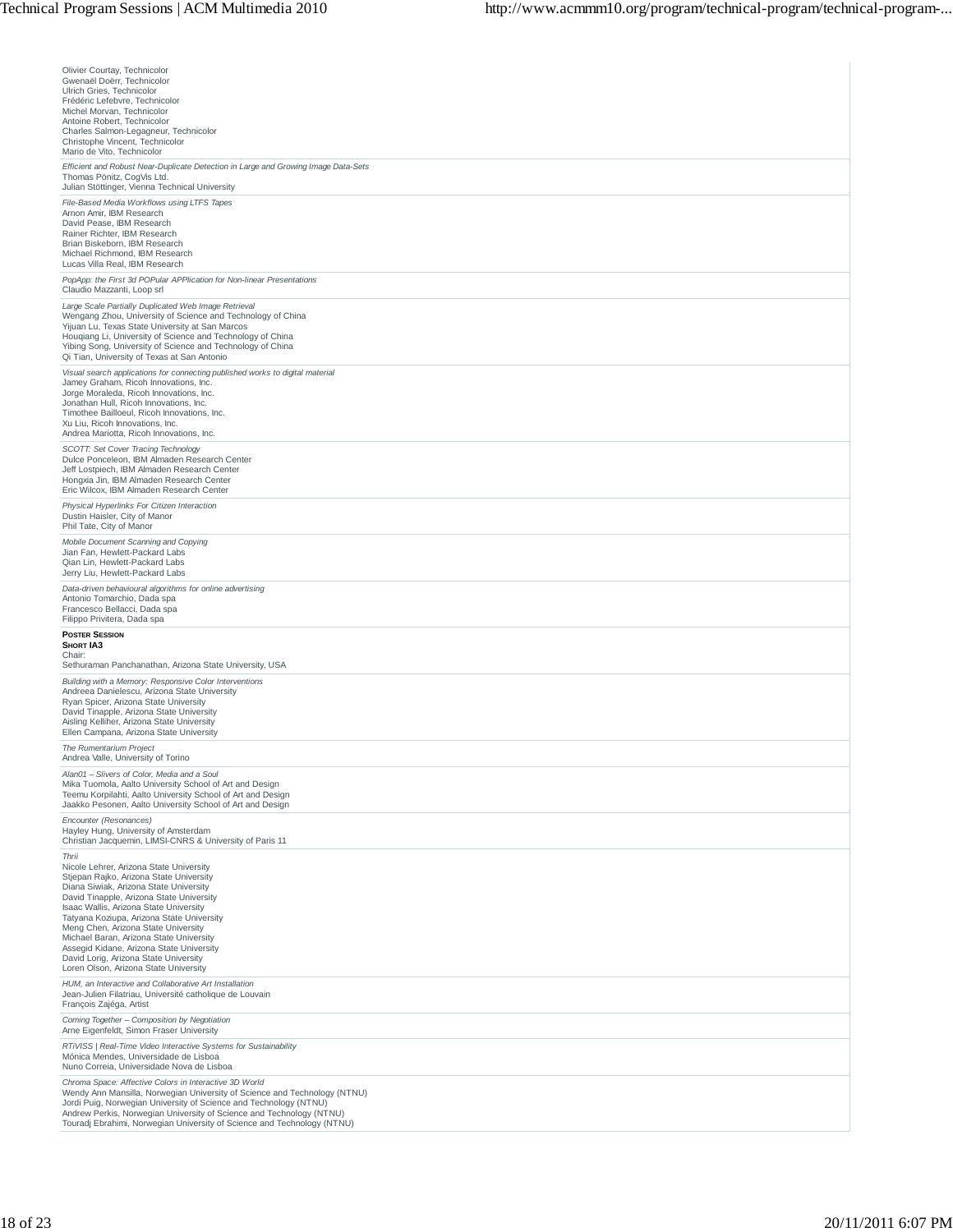*An Interactive Multimedia Framework for Digital Heritage Narratives* Neeharika Adabala, Microsoft Research India Naren Datha, Microsoft Research India Joseph Joy, Microsoft Research India Chinmay Kulkarni, Microsoft Research India Ajay Manchepalli, Microsoft Research India Aditya Sankar, University of Washington Rebecca Walton, University of Washington

*Natural Interaction for Cultural Heritage: the Archaeological Site of Shawbak* Thomas Alisi, University of Firenze, Italy Gianpaolo D'Amico, University of Firenze, Italy Andrea Ferracani, University of Firenze, Italy Lea Landucci, University of Firenze, Italy Nicola Torpei, University of Firenze, Italy

*Yongzheng Emperor's Interactive Tabletop: Seamless Multimedia System in a Museum Context*<br>Chun-Ko Hsieh, Graduate Institute of Networking and Multimedia, National Taiwan University<br>I-Ling Liu, Department of Education, Exh Yueh-Hsuan Chiang, Graduate Institute of Networking and Multimedia, National Taiwan University<br>Hsiang-Tao Wu, Graduate Institute of Networking and Multimedia, National Taiwan University<br>Ying-Jui Chen, Graduate Institute of

#### *afternoon*

#### **DISCUSSION ROOM DR1**

Chairs: Ramesh Jain, University of California at Irvine, USA Forouzan Golshani, California State University at Long Beach, USA *Free discussions from Tweets*

| Free discussions from Tweets                                                                                                                                                                                                                                                                                                                                                                                                                                                                                                                                                                           |
|--------------------------------------------------------------------------------------------------------------------------------------------------------------------------------------------------------------------------------------------------------------------------------------------------------------------------------------------------------------------------------------------------------------------------------------------------------------------------------------------------------------------------------------------------------------------------------------------------------|
| <b>ORAL SESSION</b><br>FULL F14<br>Applications / Content<br>Detection of near-duplicate content<br>Session Chair:<br>Alan Hanjalic, Delft University, NL                                                                                                                                                                                                                                                                                                                                                                                                                                              |
| Building Contextual Visual Vocabulary for Large-scale Image Applications<br>Shiliang Zhang, Key Lab of Intelligent Information Processing, Institute of Computing Technology, Chinese Academy of Sciences<br>Qingming Huang, Graduate University of Chinese Academy of Sciences<br>Gang Hua, IBM Research T. J. Watson Center<br>Shugiang Jiang, Key Lab of Intelligent Information Processing, Institute of Computing Technology, Chinese Academy of Sciences<br>Wen Gao, Institute of Digital Multimedia, Peking University<br>Qi Tian, Computer Science Depart., University of Texas at San Antonio |
| Spatial Coding for Large Scale Partial-Duplicate Web Image Search<br>Wengang Zhou, University of Science and Technology of China<br>Yijuan Lu. Texas State University at San Marcos<br>Hougiang Li, University of Science and Technology of China<br>Yibing Song, University of Science and Technology of China<br>Qi Tian, University of Texas at San Antonio                                                                                                                                                                                                                                         |
| Monitoring Near Duplicates Over Video Streams<br>Xiangmin Zhou, CSIRO<br>Lei Chen, Hong Kong University of Science and Technology                                                                                                                                                                                                                                                                                                                                                                                                                                                                      |
| Real-time Large Scale Near-duplicate Web Video Retrieval<br>Lifeng Shang, The University of Hong Kong<br>Linjun Yang, Microsoft Research Asia<br>Fei Wang, Microsoft Search Technology Center<br>Kwok-Ping Chan, The University of Hong Kong<br>Xian-Sheng Hua, Microsoft Research Asia                                                                                                                                                                                                                                                                                                                |
| <b>ORAL SESSION</b><br>FULL F15<br>Applications / Human-centered multimedia<br>Automatic generation of media content<br>Session Chair:<br>Mohamed M. Hefeeda, Simon Fraser University, CA                                                                                                                                                                                                                                                                                                                                                                                                              |
| Automatic Mashup Generation from Multiple-camera Concert Recordings<br>Prarthana Shrestha, Eindhoven University of Technology<br>Peter de With, Eindhoven University of Technology<br>Hans Weda, Philips Research Europe<br>Mauro Barbieri, Philips Research Europe<br>Emile Aarts, Philips Research Europe                                                                                                                                                                                                                                                                                            |
| Toward an Automatically Generated Soundtrack from Low-level Cross-modal Correlations for Automotive Scenarios<br>Marco Cristani, University of Verona<br>Anna Pesarin, University of Verona<br>Carlo Drioli, University of Verona<br>Vittorio Murino, University of Verona<br>Antonio Rodà, University of Udine<br>Michele Grapulin, University of Verona<br>Nicu Sebe, University of Trento                                                                                                                                                                                                           |
| Supporting Personal Photo Storytelling for Social Albums<br>Pere Obrador, Telefonica Research<br>Rodrigo de Oliveira, Telefonica Research<br>Nuria Oliver, Telefonica Research                                                                                                                                                                                                                                                                                                                                                                                                                         |
| Multimedia Content Creation using Societal-Scale Ubiquitous Camera Networks and Human-Centric Wearable Sensing<br>Mathew Laibowitz, MIT Media Lab<br>Nan-wei Gong, MIT Media Lab<br>Joseph Paradiso, MIT Media Lab                                                                                                                                                                                                                                                                                                                                                                                     |
| <b>OPEN SOURCE SOFTWARE COMPETITION</b><br>Session Chairs:<br>Nicu Sebe, University of Trento, I<br>Marco Bertini, University of Firenze, I                                                                                                                                                                                                                                                                                                                                                                                                                                                            |
| openSMILE - The Munich Versatile and Fast Open-Source Audio Feature Extractor<br>Florian Eyben, Technische Universitaet Muenchen, Institute for Human-Machine Communication<br>Martin Woellmer, Technische Universitaet München, Institute for Human-Machine Communication<br>Bjoern Schuller, Technische Universitaet Muenchen, Institute for Human-Machine Communication                                                                                                                                                                                                                             |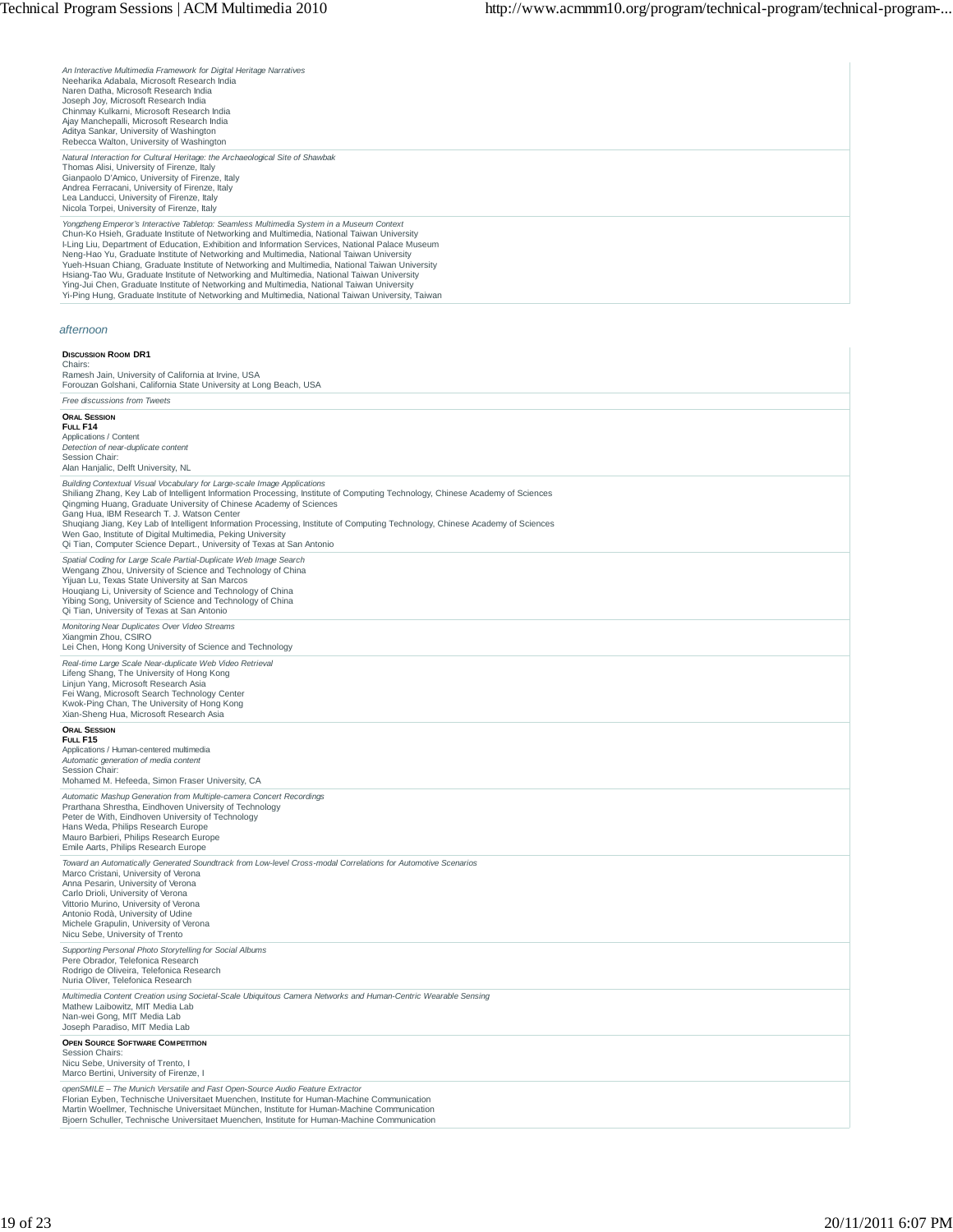| Open SVC Decoder: a Flexible SVC Library<br>Médéric Blestel, IETR/INSA<br>Mickaël Raulet, IETR/INSA                                                                                                                                                                                                                                                                                                                                                                                                     |
|---------------------------------------------------------------------------------------------------------------------------------------------------------------------------------------------------------------------------------------------------------------------------------------------------------------------------------------------------------------------------------------------------------------------------------------------------------------------------------------------------------|
| Sonic Visualiser: An Open Source Application for Viewing, Analysing, and Annotating Music Audio Files<br>Chris Cannam, Queen Mary University of London<br>Christian Landone, Queen Mary University of London<br>Mark Sandler, Queen Mary University of London                                                                                                                                                                                                                                           |
| VLFeat<br>Andrea Vedaldi, University of Oxford<br>Brian Fulkerson, University of California at Los Angeles                                                                                                                                                                                                                                                                                                                                                                                              |
| TOP-SURF: A Visual Words Toolkit<br>Bart Thomee, LIACS Media Lab, Leiden University<br>Erwin Bakker, LIACS Media Lab, Leiden University<br>Michael Lew, LIACS Media Lab, Leiden University                                                                                                                                                                                                                                                                                                              |
| FALCON: FAst Lucene-based Cover sOng identification<br>Emanuele Di Buccio, University of Padova<br>Nicola Montecchio, University of Padova<br>Nicola Orio, University of Padova                                                                                                                                                                                                                                                                                                                         |
| The Python Computer Vision Framework<br>Bertrand NOUVEL, Japanese French Laboratory for Informatics - LIA CNRS<br>Shin'lchi SATOH, National Institute of Informatics                                                                                                                                                                                                                                                                                                                                    |
| Torchvision the machine-vision package of Torch<br>Sebastien Marcel, Idiap Research Institute<br>Yann Rodriguez, Idiap Research Institute                                                                                                                                                                                                                                                                                                                                                               |
| The openIP Open Source Image Processing Library<br>György Kovács, University of Debrecen<br>Janos Ivan, University of Debrecen<br>Arpad Panyik, University of Debrecen<br>Attila Fazekas, University of Debrecen                                                                                                                                                                                                                                                                                        |
| An Open-Source SIFT Library<br>Rob Hess, Oregon State University                                                                                                                                                                                                                                                                                                                                                                                                                                        |
| <b>OPEN WORKSHOP</b><br>Interactive MM Computing for Creativity and Expression<br>Workshop Chair:<br>Andruid Kerne, Texas A&M University, USA                                                                                                                                                                                                                                                                                                                                                           |
| <b>POSTER SESSION</b><br>SHORT S6<br>Applications / Content<br>Session Chair:                                                                                                                                                                                                                                                                                                                                                                                                                           |
| Wei Tsang Ooi, University of Singapore, SG<br>Multimedia Cross-Platform Content Distribution for Mobile Peer-to-Peer Networks using Network Coding<br>Morten Pedersen, Aalborg University<br>Janus Heide, Aalborg University<br>Péter Vingelmann, Budapest University of Technology and Economics<br>Laszlo Blazovics, Budapest University of Technology and Economics<br>Frank Fitzek, Aalborg University                                                                                              |
| Topical Summarization of Web Videos by Visual-Text Time-Dependent Alignment<br>Song Tan, City University of Hong Kong<br>Hung-Khoon Tan, City University of Hong Kong<br>Chong-Wah Ngo, City University of Hong Kong                                                                                                                                                                                                                                                                                    |
| Improved Saliency Detection Based on Superpixel Clustering and Saliency Propagation<br>Zhixiang Ren, Nanyang Technological University<br>Yiqun Hu, Nanyang Technological University<br>Liang-Tien Chia, Nanyang Technological University<br>Deepu Rajan, Nanyang Technological University                                                                                                                                                                                                               |
| Refining Video Annotation by Exploiting Inter-Shot Context<br>Jian Yi, Institute of Computer Science and Technology, Peking University, Beijing 100871, China<br>Yuxin Peng, Institute of Computer Science and Technology, Peking University, Beijing 100871, China<br>Jianguo Xiao, Institute of Computer Science and Technology, Peking University, Beijing 100871, China                                                                                                                             |
| Web Video Categorization based on Wikipedia Categories and Content-Duplicated Open Resources<br>Zhineng Chen, Institute of Computing Technology, Chinese Academy of Sciences<br>Juan Cao, Institute of Computing Technology, Chinese Academy of Sciences<br>Yicheng Song, Institute of Computing Technology, Chinese Academy of Sciences<br>Yongdong Zhang, Institute of Computing Technology, Chinese Academy of Sciences<br>Jintao Li, Institute of Computing Technology, Chinese Academy of Sciences |
| Supporting Children's Social Communication Skills through Interactive Narratives with Virtual Characters<br>Mary Ellen Foster, Heriot-Watt University<br>Katerina Avramides, Institute of Education<br>Sara Bernardini, Institute of Education<br>Jinavina Chen, University of Edinburah<br>Christopher Frauenberger, University of Sussex<br>Oliver Lemon, Heriot-Watt University<br>Kaska Porayska-Pomsta, London Knowledge Lab                                                                       |
| Automatic Image Tagging via Category Label and Web Data<br>Shenghua Gao, School of Computer Engineering, Nanyang Technological University<br>Zhengxiang Wang, School of Computer Engineering, Nanyang Technological University<br>Liang-Tien Chia, School of Computer Engineering, Nanyang Technological University<br>Ivor Wai-Hung Tsang, School of Computer Engineering, Nanyang Technological University                                                                                            |
| Auto-tagging of Images in Non-English Languages Using Tag Language Conversion<br>Keiichiro Hoashi, KDDI R&D Laboratories Inc.<br>Hiromi Ishizaki, KDDI R&D Laboratories Inc.<br>Hjalmar Wennerstrom, Uppsala University<br>Yasuhiro Takishima, KDDI R&D Laboratories Inc.                                                                                                                                                                                                                               |
| Landmark Image Retrieval Using Visual Synonyms<br>Efstratios Gavves, University of Amsterdam<br>Cees Snoek, University of Amsterdam                                                                                                                                                                                                                                                                                                                                                                     |
| Approximate Image Color Correlograms<br>Claudio Taranto, University of Bari "Aldo Moro"<br>Nicola Di Mauro, University of Bari "Aldo Moro"<br>Stefano Ferilli, University of Bari "Aldo Moro"<br>Floriana Esposito, University of Bari "Aldo Moro"                                                                                                                                                                                                                                                      |
| Data-Oriented Locality Sensitive Hashing<br>Wei Zhang, Institute of Computing Technology, Chinese Academy of Sciences<br>Ke Gao, Institute of Computing Technology, Chinese Academy of Sciences<br>Yong-dong Zhang, Institute of Computing Technology, Chinese Academy of Sciences                                                                                                                                                                                                                      |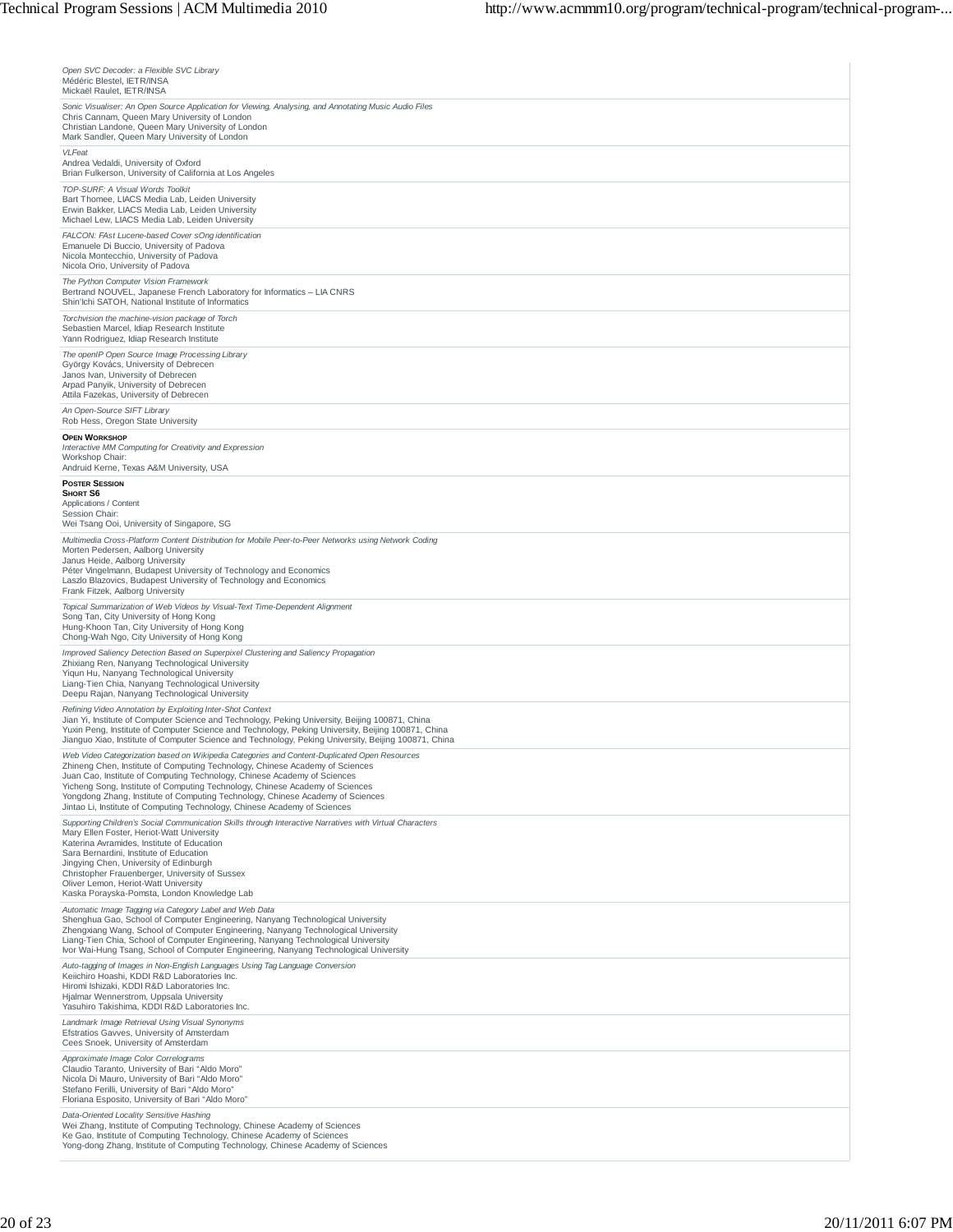| Jin-tao Li, Institute of Computing Technology, Chinese Academy of Sciences                                                                                                                                                                                                                                                                                                                                                                                                                                                                                                                                                                                                                                                                                                                                                                                |
|-----------------------------------------------------------------------------------------------------------------------------------------------------------------------------------------------------------------------------------------------------------------------------------------------------------------------------------------------------------------------------------------------------------------------------------------------------------------------------------------------------------------------------------------------------------------------------------------------------------------------------------------------------------------------------------------------------------------------------------------------------------------------------------------------------------------------------------------------------------|
| Automatically Protecting Privacy in Consumer Generated Videos Using Intended Human Object Detector<br>Yuta Nakashima, Graduate School of Engineering, Osaka University<br>Noboru Babaguchi, Graduate School of Engineering, Osaka University<br>Jianping Fan, UNC-Charlotte                                                                                                                                                                                                                                                                                                                                                                                                                                                                                                                                                                               |
| Non-parametric Anomaly Detection Exploiting Space-time Features<br>Lorenzo Seidenari, University of Firenze<br>Marco Bertini, University of Firenze                                                                                                                                                                                                                                                                                                                                                                                                                                                                                                                                                                                                                                                                                                       |
| A Scalable Cover Identification Engine<br>Emanuele Di Buccio, University of Padova<br>Nicola Montecchio, University of Padova<br>Nicola Orio, University of Padova                                                                                                                                                                                                                                                                                                                                                                                                                                                                                                                                                                                                                                                                                        |
| Interactive Visual Object Search through Mutual Information Maximization<br>Jingjing Meng, Motorola, Inc. / Nanyang Technological University<br>Junsong Yuan, Nanyang Technological University<br>Yuning Jiang, Nanyang Technological University<br>Nitya Narasimhan, Motorola, Inc.<br>Venu Vasudevan, Motorola, Inc.<br>Ying Wu, Northwestern University                                                                                                                                                                                                                                                                                                                                                                                                                                                                                                |
| Nearest-Neighbor Classification Using Unlabeled Data for Real World Image Application<br>Shuhui Wang, Institute of Computing Techonology, Chinese Academy of Sciences<br>Qingming Huang, Graduate University, Chinese Academy of Sciences<br>Shuqiang Jiang, Institute of Computing Techonology, Chinese Academy of Sciences<br>Qi Tian, University of Texas at San Antonio                                                                                                                                                                                                                                                                                                                                                                                                                                                                               |
| Behavior and Properties of Spatio-temporal Local Features under Visual Transformations<br>Julian Sttötinger, Vienna University of Technology<br>Bogdan Goras, Technical University of lasi<br>Nicu Sebe, University of Trento<br>Allan Hanbury, Information Retrieval Facility                                                                                                                                                                                                                                                                                                                                                                                                                                                                                                                                                                            |
| Boosting-based Multiple Kernel Learning for Image Re-ranking<br>I-Hong Jhuo, National Taiwan University<br>D.T. Lee, National Taiwan University                                                                                                                                                                                                                                                                                                                                                                                                                                                                                                                                                                                                                                                                                                           |
| <b>ORAL SESSION</b><br>FULL F16<br>Applications / Content / Human-centered multimedia<br>Processing of social media<br>Session Chair:<br>Jiebo Luo, Kodak Research Lab, USA                                                                                                                                                                                                                                                                                                                                                                                                                                                                                                                                                                                                                                                                               |
| Image Tag Refinement Towards Low-Rank, Content-Tag Prior and Error Sparsity<br>Guangyu Zhu, National University of Singapore<br>Shuicheng Yan, National University of Singapore<br>Yi Ma, University of Illinois at Urbana-Champaign                                                                                                                                                                                                                                                                                                                                                                                                                                                                                                                                                                                                                      |
| Quantifying Tag Representativeness of Visual Content of Social Images<br>Aixin Sun, Nanyang Technological University<br>Sourav Bhowmick, Nanyang Technological University                                                                                                                                                                                                                                                                                                                                                                                                                                                                                                                                                                                                                                                                                 |
| Social Pixels: Genesis and Evaluation<br>Vivek Singh, University of California<br>Mingyan Gao, University of California<br>Ramesh Jain, University of California                                                                                                                                                                                                                                                                                                                                                                                                                                                                                                                                                                                                                                                                                          |
| Image Retagging<br>Dong Liu, Harbin Institute of Technology<br>Xian-Sheng Hua, Microsoft Research Asia<br>Meng Wang, Microsoft Research Asia<br>Hong-Jiang Zhang, Microsoft Advanced Technology Center                                                                                                                                                                                                                                                                                                                                                                                                                                                                                                                                                                                                                                                    |
| <b>BRAVE NEW IDEAS BNI2</b><br>Session Chair:<br>Alejandro Jaimes, Yahoo! Research, E                                                                                                                                                                                                                                                                                                                                                                                                                                                                                                                                                                                                                                                                                                                                                                     |
| Human Animal Machine Interaction: Animal Behavior Awareness and Digital Experience<br>Karin Fahlquist, Digital Media Lab., Department of Applied Physics and Electronics, Umeá University Sweden<br>Johannes Karlsson, Digital Media Lab., Department of Applied Physics and Electronics, Umeá University Sweden<br>Haibo Li, Digital Media Lab., Department of Applied Physics and Electronics, Umeá University Sweden<br>Li Liu, Digital Media Lab., Department of Applied Physics and Electronics, Umeá University Sweden<br>Keni Ren, Digital Media Lab., Department of Applied Physics and Electronics, Umeá University Sweden<br>Shafiq ur Rehman, Digital Media Lab., Department of Applied Physics and Electronics, Umeá University Sweden<br>Tim Wark, Autonomous Systems Laboratory, CSIRO ICT Centre, Pullenvale QLD 4069 Brisbane, Australia. |
| Enriching Social Situational Awareness in Remote Interactions<br>Sreekar Krishna, Arizona State University<br>Vineeth Balasubramanian, Arizona State University<br>Sethuraman Panchanathan, Arizona State University                                                                                                                                                                                                                                                                                                                                                                                                                                                                                                                                                                                                                                      |
| Requirements and Design Space for Interactive Public Displays<br>Jörg Müller, Deutsche Telekom Laboratories, TU Berlin<br>Florian Alt, University of Duisburg-Essen<br>Daniel Michelis, Anhalt University of Applied Sciences<br>Albrecht Schmidt, University of Duisburg-Essen                                                                                                                                                                                                                                                                                                                                                                                                                                                                                                                                                                           |
| <b>POSTER SESSION</b><br>SHORT S7<br>Content / Systems<br>Session Chair:<br>Pascal Frossard, EPFL, CH                                                                                                                                                                                                                                                                                                                                                                                                                                                                                                                                                                                                                                                                                                                                                     |
| Multi-Layer Stereo Video Matting<br>M. Jiang, loughborough university<br>Danny Crookes, Queen's Unievrsity Belfast<br>Min Chen, University of Wales, Swansea                                                                                                                                                                                                                                                                                                                                                                                                                                                                                                                                                                                                                                                                                              |
| GPU Acceleration of Eff <sup>2</sup> Descriptors using CUDA<br>Kristleifur Daðason, Videntifier Technologies ehf.<br>Herwig Lejsek, Videntifier Technologies ehf.<br>Ársæll Jóhansson, Videntifier Technologies ehf.<br>Björn Jónsson, Reykjavik University<br>Laurent Amsaleg, CNRS-IRISA                                                                                                                                                                                                                                                                                                                                                                                                                                                                                                                                                                |
| Dynamic Multi-cue Tracking with Detection Responses Association<br>Guochen Jia, Peking University<br>Yonghong Tian, Peking University<br>Yaowei Wang, Beijing Institute of Technology<br>Tiejun Huang, Peking University<br>Min Wang, Peking University                                                                                                                                                                                                                                                                                                                                                                                                                                                                                                                                                                                                   |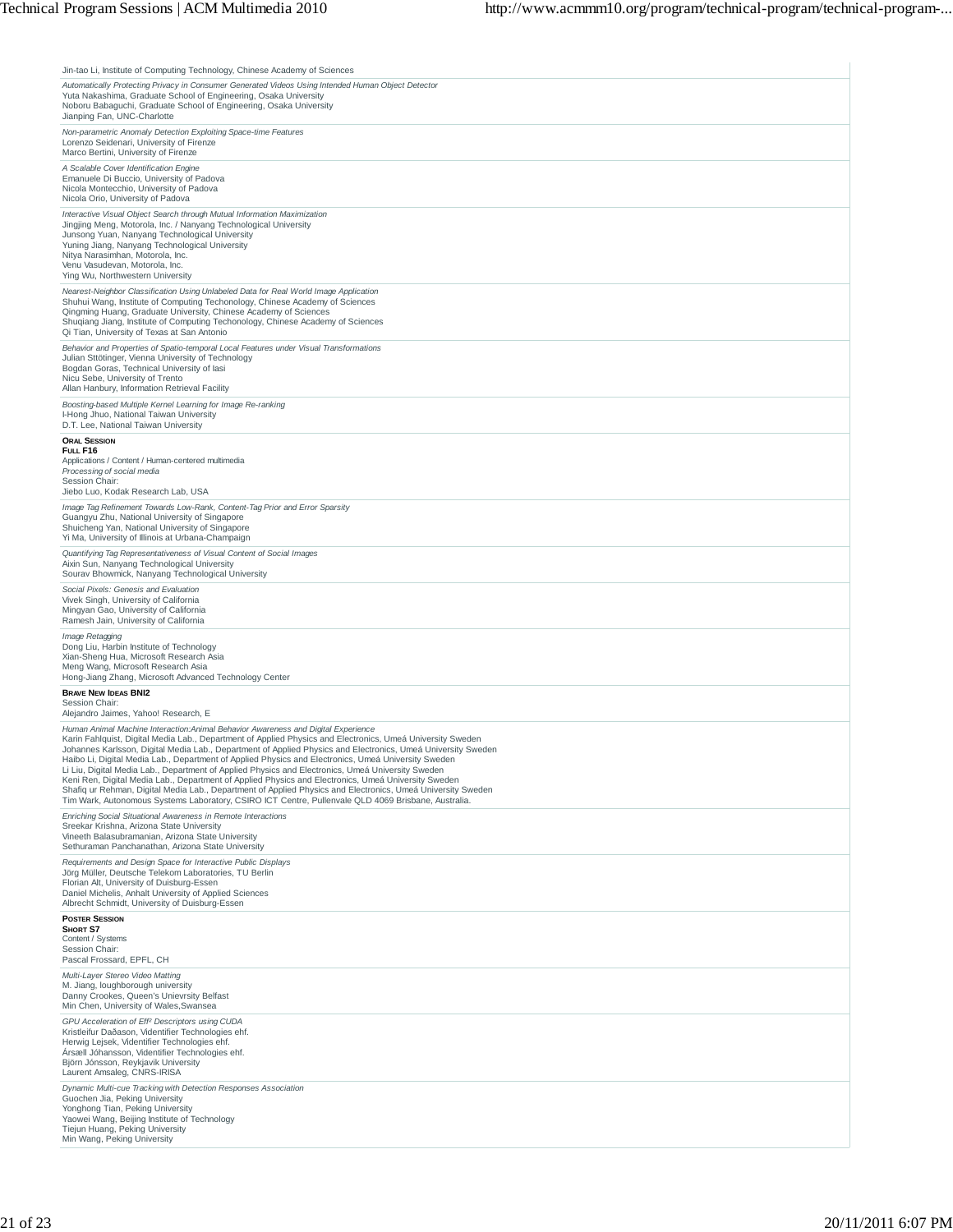| KPB-SIFT: A Compact Local Feature Descriptor<br>Gangqiang Zhao, Zhejiang University<br>Ling Chen, Zhejiang University<br>Gencai Chen, Zhejiang University<br>Junsong Yuan, Nanyang Technological University                                                                                                                                                                                                                                                                                                              |
|--------------------------------------------------------------------------------------------------------------------------------------------------------------------------------------------------------------------------------------------------------------------------------------------------------------------------------------------------------------------------------------------------------------------------------------------------------------------------------------------------------------------------|
| Fast Feature Selection and Training for AdaBoost-based Concept Detection with Large Scale DataSets<br>Shi Chen, National Lab of Pattern Recognition, Institute of Automation, CAS<br>Jingiao Wang, National Lab of Pattern Recognition, Institute of Automation, CAS<br>Yang Liu, National Lab of Pattern Recognition, Institute of Automation, CAS<br>Changsheng Xu, National Lab of Pattern Recognition, Institute of Automation, CAS<br>Hanging Lu, National Lab of Pattern Recognition, Institute of Automation, CAS |
| Large-scale Robust Visual Codebook Construction<br>Darui Li, University of Science and Technology of China<br>Linjun Yang, Microsoft Research Asia<br>Xian-Sheng Hua, Microsoft Research Asia<br>Hong-Jiang Zhang, Microsoft Advanced Technology Center                                                                                                                                                                                                                                                                  |
| Image Annotation Using Multi-Correlation Probabilistic Matrix Factorization<br>Zechao Li, Institute of Automation, Chinese Academy of Sciences<br>Jing Liu, Institute of Automation, Chinese Academy of Sciences<br>Xiaobin Zhu, Institute of Automation, Chinese Academy of Sciences<br>Tinglin Liu, Institute of Automation, Chinese Academy of Sciences<br>Hanqing Lu, Institute of Automation, Chinese Academy of Sciences                                                                                           |
| Interactive Panoramic Video Streaming System over Restricted Bandwidth Network<br>Masayuki Inoue, NTT<br>Hideaki Kimata, NTT<br>Katsuhiko Fukazawa, NTT<br>Norihiko Matsuura, NTT                                                                                                                                                                                                                                                                                                                                        |
| Understanding the Security and Robustness of SIFT<br>Thanh-Toan Do, Université de Rennes 1<br>Ewa Kijak, Université de Rennes 1<br>Teddy Furon, Inria Rennes Bretagne Atlantique<br>Laurent Amsaleg, CNRS                                                                                                                                                                                                                                                                                                                |
| Implementation and Demonstration of a Credit-based Home Access Point<br>Choong-Soo Lee, Gustavus Adolphus College<br>Mark Claypool, Worcester Polytechnic Institute<br>Robert Kinicki, Worcester Polytechnic Institute                                                                                                                                                                                                                                                                                                   |
| Spatially Refined Inter-Sequence Error Concealment for a Multi-Broadcast Receiver Using Frequency Selective Approximation<br>Tobias Trüger, University of Erlangen-Nuremberg<br>Jürgen Seiler, University of Erlangen-Nuremberg<br>André Kaup, University of Erlangen-Nuremberg                                                                                                                                                                                                                                          |
| Performance Improvement of Distributed Video Coding by Using Block Mode Selection<br>Bo-Ruei Chiou, National Taiwan University<br>Yun-Chung Shen, National Taiwan University<br>Han-Ping Cheng, National Taiwan University<br>Ja-Ling Wu, National Taiwan University                                                                                                                                                                                                                                                     |
| Fast Decoding for LDPC Based Distributed Video Coding<br>Yu-Shan Pai, Department of Computer Science and Information Engineering, National Taiwan University<br>Han-Ping Cheng, Department of Computer Science and Information Engineering, National Taiwan University<br>Yun-Chung Shen, Graduate Institute of Networking and Multimedia, National Taiwan University<br>Ja-Ling Wu, Graduate Institute of Networking and Multimedia, National Taiwan University                                                         |
| Shape-Stable Region Boundary Extraction via Affine Morphological Scale Space (AMSS)<br>Petros Kapsalas, Laboratory of Digital Image Processing & Multimedia Analysis<br>Stefanos Kollias, Laboratory of Digital Image Processing & Multimedia Analysis                                                                                                                                                                                                                                                                   |
| Robust Digital Watermarking in Videos Based on Geometric Transformations<br>Philipp Schaber, University of Mannheim<br>Stephan Kopf, University of Mannheim<br>Fabian Bauer, University of Mannheim<br>Wolfgang Effelsberg, University of Mannheim                                                                                                                                                                                                                                                                       |
| Joint Layered Video and Digital Fountain Coding for Multi-Channel Video Broadcasting<br>Wen Ji, Hong Kong Polytechnic University<br>Zhu Li, Hong Kong Polytechnic University                                                                                                                                                                                                                                                                                                                                             |
| A Novel P2P and Cloud Computing Hybrid Architecture for Multimedia Streaming with QoS Cost Functions<br>Irena Trajkovska, ETSIT UPM Spain<br>Joaquin Salvachua Rodriguez, ETSIT UPM Spain<br>Alberto Mozo Velasco, EUI UPM Spain                                                                                                                                                                                                                                                                                         |
| Hybrid Load Balancing for Online Games<br>Rynson Lau, City University of Hong Kong                                                                                                                                                                                                                                                                                                                                                                                                                                       |

#### ACM Multimedia Special Sessions Outline

**Discussion Room** is an experiment for making ACM Multimedia 2010 conference even more interactive and stimulate free interactivity also beyond the traditional Speaker-Attendees scheme. We have imagined that it will include a few talks taken from the Barve New Ideas program and host other free subjects of discussion that are posted by the attendees. To improve discussion we will introduce the possibility of having tweets during the conference sessions, display these tweets in the Discussion Room and let the Session Chair look at them, select the most interesting ones….. We will check the opportunity to involve a much larger group, beyond the attendees of the conference

**Multimedia Grand Challenge**. What problems do Google, Yahoo!, HP, Radvision, CeWe, Nokia and other companies see driving the future of multimedia? The Multimedia Grand Challenge is a set of problems and issues from these industry leaders, geared to engage the Multimedia research community towards solving relevant, interesting and challenging questions in the multimedia industry's 2-5 year<br>horizon. Finalists o scientists, engineers and business luminaries.

**Interactive Multimedia Computing for Creativity and Expression Workshop**. The priority of the workshop at ACM Multimedia 2010 is to raise issues about modalities and oppotunities for collaboration between artists and scientists. It is organized as a working session where participants are invited to create small groups where to think about each other's skill sets and methods for forming research, and define art-science collaboration projects. Each group member should represent his/her research in the collaboration, address issues of conceptualization and objectives, commonalities of methodologies, and their integration, as well as disparities among methodologies, and how these can be bridged or co-exist address scientific and artistic intellectual merit and impact. A report of each group's plan is expected to an imagined funding agency or set of funding agencies. Short presentations of the reports to the public will be hence accomodated, with a plenary discussion about what was learned, what is interesting.

**Open Source Software Competition**. The Open-Source Software Competition is an important integral part of the ACM Multimedia program. The ACM Multimedia 2010 Open-Source Software Competition is the seventh running competition. It is mainly intended to celebrate and encourage the contribution of researchers and software developers to advance the field by providing the community with implementations of codecs, middleware, frameworks, toolkits, libraries, applications, and other multimedia software. The finalist authors will demonstrate their software in the Open Source Software Competition session of ACM Multimedia 2010. Final winners will be chosen by industry and research scientists and engineers.

**Share:**